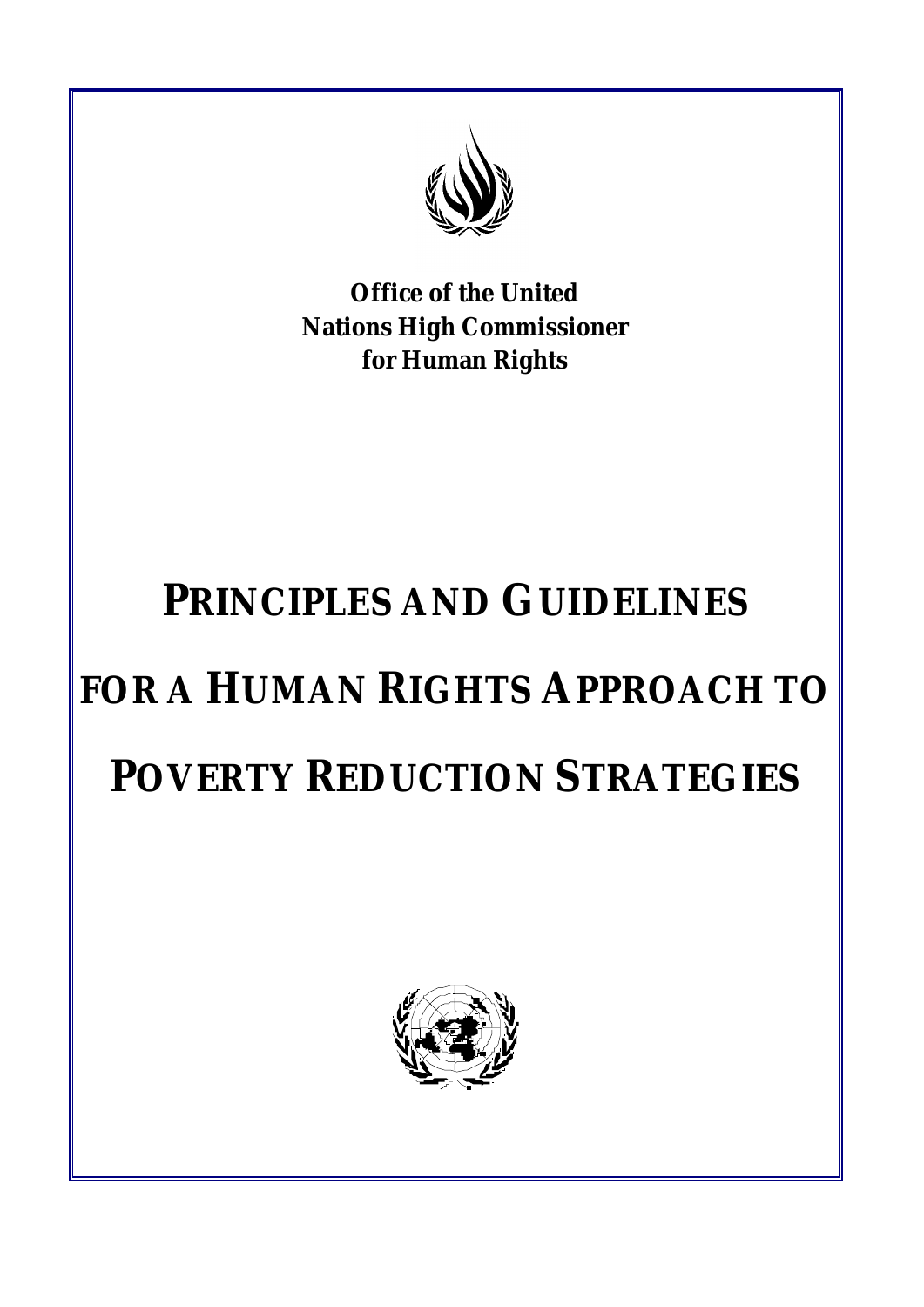#### **NOTE**

Material contained in this publication may be freely quoted or reprinted, provided credit is given and a copy of the publication containing the reprinted material is sent to the Office of the United Nations High Commissioner for Human Rights, Palais des Nations, 8-14 avenue de la Paix, CH-1211 Geneva 10, Switzerland.

\* \* \*

The designations employed and the presentation of the material in this publication do not imply the expression of any opinion whatsoever on the part of the Secretariat of the United Nations concerning the legal status of any country, territory, city or area, or of its authorities, or concerning the delimitation of its frontiers or boundaries.

HR/PUB/06/12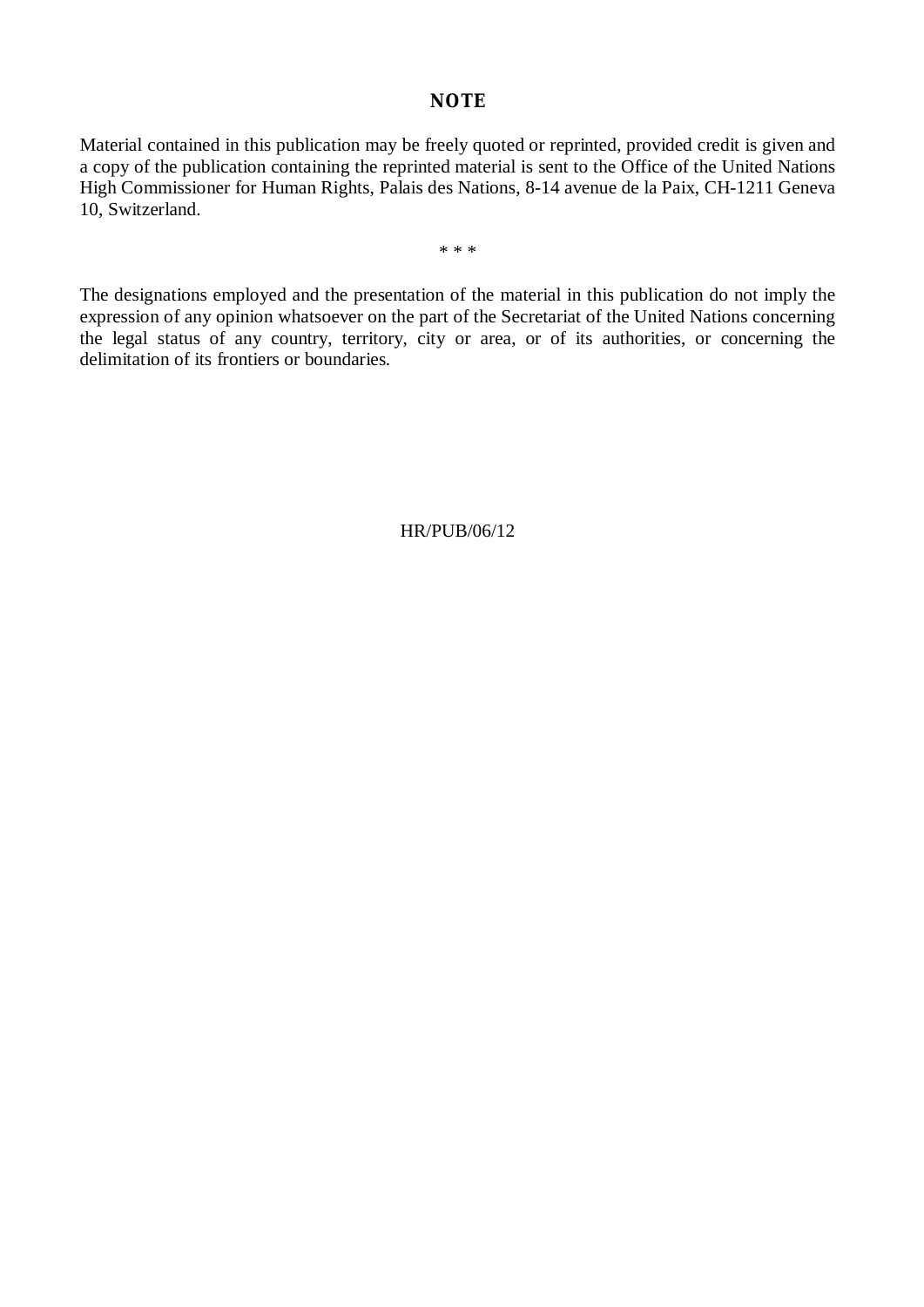## **Foreword**

Poverty is the gravest human rights challenge facing the world today. With a staggering 40 per cent of the world's population living with the reality or the threat of extreme poverty, and one in five persons living in a state of poverty so abject that it threatens survival,<sup>1</sup> a world free from want and fear, the vision of the Universal Declaration of Human Rights, is still a distant aspiration.

Poverty on this scale is no accident of fate. As the report of the United Nations Millennium Project argues forcefully, the end of poverty is an achievable goal.<sup>2</sup> Governments around the world have expressed their strong commitment to eradicating poverty. Most recently, at the 2005 World Summit, world leaders reiterated their determination to ensure the timely and full realization of the Millennium Development Goals, including the eradication of poverty and hunger, stressing "the right of people to live in freedom and dignity, free from poverty and despair".<sup>3</sup> The challenge now is to translate these commitments into concrete action.

Poverty is not only a matter of income, but also, more fundamentally, a matter of being able to live a life in dignity and enjoy basic human rights and freedoms. It describes a complex of interrelated and mutually reinforcing deprivations, which impact on people's ability to claim and access their civil, cultural, economic, political and social rights. In a fundamental way, therefore, the denial of human rights forms part of the very definition of what it is to be poor.

A human rights-sensitive understanding of poverty facilitates the development of more effective and equitable responses to the multiple dimensions of poverty. It complements more orthodox approaches to development and poverty reduction, looking not just at resources, but also at the capabilities, choices, security and power needed for the enjoyment of an adequate standard of living and of other fundamental civil, cultural, economic, political and social rights.

This publication, *Principles and Guidelines for a Human Rights Approach to Poverty Reduction Strategies,* aims to assist countries, international agencies and development practitioners in translating human rights norms, standards and principles into pro-poor policies and strategies.

The work here builds upon several previous publications of the Office of the United Nations High Commissioner for Human Rights, *Draft Guidelines on a Human Rights Approach to Poverty Reduction Strategies* (2002) and *Human Rights and Poverty Reduction: A Conceptual Framework* (2004), drafted by Professors Paul Hunt, Manfred Nowak and Siddiq Osmani, and also draws on consultations with various stakeholders (including Member States, intergovernmental and nongovernmental organizations).

While by no means a blueprint in such a complex field, I hope that this tool will prove useful at the country level in enhancing the quality, impact and sustainability of national poverty reduction strategies.

> Louise Arbour United Nations High Commissioner for Human Rights

<sup>1</sup> United Nations Development Programme (UNDP), *Human Development Report 2005: International cooperation at a*

*crossroads: Aid, trade and security in an unequal world* (New York, United Nations, 2005), p. 24. 2 United Nations Millennium Project, *Investing in Development: A Practical Plan to Achieve the Millennium Development Goals* (London and Sterling, VA, Earthscan, 2005).

<sup>&</sup>lt;sup>3</sup> 2005 World Summit Outcome (A/RES/60/1, para. 143).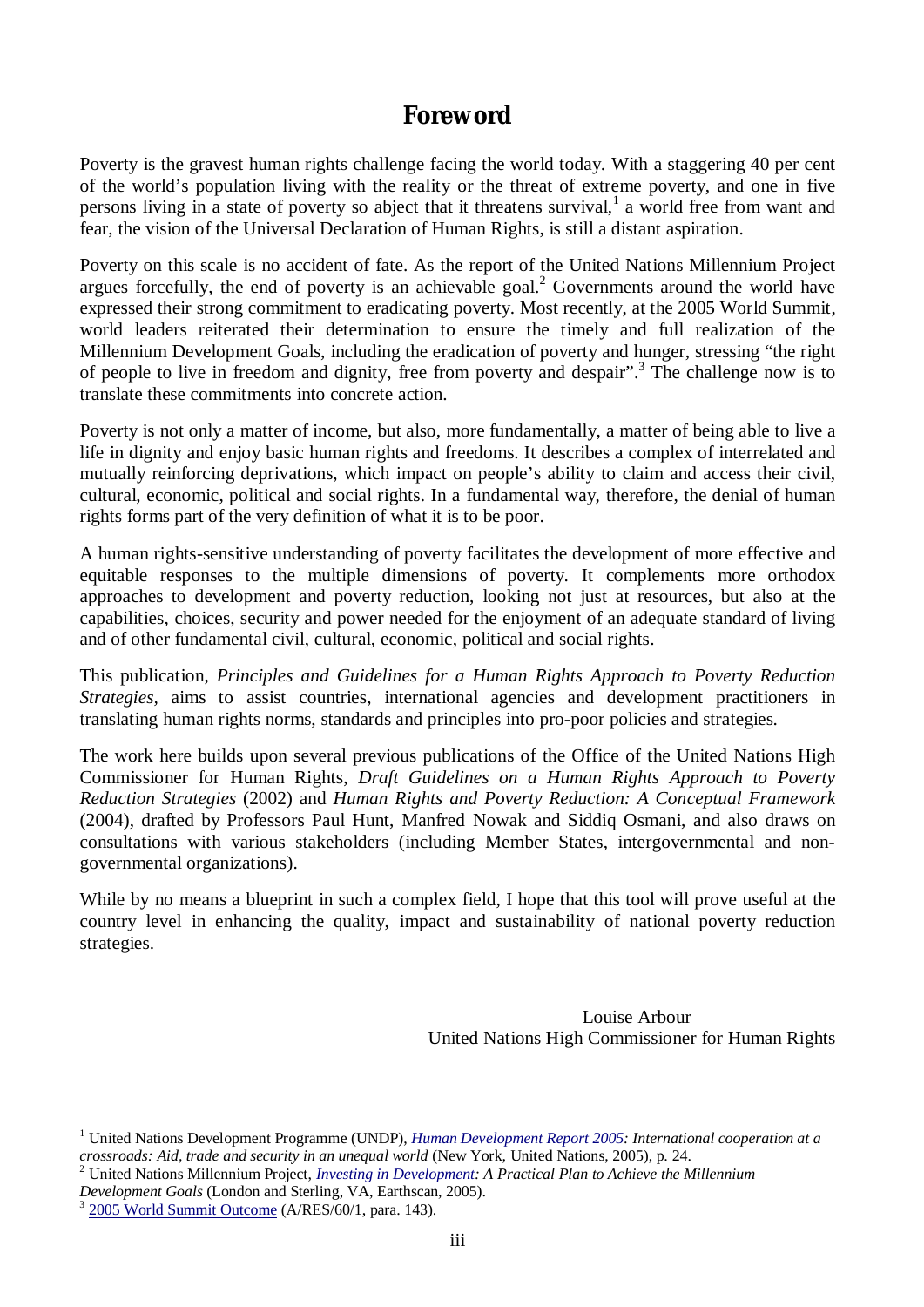## **Acknowledgements**

The preparation of these *Guidelines* would have not been possible without the support, advice and contributions of a large number of individuals and organizations.

The Office of the United Nations High Commissioner for Human Rights (OHCHR) is particularly grateful for the collaboration of the European Commission, the European Network on Debt and Development, the Food and Agriculture Organization of the United Nations, the Ford Foundation, the International Labour Organization, the International Monetary Fund, the Organisation for Economic Co-operation and Development/Development Assistance Cooperation, the Overseas Development Institute, the United Nations Children's Fund, the United Nations Development Programme, the United Nations Educational, Scientific and Cultural Organization, the World Bank and the World Health Organization.

OHCHR also expresses its gratitude to Professors Paul Hunt, Manfred Nowak and Siddiq Osmani, who authored the draft guidelines upon which the present document is based.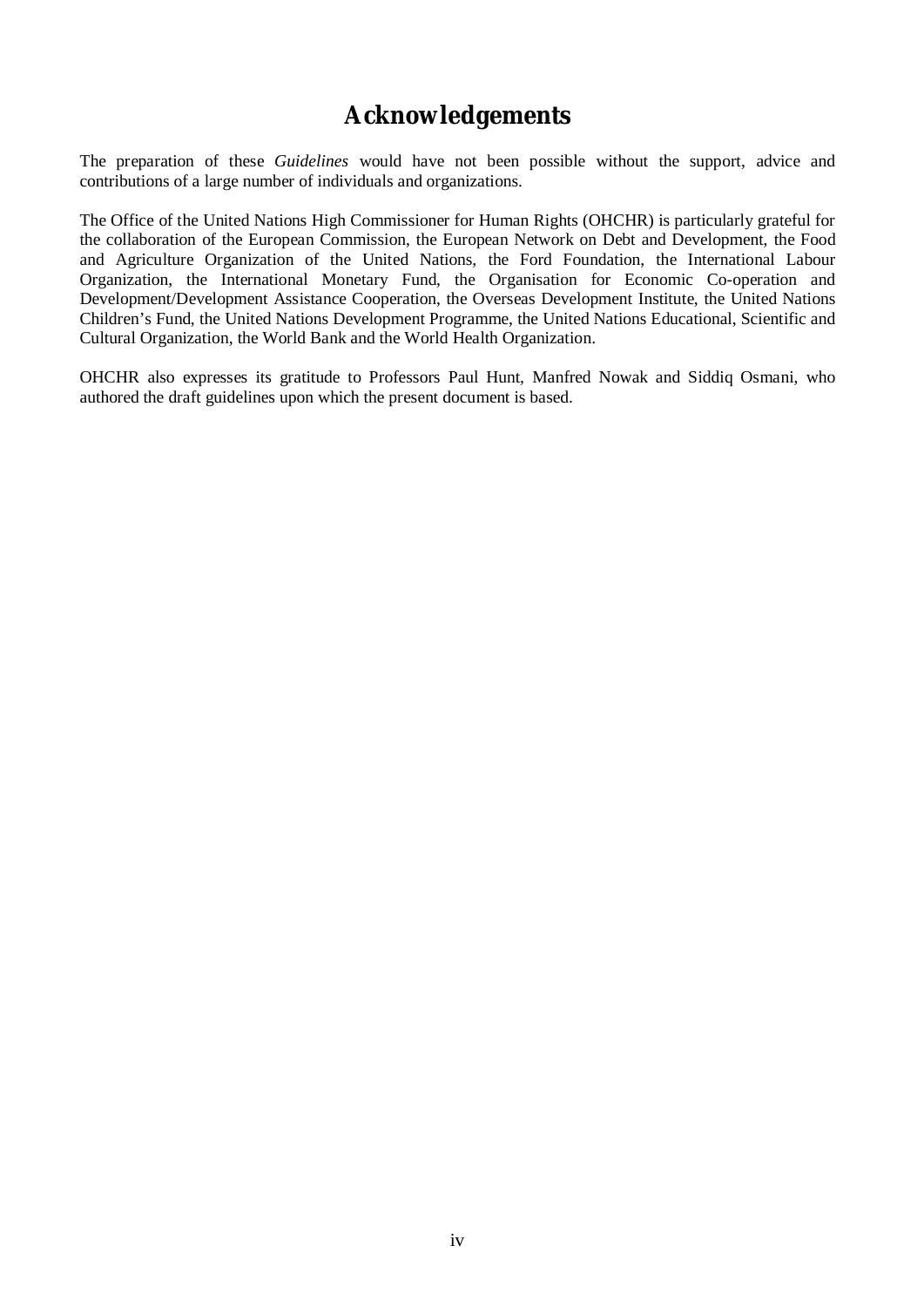## **CONTENTS**

#### Introduction

*Chapter*

#### I. THE RATIONALE FOR A HUMAN RIGHTS APPROACH

#### II. THE PROCESS OF FORMULATING, IMPLEMENTING AND MONITORING A HUMAN RIGHTS-BASED POVERTY REDUCTION STRATEGY

- Guideline 1: Identification of the poor<br>Guideline 2: National and international
- National and international human rights framework
- Guideline 3: Equality and non-discrimination<br>Guideline 4: Setting targets, benchmarks and
- Guideline 4: Setting targets, benchmarks and priorities<br>Guideline 5: Participation
- Participation
- Guideline 6: Monitoring and accountability
- Guideline 7: International assistance and cooperation

#### III. THE CONTENT OF A HUMAN RIGHTS-BASED POVERTY REDUCTION STRATEGY

- Guideline 8: Integrating specific human rights standards
	- o Right to work
	- o Right to adequate food
	- o Right to adequate housing
	- o Right to health
	- o Right to education
	- o Right to personal security and privacy
	- o Right of equal access to justice
	- o Political rights and freedoms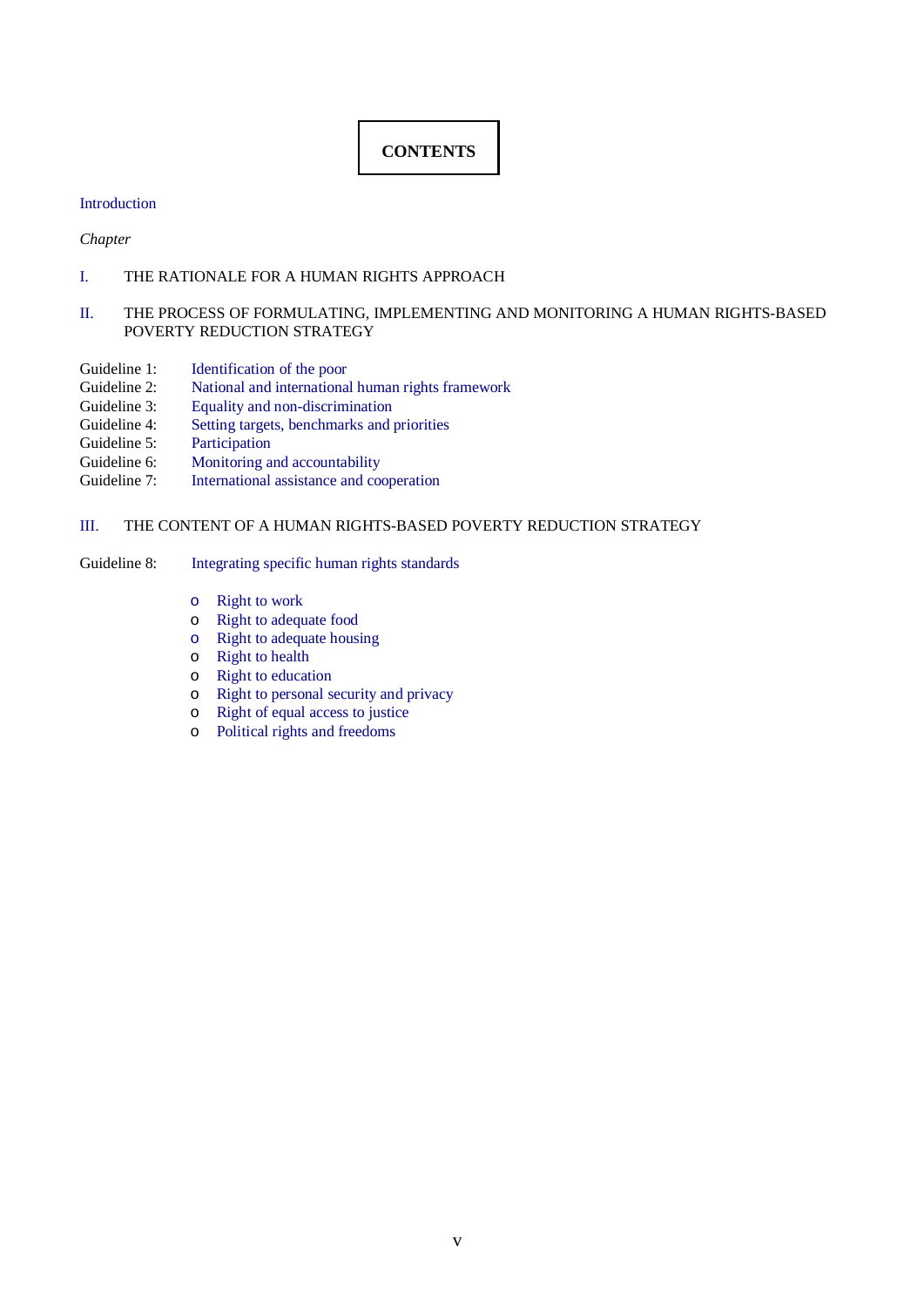## **INTRODUCTION** [Back to Contents]

1. The promotion of human rights and the fight against poverty lie at the very heart of the United Nations mandate. The two goals are closely connected and mutually reinforcing, as recognized in, among others, the Vienna Declaration and Programme of Action of 1993 and in the Millennium Declaration of 2000. Equally, the 2005 report of the Secretary-General, "In larger freedom: towards development, security and human rights for all", and the 2005 World Summit Outcome reaffirm the importance of human rights to reducing poverty and achieving the development goals set out in the Millennium Declaration.

2. The present publication aims to make a contribution to the United Nations-wide endeavour to integrate human rights into development efforts to combat poverty. It is the outcome of a request made by the Committee on Economic, Social and Cultural Rights to the Office of the United Nations High Commissioner for Human Rights (OHCHR) "to develop substantive guidelines for the integration of human rights in national poverty reduction strategies". Its objective is to provide policymakers and practitioners involved in the design and implementation of poverty reduction strategies (PRSs) with guidelines for the adoption of a human rights approach to poverty reduction.

3. As it is widely accepted that poverty reduction strategies must be "country-owned", and as international human rights law primarily regulates the relationship between States and individuals, the principal focus of these *Guidelines* is on the role of the State. However, it is hoped that they will also be of use to other actors—civil society organizations, national human rights institutions, the agencies of the United Nations system and other international organizations—that are committed to the eradication of poverty.

4. The *Guidelines* are framed at a certain level of generality so as to be of relevance under most conditions and circumstances. They should not be taken as a prescriptive technical manual. Rather, they elaborate and clarify certain principles that should guide the process of formulating, implementing and monitoring a poverty reduction strategy if it is to be consistent with a human rights approach. The expectation is that once the principles are understood, the actors involved in poverty reduction will be able to implement them in practice, keeping in view the specificities of their own contexts and with the assistance of more specific tools as needed.

5. While the principles of a human rights-based approach to poverty reduction are broadly applicable to both rich and poor countries, the primary focus of these *Guidelines* is on poverty in poorer countries. In part, this is in recognition of the obvious fact that poverty is a much more serious problem in these countries. But it is also partly because poverty in rich countries has special features that need to be addressed separately.

6. The *Guidelines* do not address all aspects of human rights with equal emphasis, because they are formulated for the specific context of poverty reduction, which is only a part of the broader human rights agenda. The choice of and relative emphasis placed on different human rights is based on judgements as to which rights and obligations are most relevant to the context of poverty. These judgements are in turn guided by the understanding that human rights can be relevant to poverty in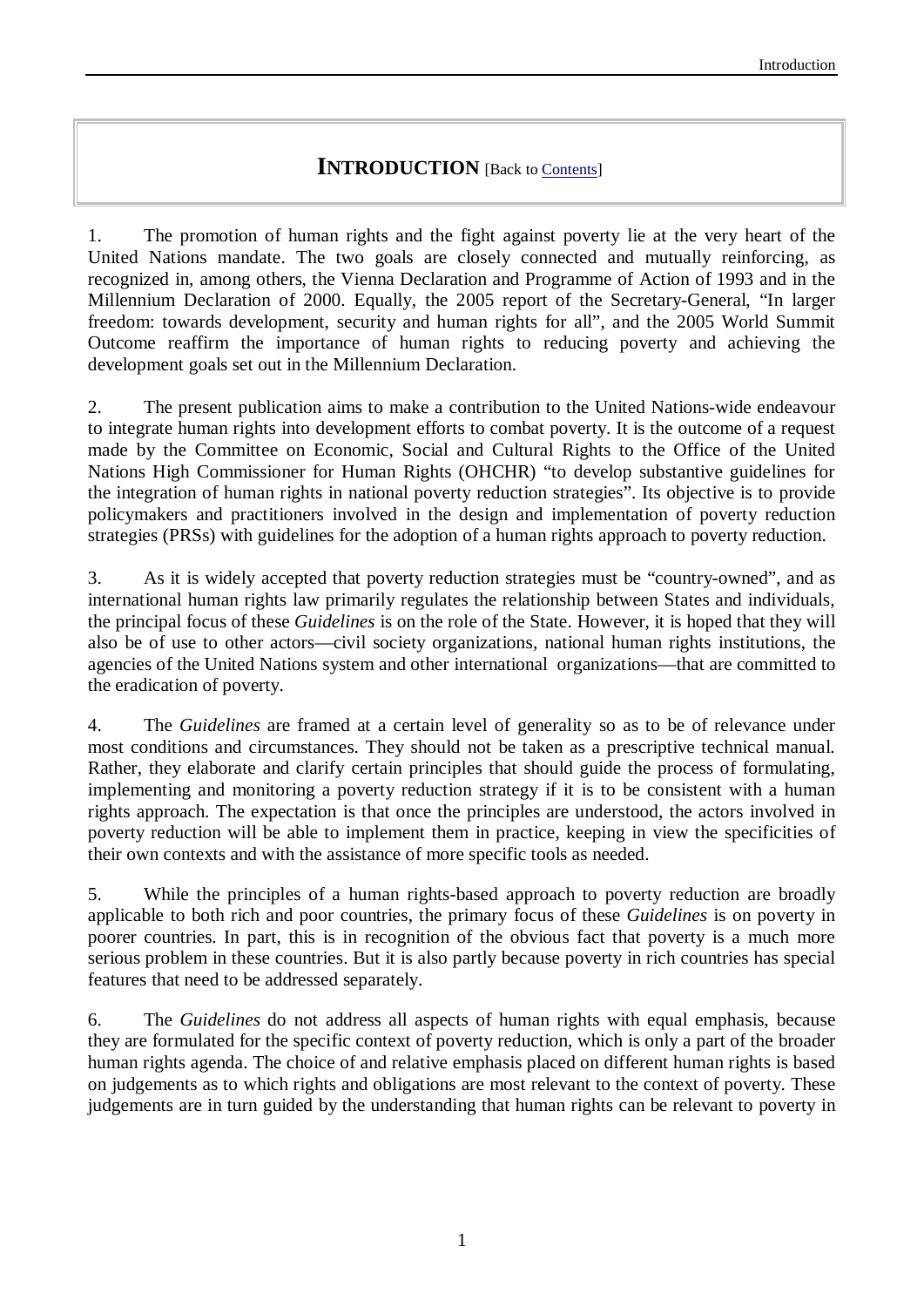different ways.<sup>4</sup> Of special significance in the context of poverty reduction are rights that have either constitutive or instrumental relevance.

7. From a human rights perspective, poverty can be described as the denial of a person's rights to a range of basic capabilities—such as the capability to be adequately nourished, to live in good health, and to take part in decision-making processes and in the social and cultural life of the community. In the language of rights, one may say that a person living in poverty is one for whom a number of human rights remain unfulfilled—such as the rights to food, health, political participation and so on. Such rights have *constitutive* relevance for poverty if a person's lack of command over economic resources plays a role in causing their non-realization. Some human rights are such that their fulfilment will help realize other human rights that have constitutive relevance for poverty. For example, if the right to work is realized, it will help realize the right to food. Such rights can be said to have *instrumental* relevance for poverty. The same human right may, of course, have both constitutive and instrumental relevance. These *Guidelines* address the rights that are considered to be particularly relevant to poverty—on either constitutive or instrumental grounds or on both. [Link to paras. 30 and 107]

8. The document is divided into three chapters. **Chapter I** outlines the basic principles of and rationale for a human rights approach. **Chapter II** (guidelines 1–7) sets out in more detail how human rights principles should inform the *process* of formulating, implementing and monitoring a poverty reduction strategy. **Chapter III** (guideline 8) deals with the human rights approach to determining the *content* of a poverty reduction strategy, identifying the major elements of a strategy for realizing a number of specific human rights and human rights obligations of particular relevance to poverty reduction.

9. The discussion of each right or set of rights in **chapter III** (guideline 8) is structured around four parts. **Section A** outlines the relevance of particular human rights standards in the context of poverty. **Section B** sketches the scope or content of the rights and obligations as set out in the international human rights instruments. For ease of reference, boxes reproduce some of the most relevant international human rights provisions; they also refer to recent world conferences, as well as the most relevant general comments or recommendations adopted by United Nations human rights treaty bodies.<sup>5</sup> Section C identifies key targets in relation to specific human rights and human rights obligations and lists. For each target, certain indicators will help assess the extent to which these targets are being achieved over time. **Section D** sets out key features of a strategy for achieving the specified targets. Some brief comments are in order regarding the *targets*, *indicators* and *strategies* identified in these *Guidelines*.

10. The *targets* were derived from the scope of the specific rights and obligations as set out in international human rights law. The choice of targets was guided by the following question: what are the major targets whose fulfilment would ensure the realization of rights and obligations of particular relevance to the poor? Many of the targets draw upon, and are similar to, those set out in the Millennium Development Goals (MDGs) adopted by the General Assembly in September 2000.

11. Several points relating to *indicators* are worth noting. First, the construction of human rights indicators is an ongoing enterprise and this publication does not claim to have entirely resolved the

 $<sup>4</sup>$  For a more detailed discussion of the multiple ways in which human rights can be relevant to poverty, see OHCHR,</sup> *Human Rights and Poverty Reduction: A Conceptual Framework* (New York and Geneva, United Nations, 2004), Section 1.

<sup>&</sup>lt;sup>5</sup> General comments and recommendations offer guidance to States parties on the meaning and content of particular human rights and the measures that might be taken to better secure their implementation. All general comments and recommendations are available on the OHCHR website, and a compilation is published annually (see HRI/GEN/1/Rev.8 for the 113 general comments and recommendations adopted as of May 2006).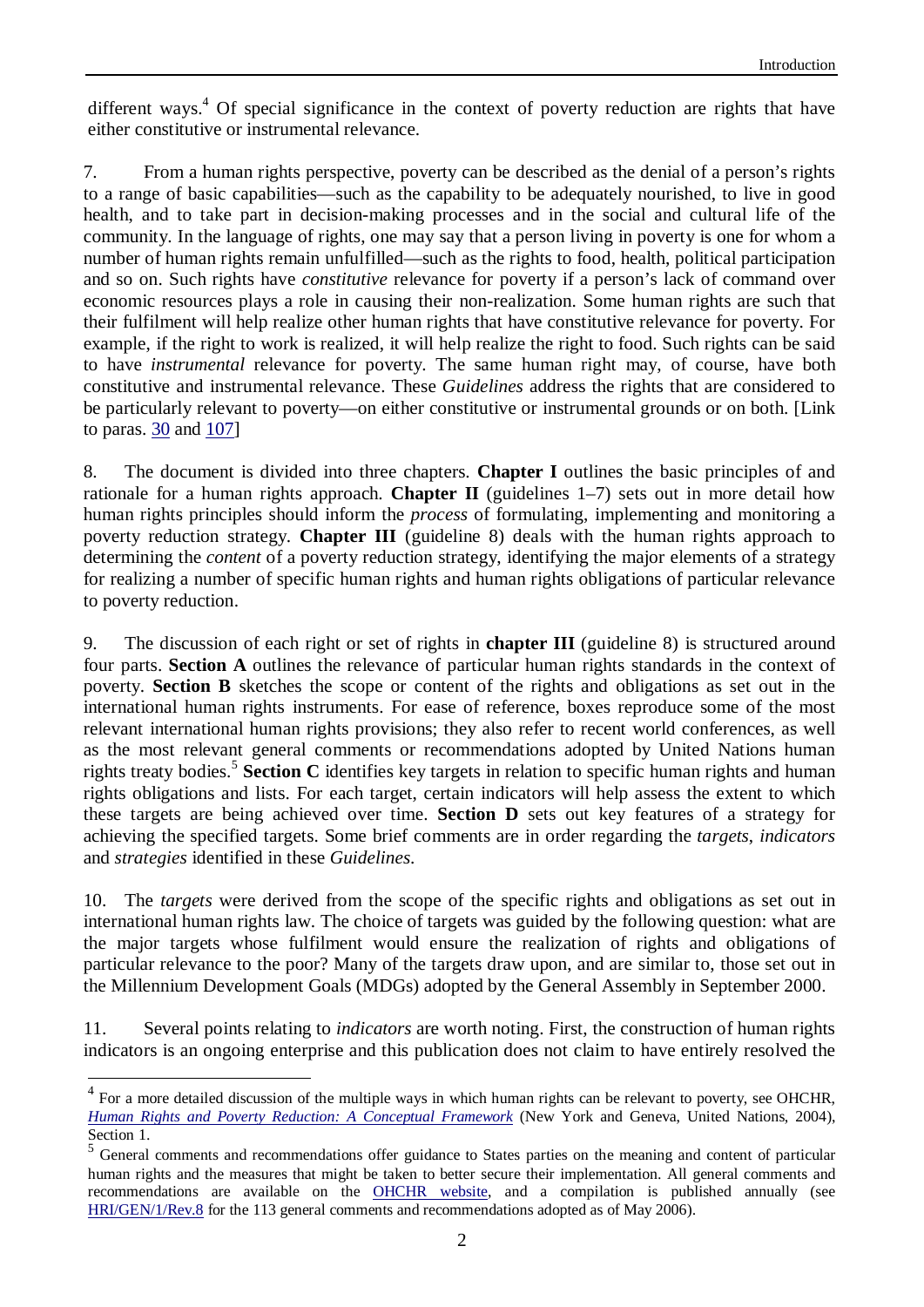matter.<sup>6</sup> Nonetheless, an attempt has been made to derive from the existing literature, including that on the Millennium Development Goals, a set of indicators that seem most appropriate for the targets in question, keeping in view the context of poverty. Furthermore, the proposed list of indicators is intended for reference only. Each country must decide for itself which indicators are most appropriate for its specific circumstances.

12. Second, the objective of using the indicators is to illustrate the conditions of people living in poverty, and not the average condition of the population as a whole. The indicators will therefore often have to be disaggregated to reflect the condition of people living in poverty and of specially disadvantaged groups among them, e.g., women, minorities, indigenous peoples. Exactly what type of disaggregation is appropriate will depend on the nature of the target in question and the particular circumstances of the country. However, in view of the generally disproportionate impact of poverty on women, indicators should in most instances be disaggregated by sex.

13. Third, most of the indicators proposed in these *Guidelines* are standard indicators of socioeconomic progress, although it should be observed that some human rights indicators, especially those relating to civil and political rights, do not usually figure in measures of socio-economic progress. Essentially, what distinguishes a human rights indicator from a standard disaggregated indicator of socio-economic progress is less its substance than (a) its explicit derivation from a human rights norm and (b) the purpose to which it is put, namely human rights monitoring with a view to holding duty-bearers to account.

14. The *strategies* proposed for a particular right are meant to be suggestive rather than definitive**.** Some of the recommendations proposed here may be relevant in some cases but not in others, while there may be circumstances that demand actions that have not been addressed here at all. Such details need to be worked out by those actively participating in the preparation of poverty reduction strategies, and these details are bound to vary depending on the context. In addition, the strategy proposed for a particular right or obligation has to be seen as part of a comprehensive approach rather than as being adequate in isolation. Thus, the strategy proposed for implementing the right to food will not succeed for everyone unless progress is made in realizing the right to work, because most people who are not directly involved in food production have to work to purchase food from the market. Furthermore, successful implementation of any right will depend on the institutions for participation, monitoring and accountability. [Link to para. 107]

<sup>&</sup>lt;sup>6</sup> It is worth mentioning that several initiatives are currently under way, including those being proposed by OHCHR (HRI/MC/2006/7) and the Special Rapporteur on the right of everyone to the enjoyment of the highest attainable standard of physical and mental health (E/CN.4/2006/48), which examine the use of quantitative and qualitative indicators in human rights assessments.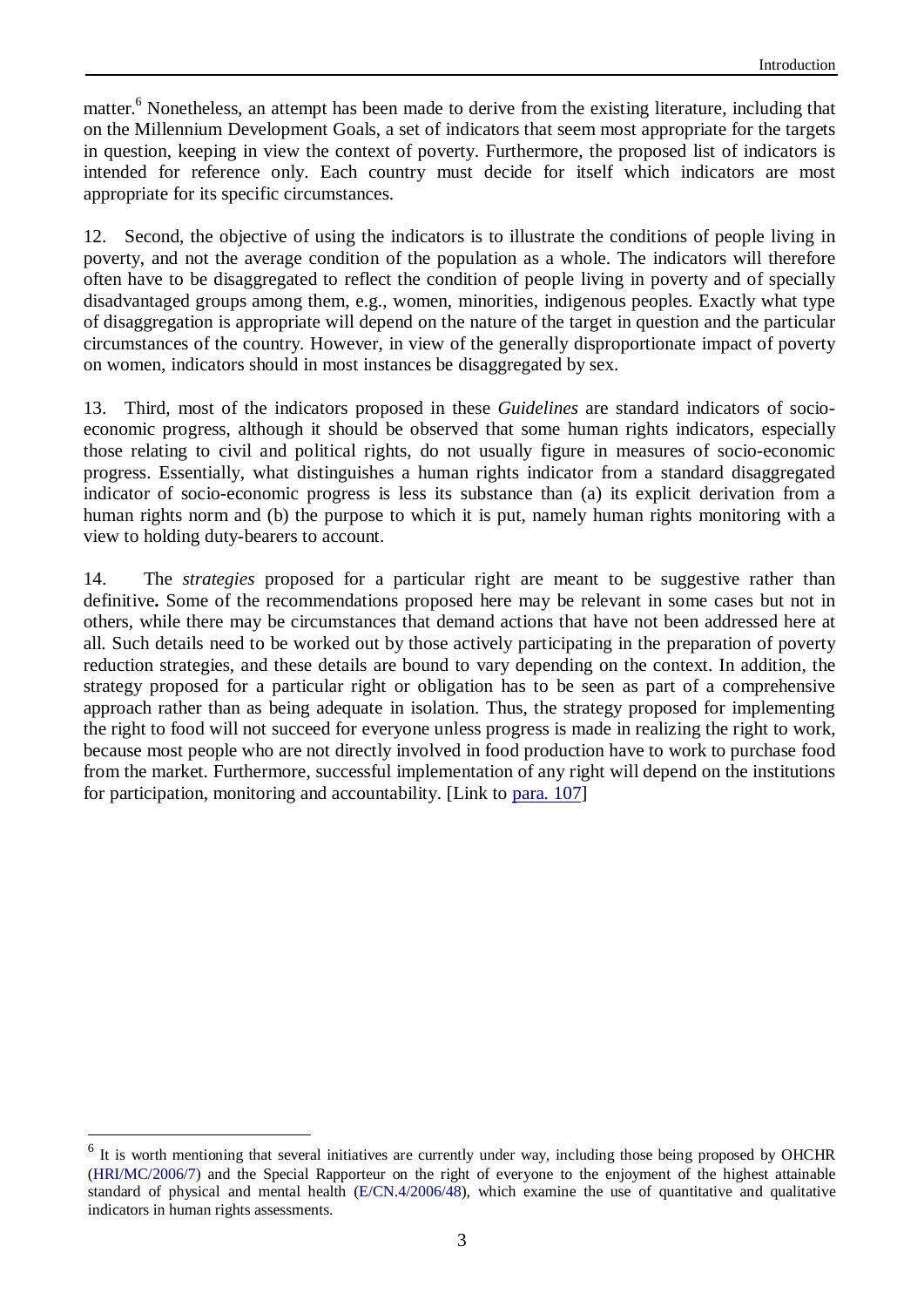## **CHAPTER I**

## **THE RATIONALE FOR A HUMAN RIGHTS APPROACH** [Back to Contents]

15. The human rights approach underlines the multidimensional nature of poverty, describing poverty in terms of a range of interrelated and mutually reinforcing deprivations, and drawing attention to the stigma, discrimination, insecurity and social exclusion associated with poverty. The deprivation and indignity of poverty stem from various sources, such as the lack of an adequate standard of living, including food, clothing and housing, and the fact that poor people tend to be marginalized and socially excluded. The commitment to ensure respect for human rights will act as a force against all these forms of deprivation.

16. The essential idea underlying the adoption of a human rights approach to poverty reduction is that policies and institutions for poverty reduction should be based explicitly on the norms and values set out in international human rights law. Whether explicit or implicit, norms and values shape policies and institutions. The human rights approach offers an explicit normative framework—that of international human rights. Underpinned by universally recognized moral values and reinforced by legal obligations, international human rights provide a compelling normative framework for the formulation of national and international policies, including poverty reduction strategies.<sup>7</sup> (See guideline 2.)

17. The application of human rights to poverty reduction reinforces some of the existing features of anti-poverty strategies. For example, anti-poverty strategies that demand transparent budgetary and other governmental processes are congruent with the right to information, while the insistence that strategies are "country-owned" corresponds to the right of peoples to self-determination. The value added by the human rights approach to poverty reduction consists both in the manner in which it departs from existing strategies and in the manner in which it reinforces them.

18. One reason why the human rights framework is compelling in the context of poverty reduction is that it has the potential to empower the poor. As is now widely recognized, effective poverty reduction is not possible without the *empowerment* of the poor.<sup>8</sup> The human rights approach to poverty reduction is essentially about such empowerment.

19. The most fundamental way in which empowerment occurs is through the introduction of the concept of rights itself. Once this concept is introduced into the context of policymaking, the rationale of poverty reduction no longer derives merely from the fact that the people living in poverty have needs but also from the fact that they have rights—entitlements that give rise to legal obligations on the part of others. Thus, the human rights perspective adds legitimacy to the demand for making poverty reduction the primary goal of policymaking. The human rights perspective draws attention to the fact that poverty signifies the non-realization of human rights, so that the

 $<sup>7</sup>$  For a more detailed discussion of the salient features of a human rights approach to poverty reduction, see OHCHR,</sup> *Human Rights and Poverty Reduction: A Conceptual Framework* (New York and Geneva, United Nations, 2004), especially Section 2.

<sup>&</sup>lt;sup>8</sup> The term "empowerment" is used here to describe a process of increasing the capabilities of poor individuals or groups to make choices and to transform those choices into desired actions and outcomes, and to participate in, negotiate with, influence, control and hold accountable the institutions that affect their lives. For a more detailed discussion of empowerment, see Deepa Narayan, ed., *Empowerment and Poverty Reduction: A Sourcebook* (Washington, D.C., World Bank, 2002) and the World Bank *PovertyNet* website.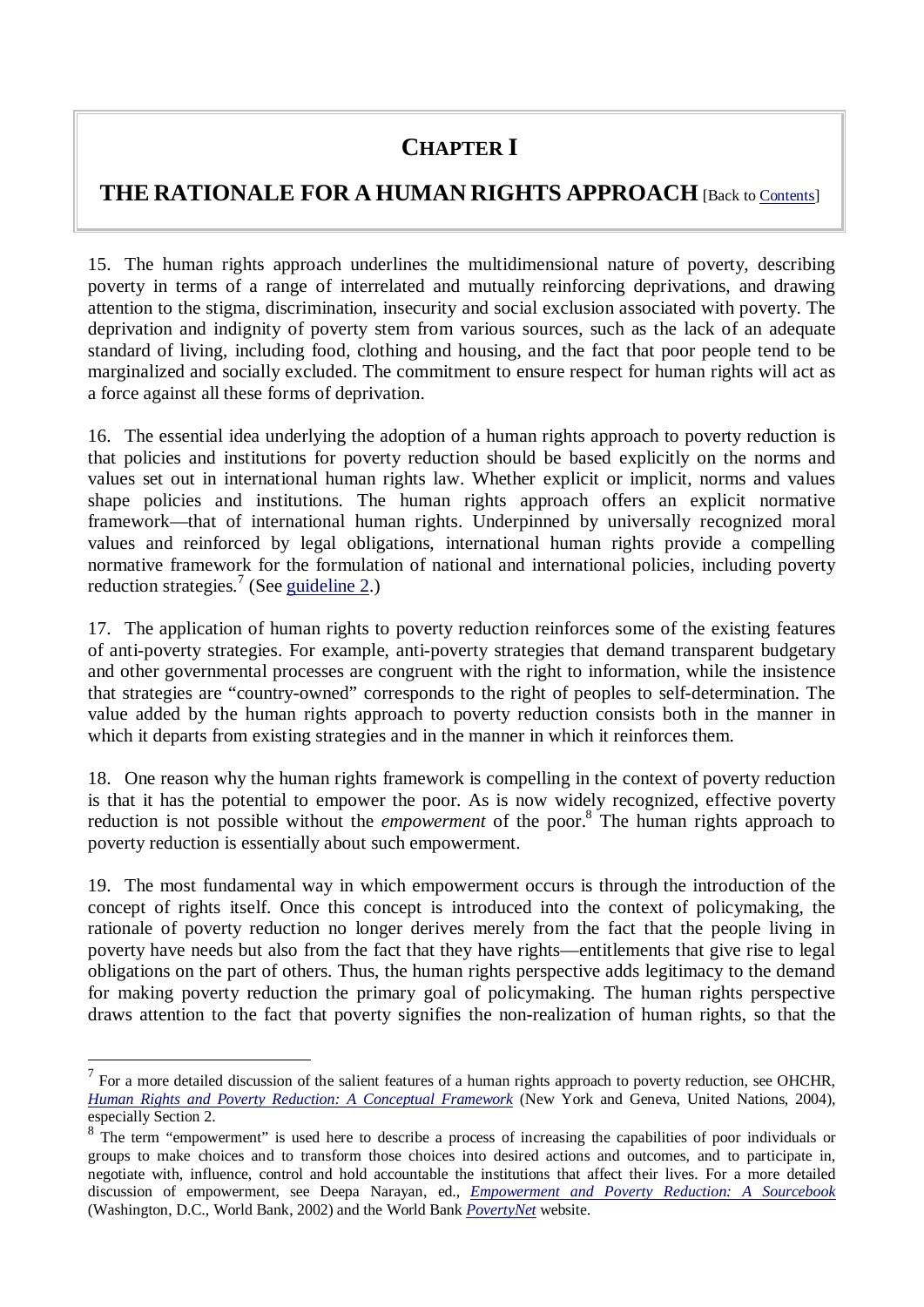adoption of a poverty reduction strategy is not just desirable but obligatory for States which have ratified international human rights instruments.

20. Most of the salient features of the human rights normative framework can contribute to the empowerment of the poor in one way or another. These features include the principles of universality, non-discrimination and equality, the principle of participatory decision-making, the notion of accountability, and the recognition of the interdependence of rights.

21. The twin principles of *equality and non-discrimination* are among the most fundamental elements of international human rights law. Recognition of these principles helps to highlight the fact that a great deal of poverty originates from discriminatory practices—both overt and covert. This recognition calls for the reorientation of poverty reduction strategies from a tendency to focus on narrow economic issues towards a broader strategy that also addresses the socio-cultural and political-legal institutions which sustain the structures of discrimination. Thus, the human rights approach to poverty reduction requires that the laws and institutions which foster discrimination against specific individuals and groups be eliminated and that more resources be devoted to the areas of activity with the greatest potential to benefit the poor. (See guideline 3.)

22. While the human rights approach imposes an obligation on duty-bearers to work towards poverty reduction, it recognizes that, due to resource constraints, some human rights may have to be realized over a period of time. Making trade-offs among alternative goals in the light of social priorities and resource constraints is an integral part of any approach to policymaking. The human rights approach, however, imposes certain conditions on the act of prioritization which protect the poor against certain trade-offs that may be harmful to them. In particular, it cautions against any trade-off that leads to the retrogression of a human right from its existing level of realization and rules out the non-achievement of certain minimum levels of realization. (See guideline 4.)

23. Unlike earlier approaches to poverty reduction, the human rights approach attaches as much importance to the processes which enable developmental goals to be achieved as to the goals themselves. In particular, it emphasizes the importance of ensuring the active and informed *participation* by the poor in the formulation, implementation and monitoring of poverty reduction strategies. It draws attention to the fact that participation is valuable not just as a means to other ends, but also as a fundamental human right that should be realized for its own sake. Effective participation by the poor requires specific mechanisms and arrangements at different levels of decision-making in order to overcome the impediments that people living in poverty, and marginalized groups in general, face in their efforts to play an effective part in the life of the community. (See guideline 5.)

24. The human rights approach to poverty reduction emphasizes the *accountability* of policymakers and others whose actions have an impact on the rights of people. Rights imply duties, and duties demand accountability. It is therefore an intrinsic feature of the human rights approach that institutions and legal/administrative arrangements for ensuring accountability are built into any poverty reduction strategy. While duty-bearers must determine for themselves which mechanisms of accountability are most appropriate in their particular case, all mechanisms must be accessible, transparent and effective. (See guideline 6.)

25. In many countries, poverty reduction strategies are bedevilled by corruption. However, corruption is unlikely to flourish where there is access to information, freedom of expression, participation and accountability—all key human rights features. Therefore, a human rights approach has the power to protect a poverty reduction strategy from being undermined by the corroding effects of corruption.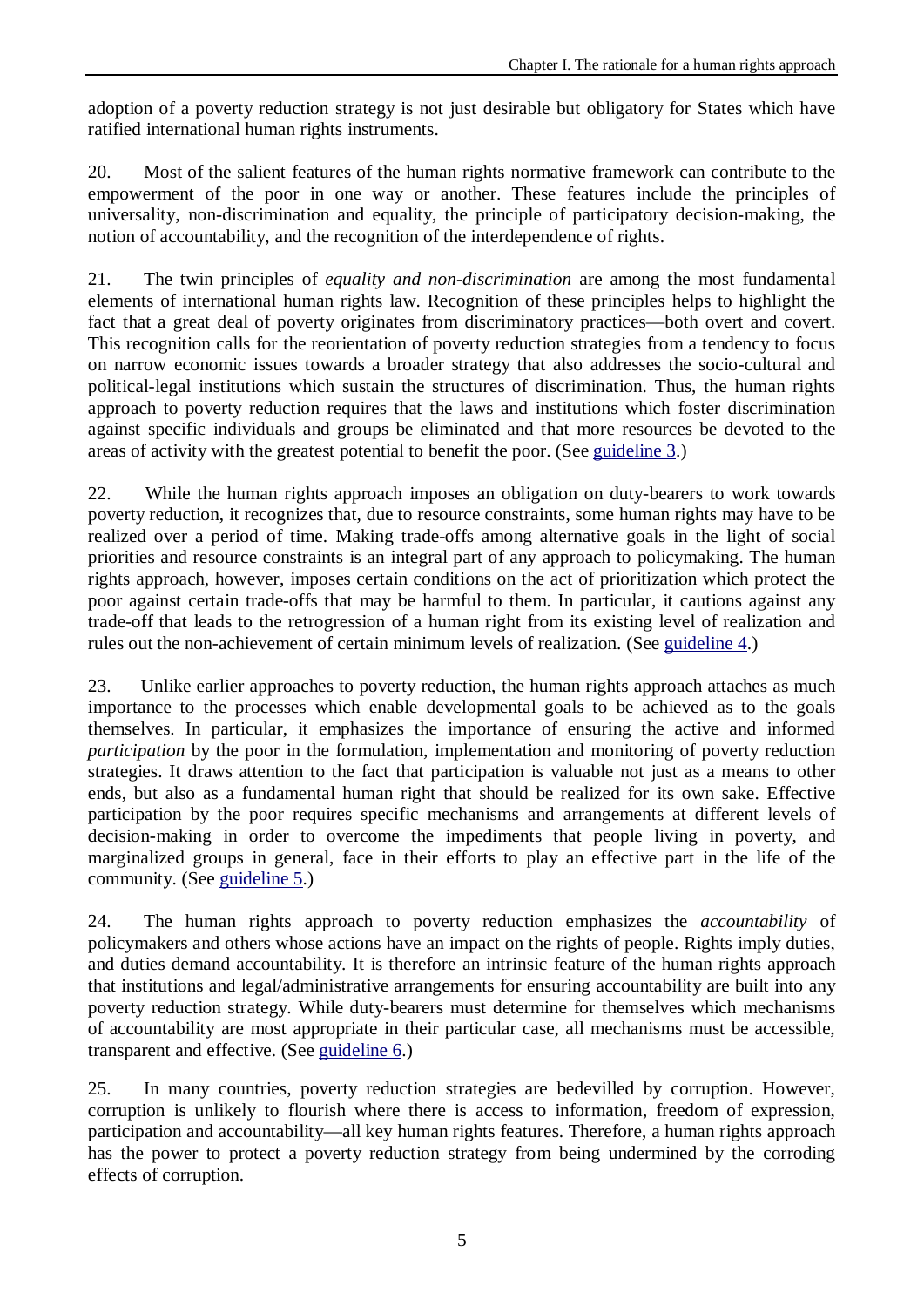26. Yet another feature of the human rights approach is that poverty reduction becomes a shared responsibility. While a State is primarily responsible for realizing the human rights of the people living within its jurisdiction, other States and non-State actors also have a responsibility to contribute to, or at the very least not to violate, human rights. (See guideline 7.)

27. The international human rights framework also broadens the scope of poverty reduction strategies by recognizing the *interdependence of rights*. Although poverty may seem to concern mainly economic, social and cultural rights, the human rights framework highlights the fact that the enjoyment of these rights may be crucially dependent on the enjoyment of civil and political rights. The human rights approach thus dispels the misconception that civil and political rights and freedoms are luxuries relevant only to relatively affluent societies, and that economic, social and cultural rights are merely aspirations and not binding obligations. Accordingly, it demands that civil and political as well as economic, social and cultural rights are integral components of poverty reduction strategies. (See guideline 8.)

28. In sum, the human rights approach has the potential to advance the goal of poverty reduction in a variety of ways: (a) by urging the speedy adoption of a poverty reduction strategy, underpinned by human rights; (b) by broadening the scope of poverty reduction strategies so as to address the structures of discrimination that generate and sustain poverty; (c) by urging the expansion of civil and political rights, which can play a crucial instrumental role in advancing the cause of poverty reduction; (d) by confirming that economic, social and cultural rights are binding international human rights, not just programmatic aspirations; (e) by cautioning against retrogression and nonfulfilment of minimum core obligations in the name of making trade-offs; (f) by adding legitimacy to the demand for meaningful participation of the poor in decision-making; and (g) by creating and strengthening the institutions through which policymakers can be held accountable for their actions.<sup>9</sup>

 $9<sup>9</sup>$  For further discussion of the added value of a human rights-based approach to development and its relevance to United Nations development programming, see OHCHR, *Frequently Asked Questions on a Human Rights-based Approach to Development Cooperation* (New York and Geneva, United Nations, 2006).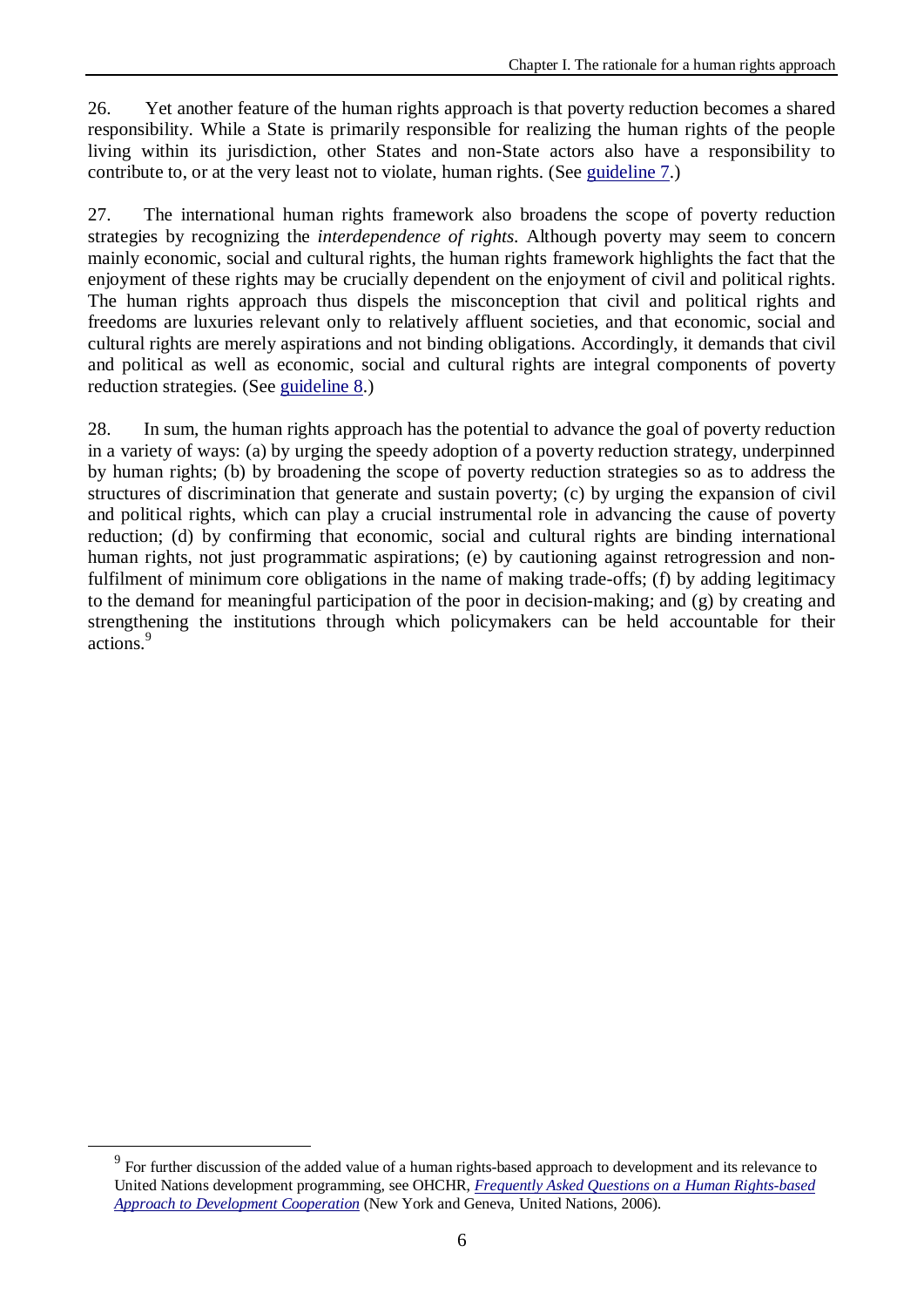## **CHAPTER II**

## **THE PROCESS OF FORMULATING, IMPLEMENTING AND MONITORING A HUMAN RIGHTS-BASED POVERTY REDUCTION STRATEGY**

## **Guideline 1: IDENTIFICATION OF THE POOR**

[Back to Contents]

29. Any strategy for poverty reduction has to begin with an identification of the poor. This task is composed of two steps: (a) identifying the attributes that are deemed to constitute poverty and (b) identifying the population groups that possess these attributes.

30. *Identifying the attributes of poverty*. From a human rights perspective, poverty consists in the non-fulfilment of a person's right to a range of basic capabilities (see para. 7). Capability failure is thus a defining attribute of poverty.

31. Since poverty denotes an extreme form of deprivation, only those capability failures that are deemed to be basic should count as poverty, and these should be rated in some order of priority. As different societies may have different orders of priority, the list of basic capabilities may differ from one society to another.

32. However, empirical observation suggests a common set of capabilities that can be considered basic in most societies. This set includes the capabilities of being adequately nourished, avoiding preventable diseases and premature mortality, being adequately sheltered, having basic education, being able to ensure personal security, having equitable access to justice, being able to live in dignity, being able to earn a livelihood and being able to take part in the life of a community. The present *Guidelines* deal with this common set. But in each country, it must be ascertained, through a participatory process, which other capabilities its people consider basic enough for their failure to count as poverty.

33. *Identifying the poor*. Once the basic capabilities have been determined, the next step is to identify the population groups that suffer from inadequate achievement of those basic capabilities. This task is informationally demanding, especially since poverty must be measured in terms of a range of attributes. Innovative mechanisms have to be designed—using a combination of quantitative and qualitative methods—to elicit the necessary information cost-effectively. The preferred method depends on the particular circumstances of a given country. If the current capability of that country is not adequate to elicit the desired information, steps should be taken to develop that capability as expeditiously as possible.

34. Whatever method is actually used to identify the poor, the human rights approach demands that it should be guided by two special considerations.

35. First, the objective of the exercise should not merely be to come up with a number, such as the percentage of poor people in the population, but to ascertain who these people are and how poor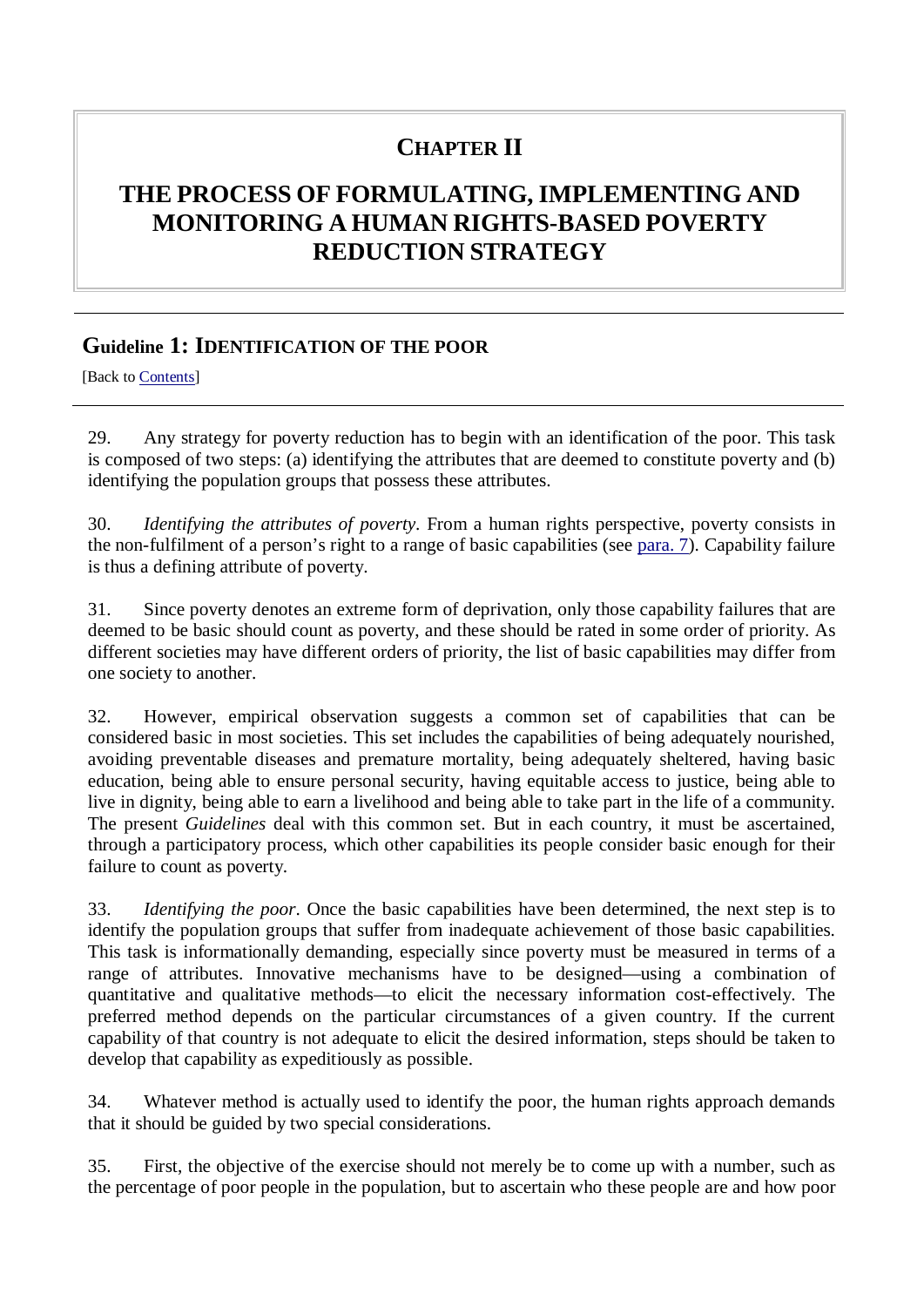they are. Thus it is necessary to identify those in extreme poverty—that is, the poorest of the poor, as well as specific groups, in terms of various characteristics, such as gender, geographical location, ethnicity, religion, age or occupation—so that the problem of poverty can be addressed at as disaggregated a level as possible.

36. Second, special efforts must be made to identify those among the poor who are especially deprived and marginalized (e.g., women, or people living with HIV/AIDS, or the elderly, or the disabled, or those suffering from racial or religious discrimination). When resource constraints call for the setting of priorities, it is the entitlement of these groups that should receive prior attention. This is necessary for the sake of equality, which is an essential principle of the human rights approach.

## **Guideline 2: NATIONAL AND INTERNATIONAL HUMAN RIGHTS FRAMEWORK**

[Back to Contents and para. 16]

37. While the documents spelling out poverty reduction strategies are not legal instruments, they must be consistent with, and informed by, the State's national and international human rights commitments for two reasons: (a) this will make the strategy more effective; and (b) otherwise, some features of the strategy may be unlawful.

38. This has significant implications for States as well as for those responsible for policies and programmes that impact on States. All parties should use a State's national and international human rights commitments as the normative foundation on which poverty reduction strategies are constructed.

39. When beginning to prepare or review a poverty reduction strategy, a State should expressly identify:

- (a) National human rights law and practice in its jurisdiction, for example human rights provisions from the constitution, bill of rights, anti-discrimination laws, freedom of information legislation, as well as the main human rights case law;
- (b) The international and regional human rights treaties it has ratified;
- (c) Other important international human rights instruments, such as the Universal Declaration of Human Rights;
- (d) Commitments entered into at recent world conferences in so far as they bear upon human rights, including the United Nations Millennium Declaration;
- (e) Pledges made to the Human Rights Council, as well as human rights commitments undertaken in national programmes and plans of action.

40. Given its responsibility to ensure that its human rights commitments inform the formulation and implementation of its poverty reduction strategy, a State should ensure that:

(a) Its human rights commitments are expressly referred to in the poverty reduction strategy;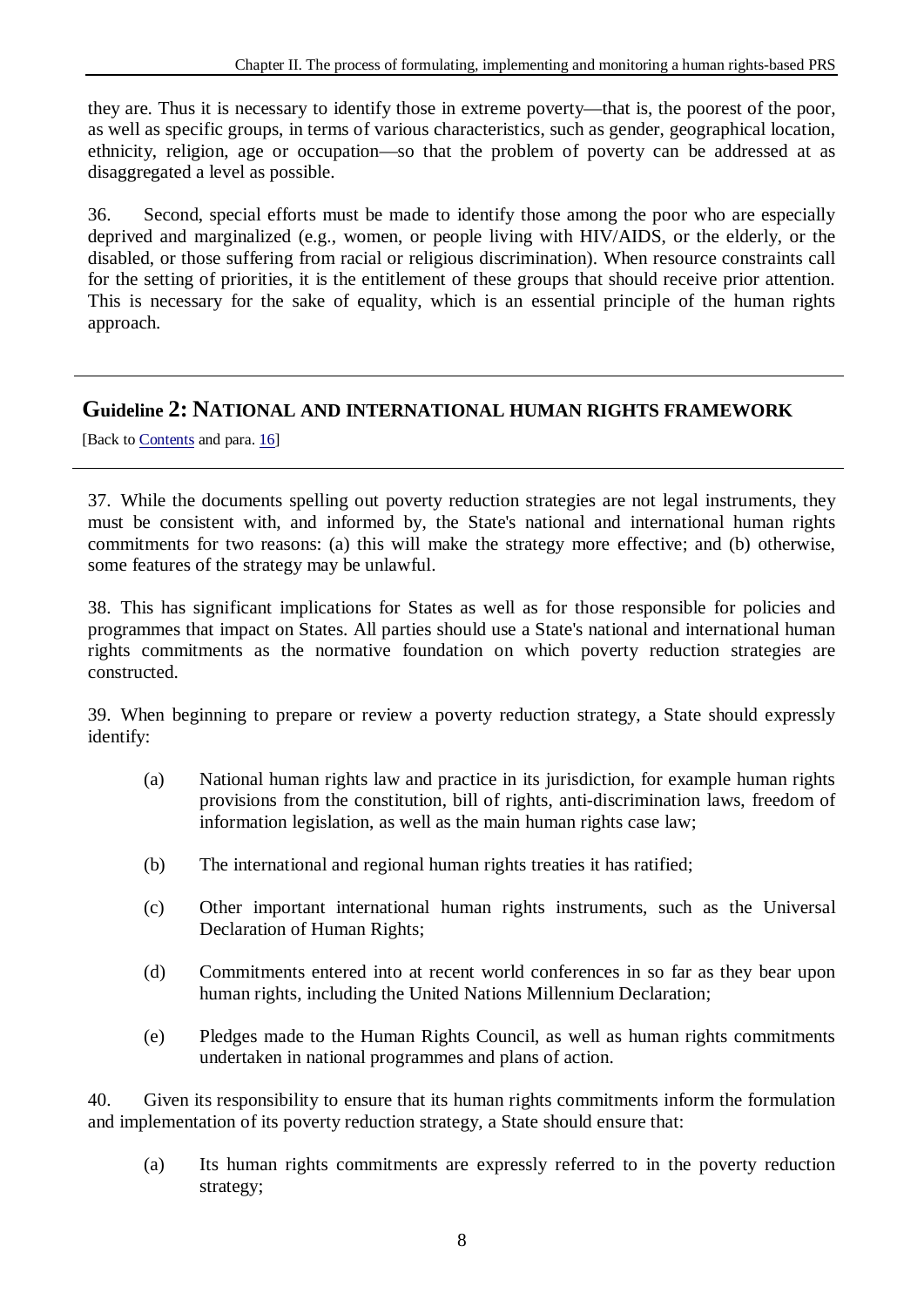- (b) Those responsible for formulating and implementing the poverty reduction strategy receive basic human rights training so that they are familiar with the State's human rights commitments and their implications;
- (c) Individuals are appointed with a particular responsibility to ensure that the State's human rights commitments are taken into account throughout the formulation and implementation of the poverty reduction strategy (e.g., departmental human rights officers);
- (d) Processes are designed, and put in place, to ensure that the State's human rights commitments receive due attention throughout the formulation and implementation of the poverty reduction strategy (e.g., arrangements to secure the preparation and scrutiny of ex ante and ex post human rights impact assessments).

41. Because the relevance of a State's human rights framework is not confined to the State itself, all those responsible for policies and programmes that impact upon a State should:

- (a) Ensure that they do not make it more difficult for the State to implement its human rights commitments to individuals and groups within its jurisdiction;
- (b) Make their best efforts, within their mandates, to help a State fulfil its national and international human rights commitments.

## **Guideline 3: EQUALITY AND NON-DISCRIMINATION**

[Back to Contents and para. 19]

42. The right to equality and the principle of non-discrimination are among the most fundamental elements of international human rights law. The right to equality guarantees, first and foremost, that all persons are equal before the law, which means that the law shall be formulated in general terms applicable to every individual and shall be enforced in an equal manner. Secondly, all persons are entitled to equal protection under the law against arbitrary and discriminatory treatment by private actors. In this regard, the law shall prohibit any discrimination and guarantee to all persons equal and effective protection against discrimination on the grounds of race, colour, sex, language, religion, political or other opinion, national or social origin, property, birth, disability and health status, including HIV/AIDS, age, sexual orientation or other status.

43. People living in poverty are typically victims of discrimination on grounds such as birth, property, national and social origin, race, colour, gender and religion. Depending on the particular circumstances of each society, poverty may affect members of certain socially disadvantaged classes, or of certain ethnic or religious groups, women, elderly people or indigenous persons, but in most cases poverty is aggravated by some sort of discrimination. If Governments are responsible for such discrimination, they are under an obligation immediately to prohibit and cease all discriminatory laws and practices. If discriminatory attitudes are caused by traditions among the population (that are usually deeply rooted), Governments shall adopt and enforce laws prohibiting any discrimination by private actors. In both cases, Governments must take special additional measures to afford effective protection to their most disadvantaged, discriminated and socially excluded groups, including the poor, against discrimination by governmental authorities as well as by private actors.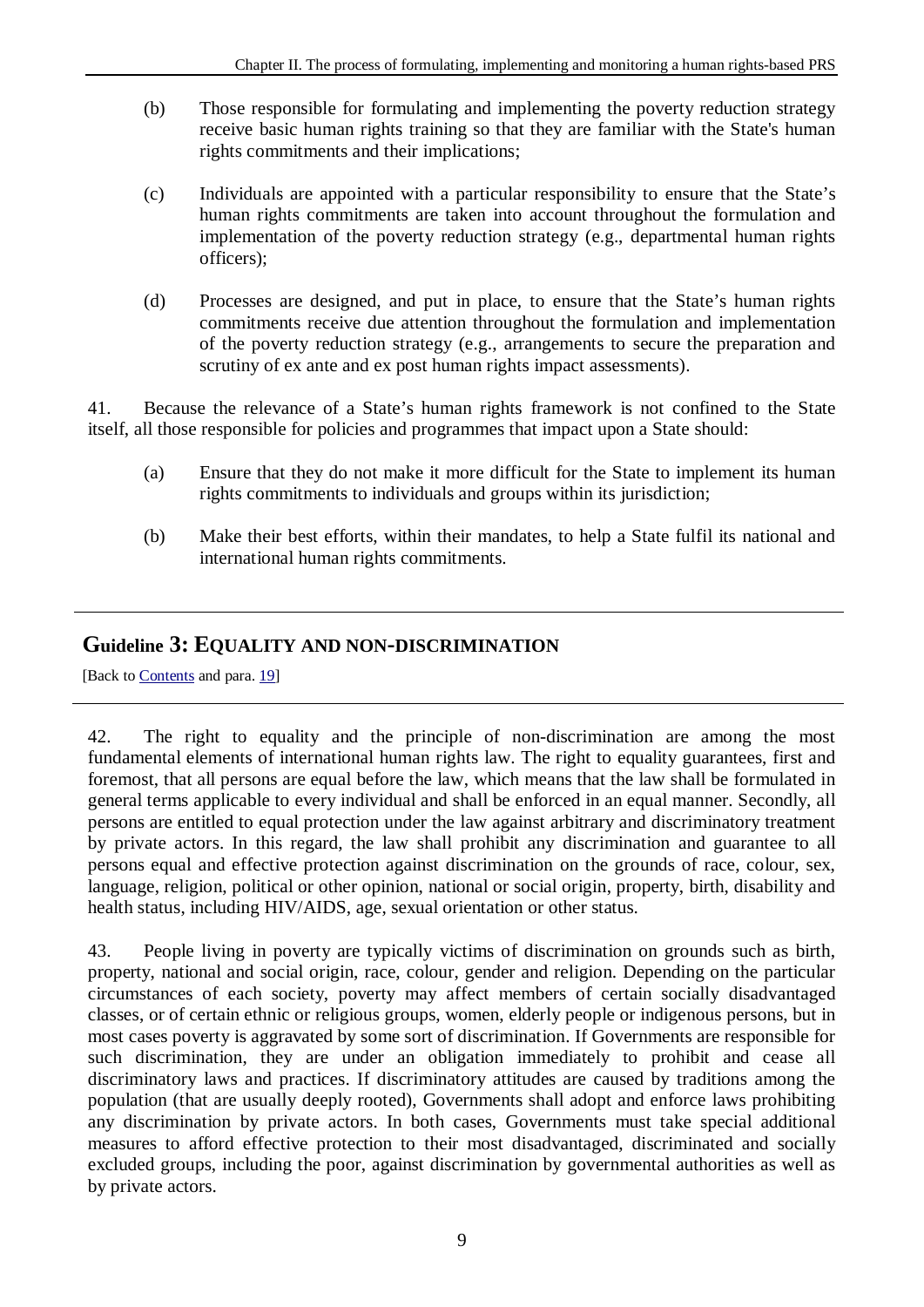44. Inequalities and discrimination may assume various forms, including explicit legal inequalities in status and entitlements, deeply rooted social distinctions and exclusions, and forms of indirect discrimination. For instance, even laws and policies that do not use categories of men and women may discriminate against women in practice, e.g., while there might be no intention to discriminate against women when the term "breadwinner" is included in social security law, if the practical application of this term disadvantages women, it may constitute indirect discrimination on the grounds of sex. It is therefore important to look at the effects, and not only the intentions, of measures and laws.

45. Not every distinction constitutes discrimination since it might be based on reasonable and objective criteria. Whereas poverty might have been regarded in earlier times as a kind of "natural phenomenon", today it is looked upon as a social phenomenon aggravated by discrimination, which in turn requires corresponding anti-discrimination or even affirmative action by Governments. A human rights approach to poverty provides the necessary tools for identifying the roots of poverty that lie in discriminatory practices and for developing appropriate strategies to deal with them.

46. As discrimination may cause poverty, poverty also causes discrimination. In addition to bias towards their race, colour, gender and social origin, the poor are also subject to discriminatory attitudes by governmental authorities and private actors simply because they are poor. The twin principles of equality and non-discrimination require States to take special measures to prohibit discrimination against the poor and to provide the poor with equal and effective protection against discrimination. As the poor are among the most disadvantaged and marginalized groups in every society, a poverty reduction strategy must start by addressing their special needs as well as their right not to be discriminated against, according to the particular circumstances of the society concerned. Given that the most common discriminatory practices deny the poor equal access to fundamental services and human rights such as the rights to food, education, health and justice, the respective State obligations, targets, indicators and strategies will be dealt with in guideline 8 below.

#### **PROVISIONS ON EQUALITY AND NON-DISCRIMINATION IN INTERNATIONAL HUMAN RIGHTS INSTRUMENTS**

#### **International Covenant on Civil and Political Rights**

#### Article 2.1

Each State Party to the present Covenant undertakes to respect and to ensure to all individuals within its territory and subject to its jurisdiction the rights recognized in the present Covenant, without distinction of any kind, such as race, colour, sex, language, religion, political or other opinion, national or social origin, property, birth or other status.

#### Article 3

The States Parties to the present Covenant undertake to ensure the equal right of men and women to the enjoyment of all civil and political rights set forth in the present Covenant.

#### Article 24.1

Every child shall have, without any discrimination as to race, colour, sex, language, religion, national or social origin, property or birth, the right to such measures of protection as are required by his status as a minor, on the part of his family, society and the State.

#### Article 26

All persons are equal before the law and are entitled without any discrimination to the equal protection of the law. In this respect, the law shall prohibit any discrimination and guarantee to all persons equal and effective protection against discrimination on any ground such as race, colour, sex, language, religion, political or other opinion, national or social origin, property, birth or other status.

#### **General comments adopted by the Human Rights Committee**, in particular:

General comment No. 28 (2000): Equality of rights between men and women;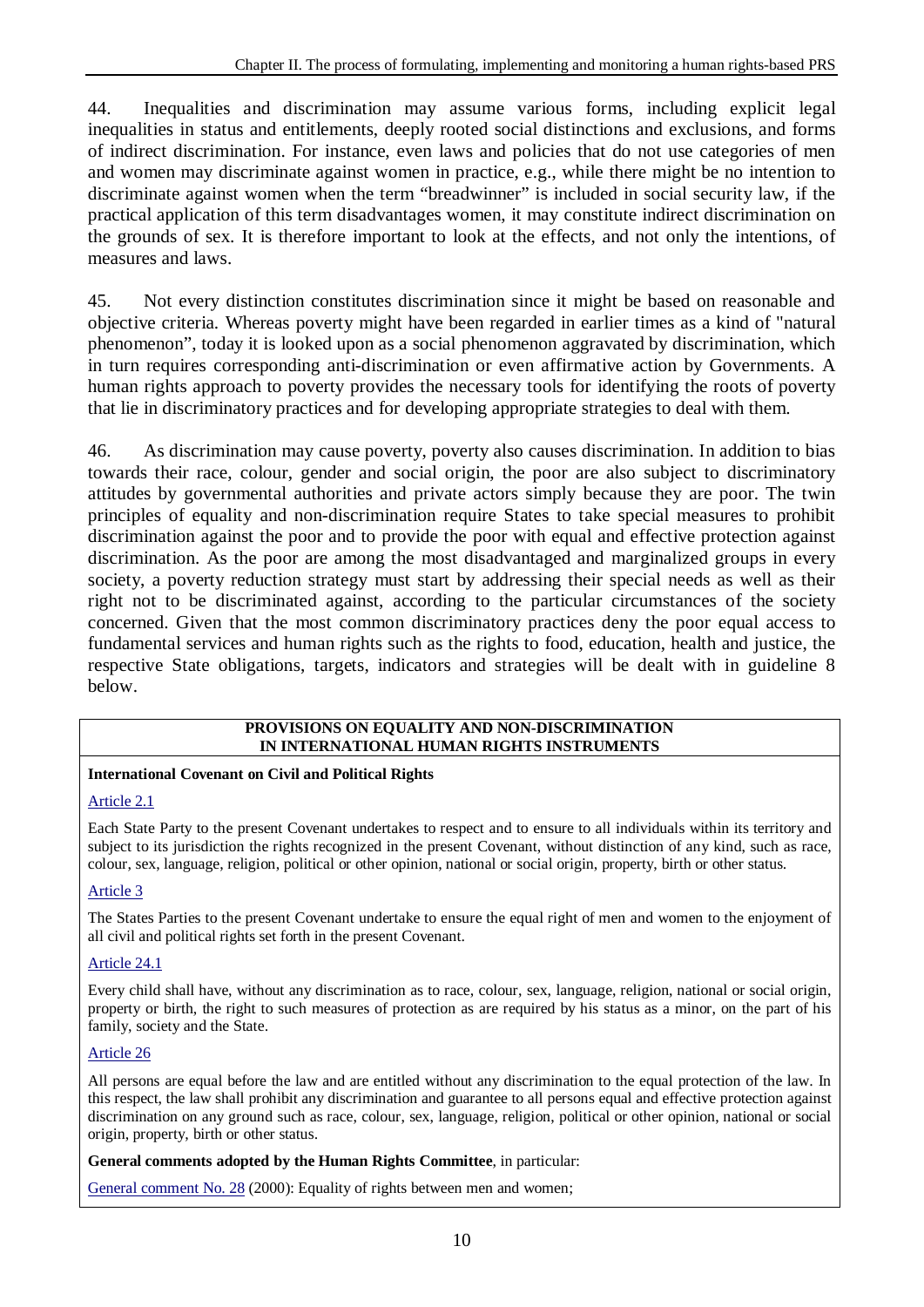General comment No. 18 (1989): Non-discrimination.

#### **International Covenant on Economic, Social and Cultural Rights**

#### Article 2.2

The States Parties to the present Covenant undertake to guarantee that the rights enunciated in the present Covenant will be exercised without discrimination of any kind as to race, colour, sex, language, religion, political or other opinion, national or social origin, property, birth or other status.

#### Article 3

The States Parties to the present Covenant undertake to ensure the equal right of men and women to the enjoyment of all economic, social and cultural rights set forth in the present Covenant.

**General comments adopted by the Committee on Economic, Social and Cultural Rights**, in particular:

General comment No. 16 (2005): The equal right of men and women to the enjoyment of all economic, social and cultural rights (art. 3);

General comment No. 3 (1990): The nature of States parties' obligations (art. 2.1).

**Convention on the Elimination of All Forms of Discrimination against Women** and general recommendations adopted by the Committee on the Elimination of Discrimination against Women.

**International Convention on the Elimination of All Forms of Racial Discrimination** and general recommendations adopted by the Committee on the Elimination of Racial Discrimination.

**Convention on the Rights of the Child:** article 2

**International Convention on the Protection of the Rights of All Migrant Workers and Members of Their Families:** article 7

**United Nations Educational, Scientific and Cultural Organization (UNESCO) Convention against Discrimination in Education**

**International Labour Organization (ILO) Convention No. 111 on Discrimination (Employment and Occupation)**

#### **Guideline 4: SETTING TARGETS, BENCHMARKS AND PRIORITIES**

[Back to Contents and para. 20]

47. Poverty is so deeply entrenched in many societies that it is unrealistic to hope that even with the best of intentions it can be eliminated in a very short time. Equally, one must accept the reality that in a context of scarce resources it may not be possible to fulfil all human rights immediately. However, the fact that the realization of some human rights is constrained by the scarcity of resources does not relieve States of their international human rights obligations to take reasonable and appropriate steps, to the maximum of available resources, to ensure the realization of rights.

48. All human rights—economic, civil, social, political and cultural—impose negative as well as positive obligations on States, as is captured in the distinction between the duties to respect, protect and fulfil. *The duty to respect* requires the duty-bearer to refrain from interfering with the enjoyment of any human right. *The duty to protect* requires the duty-bearer to take measures to prevent violations of any human right by third parties. *The duty to fulfil* requires the duty-bearer to adopt appropriate legislative, administrative and other measures towards the full realization of human rights. Resource implications of the obligations to *respect* and *protect* are generally less significant than those of implementing the obligations to *fulfil*, for which more proactive and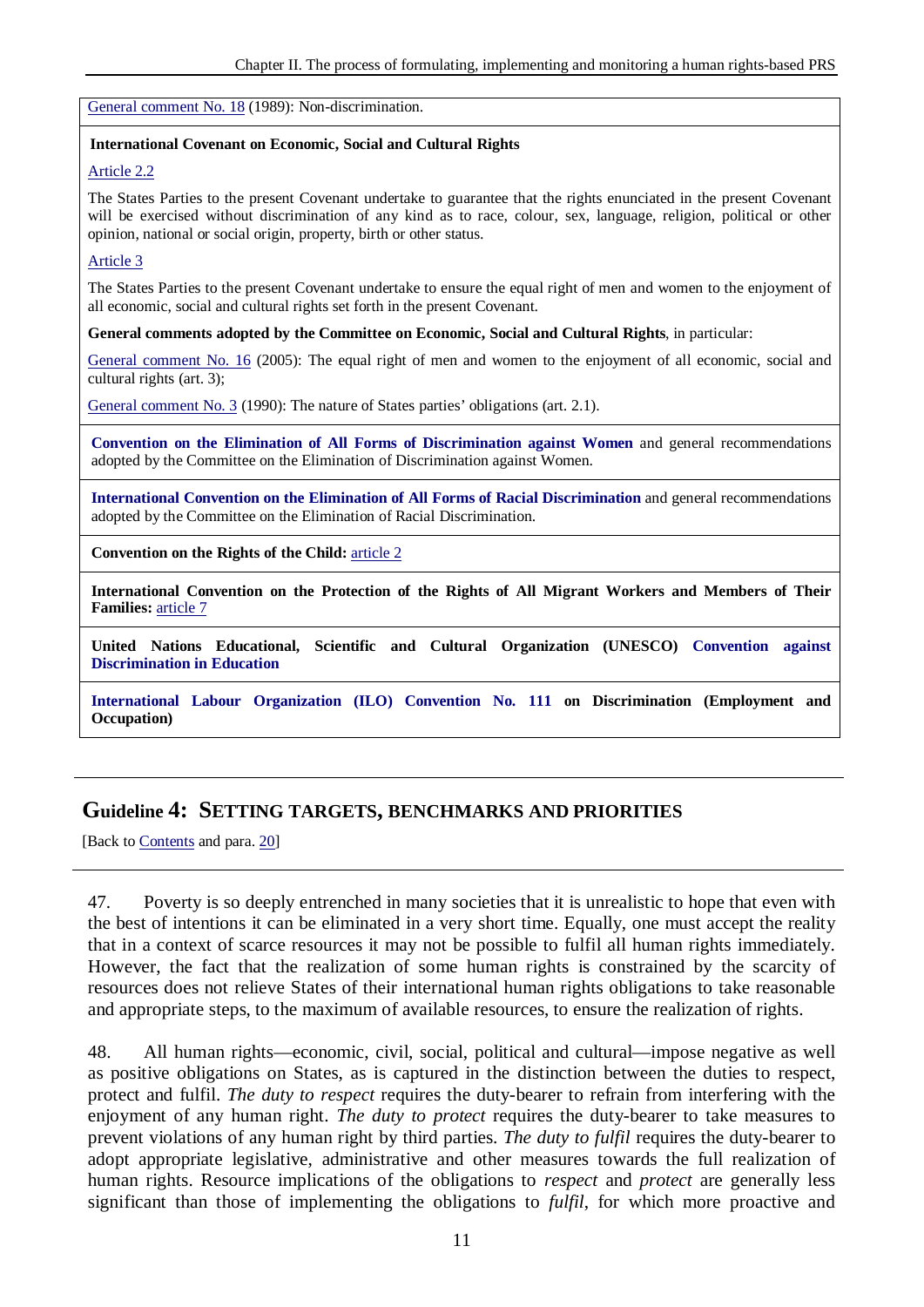resource-intensive measures may be required. Consequently, resource constraints may not affect a State's ability to respect and protect human rights to the same extent as its ability to fulfil human rights. [link to para. 82]

49. The recognition that the full realization of some human rights may have to occur in a progressive manner, over a period of time due to resource constraints, has two implications for policy. First, it allows for a time dimension in the strategy for human rights fulfilment, making the setting of targets and benchmarks an indispensable element of strategies for human rights fulfilment. Second, it allows for setting priorities among different rights and considering trade-offs among them, since the constraint of resources may not permit a strategy to pursue all rights simultaneously, or with equal vigour.

50. The recognition of a time dimension and the need for considering trade-offs and prioritization are common features of all approaches to policymaking. The distinctiveness of the human rights approach is that it imposes certain conditions on those features that the duty-bearers are required to respect. The conditions on the time dimension are aimed at ensuring that the State does not defer or relax the efforts needed to realize human rights. The conditions on trade-offs and prioritization are aimed at ensuring that all trade-offs conform to the human rights norms.

51. In cases where a right cannot be realized immediately due to resource constraints, the State must begin immediately to take steps to fulfil the rights in question as expeditiously as possible. The human rights approach requires that steps taken by States satisfy the following conditions.

52. First, the State must acknowledge that with a serious commitment to poverty reduction it may be possible to make rapid progress towards the realization of many human rights even within an existing resource constraint. Thus, it may be possible to improve the efficiency of resource use—for example, by scaling down expenditures on unproductive activities and by reducing spending on activities whose benefits go disproportionately to the rich.

53. Second, to the extent that the realization of human rights may be contingent on a gradual expansion in the availability of resources, the State is required, as an immediate step, to develop and implement a time-bound plan of action. The plan must spell out when and how the State hopes to arrive at the realization of rights.

54. Third, as the realization of some human rights may take considerable time, the plan must set benchmarks (i.e., intermediate targets) corresponding to each ultimate target. As a prerequisite of setting targets and benchmarks, the State should identify appropriate indicators, so that the rate of progress can be monitored and, if progress is slow, corrective action can be taken. Indicators should be as disaggregated as possible for each subgroup of the population living in poverty.

55. Fourth, the targets, benchmarks and indicators must be set in a participatory manner, in line with the principles set out in guideline 5, so that they reflect the concerns and interests of all segments of the society. At the same time, appropriate accountability mechanisms must be set up, in line with guideline 6, so as to ensure that the State commits itself fully to realizing the agreed targets and benchmarks.

56. With regard to trade-offs and prioritization, the human rights approach does not in itself offer any hard and fast rules as to which rights are to be given priority. The act of prioritization has to be context-specific, as circumstances differ from country to country. However, the human rights approach imposes certain conditions on the process and substance of prioritization.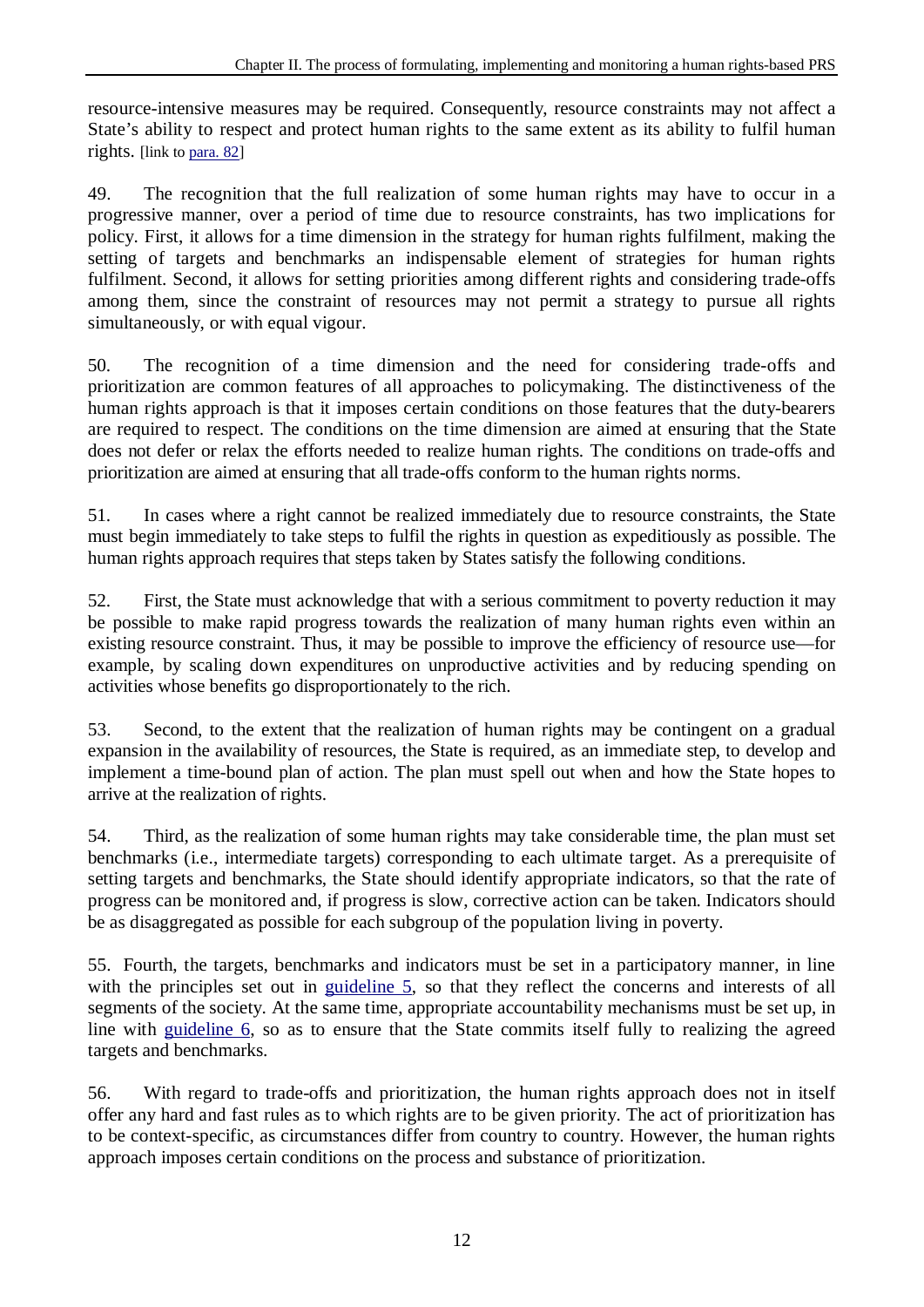57. The *process* of setting priorities must involve effective participation of all stakeholders, including the poor. Value judgements will inevitably enter into the process of setting priorities, but the rights-based approach demands that they should do so in an inclusive and equitable manner. This implies that the process of resource allocation must permit all segments of society, especially the poor, to express their opinions with regard to priorities. It also implies that just institutional mechanisms must be put in place so that potentially conflicting opinions can be reconciled in a fair and equitable manner. (See guideline 5 for more on participation.)

58. The *substance* of prioritization refers to the basis on which priorities are to be decided and the manner in which resources are to be allocated to the rights that have been accorded priority. The following principles must guide the substance of prioritization.

59. First, no right can be given precedence over others on the grounds of intrinsic merit, because from the human rights perspective all rights are equally valuable. However, strategies to ensure effective protection of all human rights may prioritize certain types of intervention on practical grounds. For example, a country may decide to give priority to a right that has remained especially under-realized compared to others, or to a right whose fulfilment is expected to act as a catalyst towards the fulfilment of other rights, or to a right which a country may feel especially well equipped to deal with in view of its traditions or experience.

60. Second, while prioritization entails trade-offs between rights, in an important way the human rights approach circumscribes the nature of such trade-offs. In particular, the principle of equality and non-discrimination rules out any trade-offs which would result in or exacerbate unequal and discriminatory outcomes, e.g., giving priority to providing health and education services to the more affluent parts of society, rather than to the most disadvantaged and marginalized groups. The human rights approach also cautions against making trade-offs whereby one right suffers a marked decline in its level of realization. Such trade-offs would need to be subject to the most careful consideration and to be fully justified by reference to the totality of human rights. In practice, this puts a restriction on the manner in which resources are allocated in favour of the rights that have been accorded priority at any point in time. Additional resources required in order to realize these rights should, as a rule, not be extracted by reducing the level of resources currently allocated to other rights (unless reduced allocation of resources can be offset by increased efficiency of resource use). Instead, as more resources become available to a country over time, increased share of the incremental resources should be allocated to those rights previously allocated fewer resources. In other words, trade-offs should normally be made only in the allocation of incremental resources. For example, if a State decides to accord priority to the right to education, it should devote more of its resources to education than to other spheres such as food and housing, rather than reducing the level of resources allocated to other rights in a way that might lead to retrogression of those rights.

61. Third, notwithstanding the recognition that resource constraints negatively affect a State's ability to implement its human rights obligations, the international human rights system specifies some core obligations that require States to ensure, with immediate effect, certain minimum levels of enjoyment of various rights. Core obligations must be treated as binding constraints to the allocation of resources, i.e., no trade-offs are permitted with regard to them. These obligations must be met before allocating resources to other purposes. For example, a State has a core obligation, derived from the rights to life, food and health, to ensure that all individuals within its jurisdiction are free from starvation. Therefore, even if the full enjoyment of the right to food—in all its dimensions—may be achieved only progressively over a period of time, the pain of starvation must be removed immediately.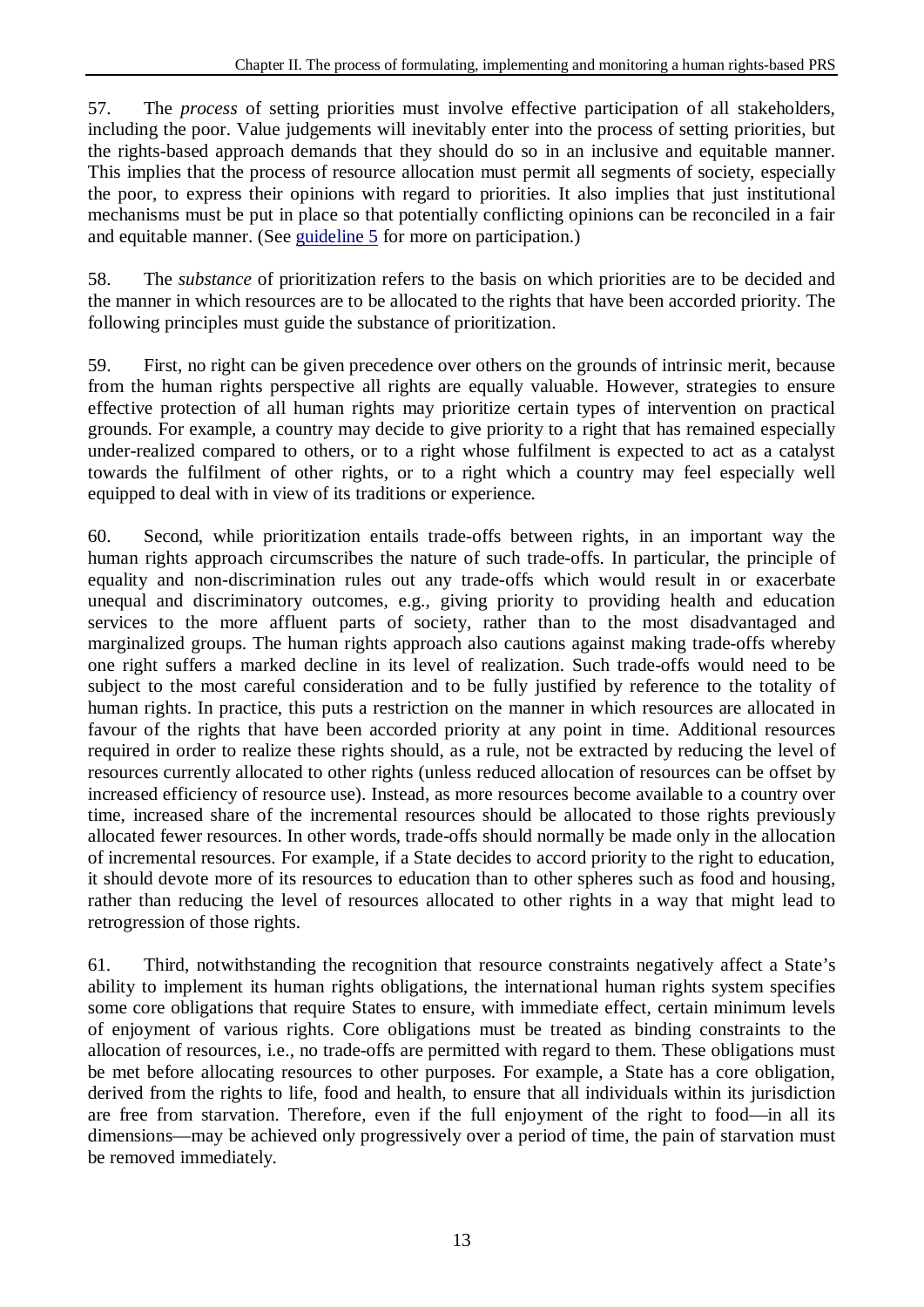#### **PROVISIONS ON THE NATURE OF STATES' OBLIGATIONS IN INTERNATIONAL HUMAN RIGHTS INSTRUMENTS**

#### **International Covenant on Economic, Social and Cultural Rights**

#### Article 2.1

Each State Party to the present Covenant undertakes to take steps, individually and through international assistance and cooperation, especially economic and technical, to the maximum of its available resources, with a view to achieving progressively the full realization of the rights recognized in the present Covenant by all appropriate means, including particularly the adoption of legislative measures.

General comment No. 3 (1990): The nature of States parties' obligations (on art. 2.1 of the Covenant):

… The fact that realization over time, or in other words progressively, is foreseen under the Covenant should not be misinterpreted as depriving the obligation of all meaningful content. It is on the one hand a necessary flexibility device, reflecting the realities of the real world and the difficulties involved for any country in ensuring full realization of economic, social and cultural rights. On the other hand, the phrase must be read in the light of the overall objective, indeed the raison d'être, of the Covenant which is to establish clear obligations for States parties in respect of the full realization of the rights in question. It thus imposes an obligation to move as expeditiously and effectively as possible towards that goal. Moreover, any deliberately retrogressive measures in that regard would require the most careful consideration and would need to be fully justified by reference to the totality of the rights provided for in the Covenant and in the context of the full use of the maximum available resources (para. 9).

#### **International Covenant on Civil and Political Rights**

Article 2.2

Where not already provided for by existing legislative or other measures, each State Party to the present Covenant undertakes to take the necessary steps, in accordance with its constitutional processes and with the provisions of the present Covenant, to adopt such laws or other measures as may be necessary to give effect to the rights recognized in the present Covenant.

General comment No. 31 (2004): The nature of the general legal obligation imposed on States parties to the Covenant:

The requirement under article 2, paragraph 2, to take steps to give effect to the Covenant rights is unqualified and of immediate effect. A failure to comply with its obligations cannot be justified by reference to political, social, cultural or economic considerations within the State (para. 14).

## **Guideline 5: PARTICIPATION**

[Back to Contents and to paras. 21 and 55 and 57]

62. As States have primary responsibility for fulfilling the human rights of the people living in their respective jurisdiction, it follows that any poverty reduction strategy must be a country-driven process. Country ownership should thus be an essential attribute of any poverty reduction strategy.

63. However, country ownership should not be interpreted narrowly to mean ownership on the part of the Government alone. The strategy has to be owned by all stakeholders within the country, including the poor. This can be possible, however, only when all stakeholders, including the poor, participate effectively in all stages of policy formulation.

64. Active and informed participation by the poor is not only consistent with but also demanded by the human rights-based approach, because the international human rights normative framework affirms the right to take part in the conduct of public affairs.

65. One may distinguish four stages of participation: preference revelation; policy choice; implementation; and monitoring, assessment and accountability.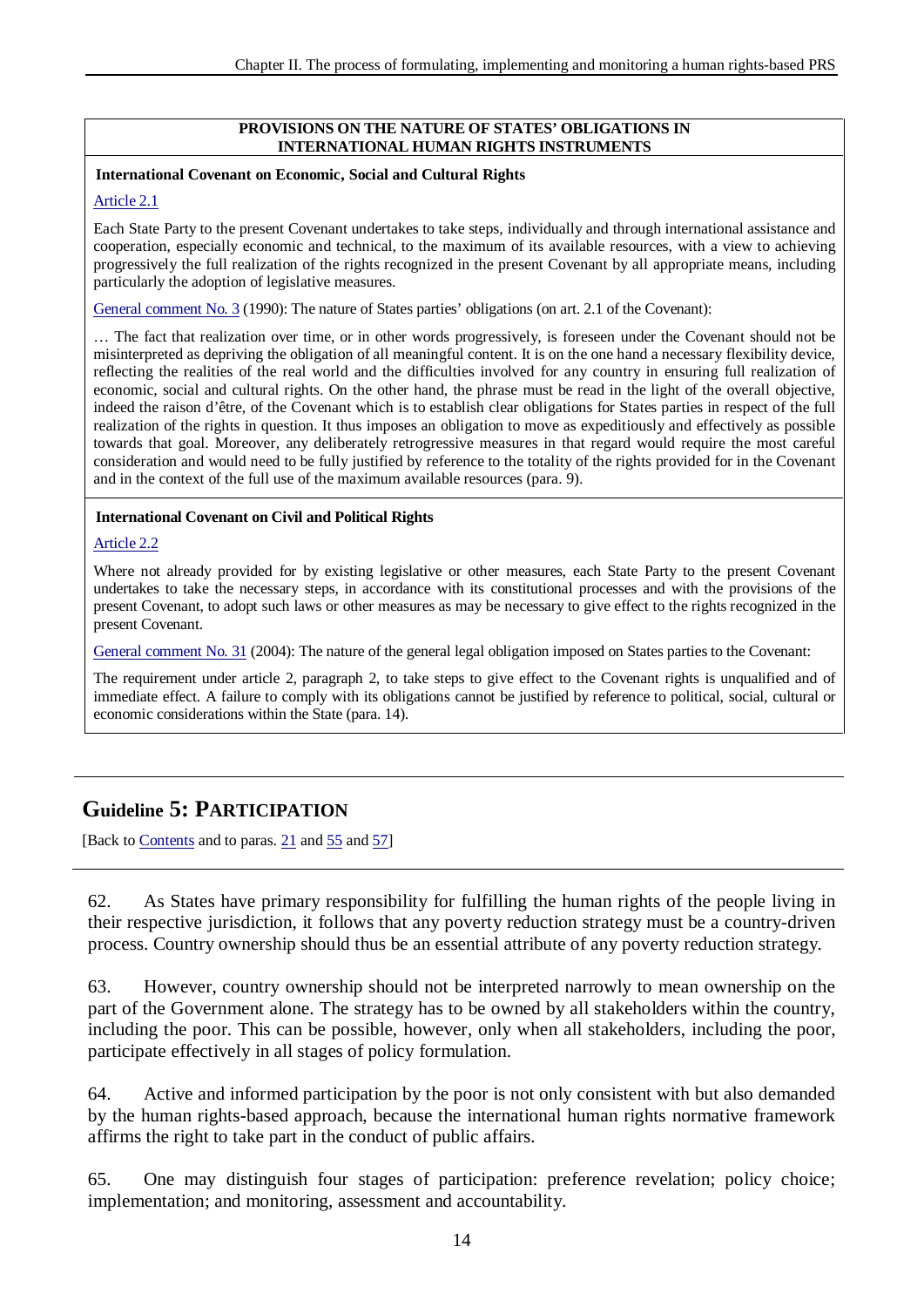66. *Preference revelation* is the initial stage of any policy formulation. Before policies can be formulated, people must be able to express what objectives they want to achieve.

67. *Policy choice* refers to the stage at which policies are formulated and decisions taken regarding the allocation of resources among alternative uses. As different patterns of resource allocation will serve the interests of different groups of people differently, conflicts of interest are inherent in any process of policy formulation. In whose favour a conflict is resolved depends very much on who can participate effectively in the process. Traditionally, people living in poverty are left out, as they do not have enough political or financial power to make their interests count. A human rights approach must take steps to alter this situation, by creating a legal-institutional framework in which people living in poverty can participate effectively in policy formulation.

68. The point is not that the poor should take part in all the technical deliberations that underlie policy formulation, but rather that they must be allowed to take part in the process of setting priorities and benchmarks that will guide such deliberations. In practice, this means that when alternative policy options are being explored by experts, the implications of these options for the interests of various population groups must be made transparent and presented in an understandable manner to the general public, including the poor, so that they can have an opportunity to argue for the options that serve their interests best.

69. Although the *implementation* of policies is primarily the responsibility of the executive arm of the State, opportunities must be created to enable the poor to exercise their right to participate in it as well. Such opportunities are more likely to arise in community-level activities, which in turn are more likely to flourish within an institutional framework of representative local Government. Decentralization of Government and a deepening of democracy are therefore essential components of the human rights approach to poverty reduction.

70. The final stage of participation is the *monitoring and assessment* of the success or failure of policies so that the State and other duty-bearers can be held accountable for their obligations. It is an essential feature of the human rights approach that the people who are affected by policies are able to participate in monitoring and assessing their success or failure and then take part in the procedures for holding the duty-bearers accountable. Appropriate institutional arrangements are needed for such participation to be possible. (This issue is discussed further in guideline 6.)

71. It is not enough for the poor merely to participate in decision-making; they must be able to participate meaningfully and effectively. In order to ensure this, two sets of preconditions have to be satisfied.

72. First, effective participation requires more than the practice of electoral democracy. Specific mechanisms and institutional arrangements through which people living in poverty can effectively participate at different stages of decision-making are needed.

73. Second, the poor themselves must be empowered so as to make their participation effective. In part, this empowerment will depend on the realization of a minimum degree of economic security without which people living in poverty are unlikely to be able to overcome the established structures which perpetuate their condition. Capacity-building activities, including human rights education, play an important role in this process.

74. In addition, empowerment requires simultaneous efforts to promote a range of other human rights. For example, if people living in poverty are to participate meaningfully in the conduct of public affairs, they must be free to organize without restriction (right of association), to meet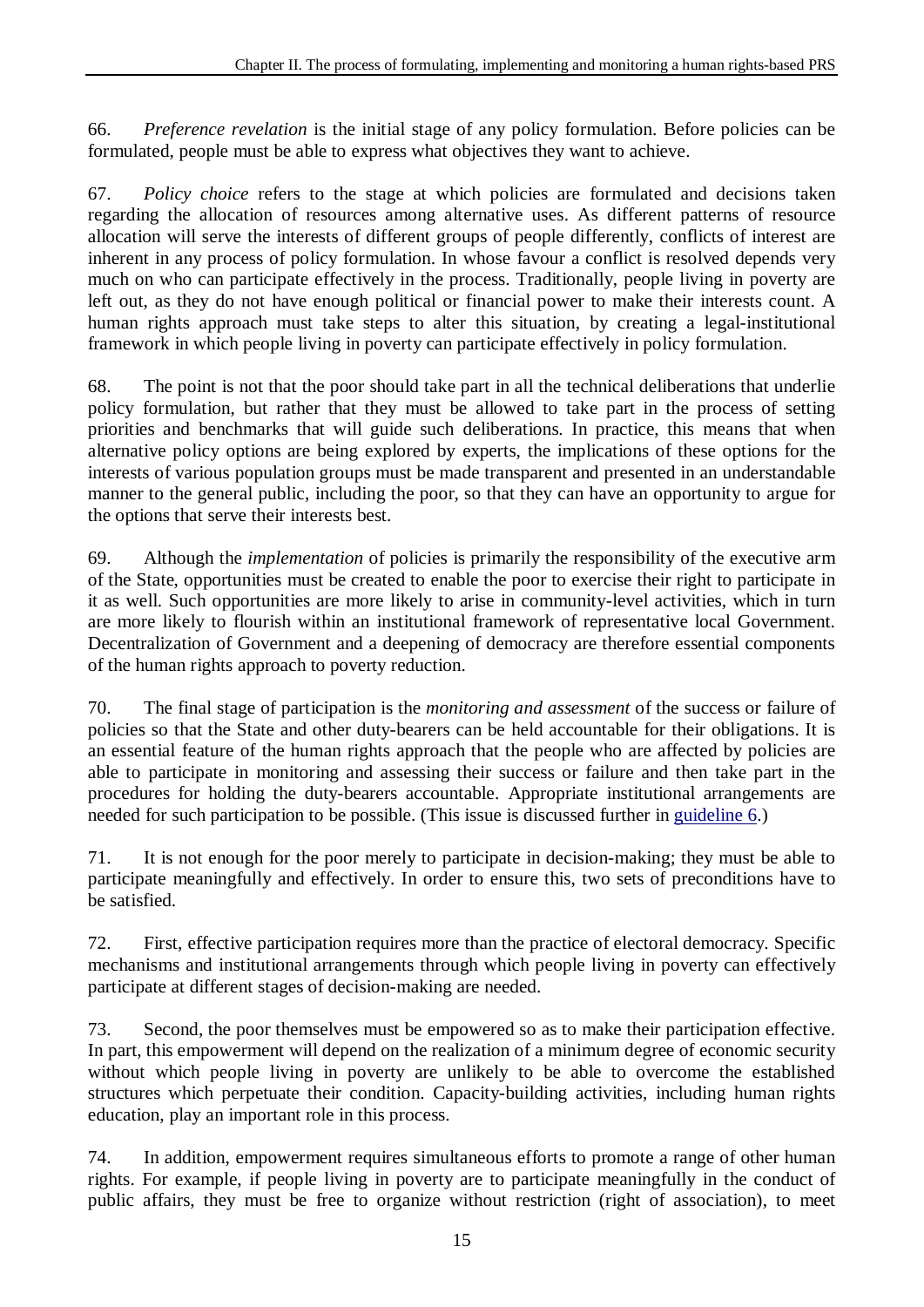without impediment (right of assembly), to say what they want to without intimidation (freedom of expression) and to know the relevant facts (right to information). Furthermore, they must be allowed to receive support from the sympathetic civil society organizations (including the media) that might be able to champion their cause. For this to be possible, the State must create the necessary legal and institutional framework in which an independent civil society can flourish. (See guideline 8, political rights and freedoms.)

#### **PROVISIONS ON PARTICIPATION IN INTERNATIONAL HUMAN RIGHTS INSTRUMENTS**

#### [Link to p. 48]

#### **International Covenant on Civil and Political Rights**

#### Article 19

1. Everyone shall have the right to hold opinions without interference.

2. Everyone shall have the right to freedom of expression; this right shall include freedom to seek, receive and impart information and ideas of all kinds, regardless of frontiers, either orally, in writing or in print, in the form of art, or through any other media of his choice.

#### Article 21

The right of peaceful assembly shall be recognized. No restrictions may be placed on the exercise of this right other than those imposed in conformity with the law and which are necessary in a democratic society in the interests of national security or public safety, public order (*ordre public*), the protection of public health or morals or the protection of the rights and freedoms of others.

#### Article 22.1

Everyone shall have the right to freedom of association with others, including the right to form and join trade unions for the protection of his interests.

#### Article 25

Every citizen shall have the right and the opportunity, without any of the distinctions mentioned in article 2 and without unreasonable restrictions:

(a) To take part in the conduct of public affairs, directly or through freely chosen representatives;

(b) To vote and to be elected at genuine periodic elections which shall be by universal and equal suffrage and shall be held by secret ballot, guaranteeing the free expression of the will of the electors;

(c) To have access, on general terms of equality, to public service in his country.

General comment No. 25 (1996): The right to participate in public affairs, voting rights and the right to equal access to public service (on art. 25 of the Covenant).

#### **International Covenant on Economic, Social and Cultural Rights**

#### Article 15.1

The States Parties to the present Covenant recognize the right of everyone:

(a) To take part in cultural life.

**Convention on the Elimination of All Forms of Discrimination against Women**: articles 7 and 8

**Convention on the Rights of the Child:** articles 13, 15, and 31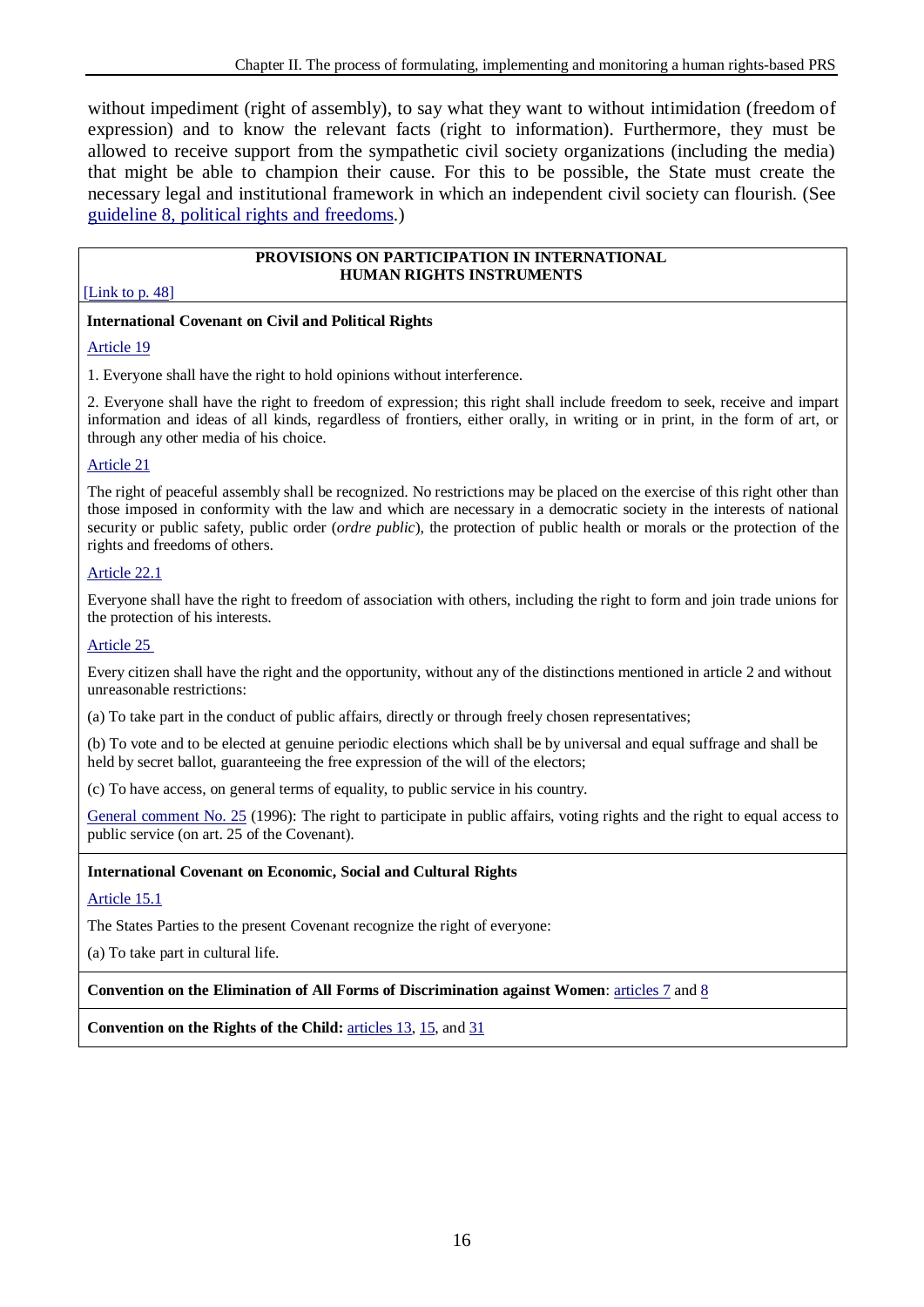## **Guideline 6: MONITORING AND ACCOUNTABILITY**

[Back to Contents and to paras. 22, 55 and 70]

75. The objective of monitoring is twofold: (a) to help identify, on an ongoing basis, the areas on which duty-bearers may need to concentrate in order to attain their targets for the realization of human rights in the most expeditious and effective manner; and (b) to enable a right-holder to hold a duty-bearer to account for its failure to discharge its duties.

76. An accountability procedure depends on, but goes beyond, monitoring. It is a mechanism or device by which duty-bearers are answerable for their acts or omissions in relation to their duties. An accountability procedure provides right-holders with an opportunity to understand how dutybearers have discharged, or failed to discharge, their obligations, and it also provides duty-bearers with an opportunity to explain their conduct. While accountability implies some form of remedy and reparation, it does not necessarily imply punishment.

77. Broadly speaking, there are four categories of accountability mechanism:

- Judicial, e.g., judicial review of executive acts and omissions;
- Quasi-judicial, e.g., ombudsmen, international human rights treaty bodies;
- Administrative, e.g., the preparation, publication and scrutiny of human rights impact assessments;
- Political, e.g., parliamentary processes.

78. In some cases, the same institution performs both a monitoring and an accountability function. In other cases, one institution monitors and another institution provides an accountability procedure.

79. In the context of poverty reduction, monitoring and accountability procedures present a unique challenge. In some cases, existing procedures, such as current local governmental and judicial processes, may provide suitable monitoring and accountability mechanisms. In most cases, however, existing procedures will have to be either reformed or supplemented by additional monitoring and accountability arrangements in order to ensure the active and informed participation of the poor. In the context of poverty reduction, all duty-bearers are encouraged to devise, in close collaboration with people living in poverty, innovative and non-formal monitoring and accountability mechanisms that secure the active and informed participation of the poor.

80. The form of monitoring and accountability procedures will vary from one duty-bearer to another. However, all duty-bearers must ensure that monitoring and accountability procedures are accessible, transparent and effective.

81. While the State is the principal duty-bearer with respect to the human rights of the people living within its jurisdiction, the international community at large also has a responsibility to help realize universal human rights. Thus, monitoring and accountability procedures should also extend to global actors—such as the donor community, intergovernmental organizations, international nongovernmental organizations (NGOs) and transnational corporations (TNCs) —whose actions affect the enjoyment of human rights in any country.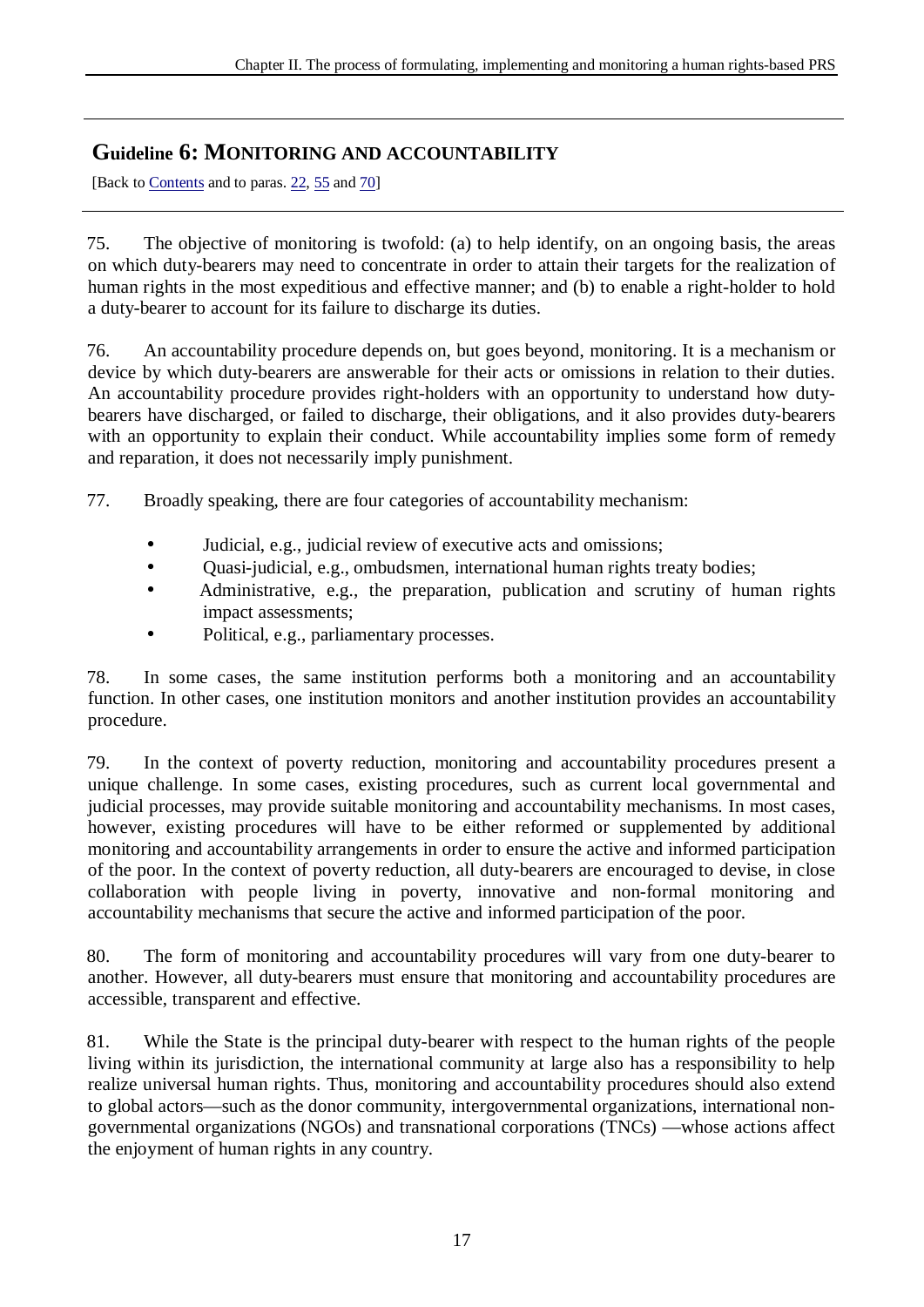## **Monitoring and accountability of States**

82. The duty of the State with regard to any human right is threefold: to respect, to protect and to fulfil (see guideline 4, para. 48). The human rights approach to poverty reduction demands that appropriate monitoring and accountability procedures be established in respect of all of these elements.

83. States' obligations are usually subject to both internal and external monitoring and accountability procedures.

84. As the people's representatives, parliaments and parliamentary committees must be enabled to play an important monitoring role. In many cases, this will call for stronger power for parliament—for example, the requirement that the Government disclose necessary information to, and subject itself to scrutiny by, parliamentary committees. In addition, this will often require building the capacity of parliamentarians vis-à-vis planning and budgetary processes.

85. Decentralization and democratization of local-level governance will also be needed to enable the people, especially the poor, to monitor the activities of the Government that have an immediate and direct effect on the realization of their human rights.

86. The State must create a legal framework within which civil society organizations can perform an independent monitoring role. In particular, the State must take immediate steps to realize a set of interrelated rights, such as the rights to information, free speech and association, without which independent monitoring is not possible.

87. Accountability mechanisms must provide remedies for human rights violations. Individuals not only have the right to enjoy the various substantive human rights that their Governments have accepted, they also have a procedural right to an effective remedy before a domestic body if their human rights have been violated.

88. A remedy is effective only if the respective domestic authority has the competence to grant reparation to the victim of a human rights violation. There are various types of possible reparation depending on the seriousness of the violation and the particular circumstances of the case, such as full restitution, compensation, rehabilitation, apologies and other forms of satisfaction, general guarantees of non-repetition and, in exceptional cases, punishment of the individual perpetrators.

89. The right to an effective domestic remedy does not necessarily require a judicial procedure. States have an obligation to ensure that any person claiming a remedy shall have his or her right determined by a competent judicial, administrative or legislative authority, or any other competent authority provided for by the legal system of the State. In addition, States must ensure that the competent authorities enforce such remedies when granted.

90. By ratifying human rights treaties, States parties have agreed to make themselves answerable to treaty bodies, thereby subjecting themselves to a form of external monitoring and accountability. States parties have treaty obligations to comply with the relevant procedures provided for in the treaties, such as reporting, complaints and inquiry procedures. States also have obligations to cooperate with other external monitoring and accountability mechanisms, such as the special procedures established by the Human Rights Council and the former Commission on Human Rights.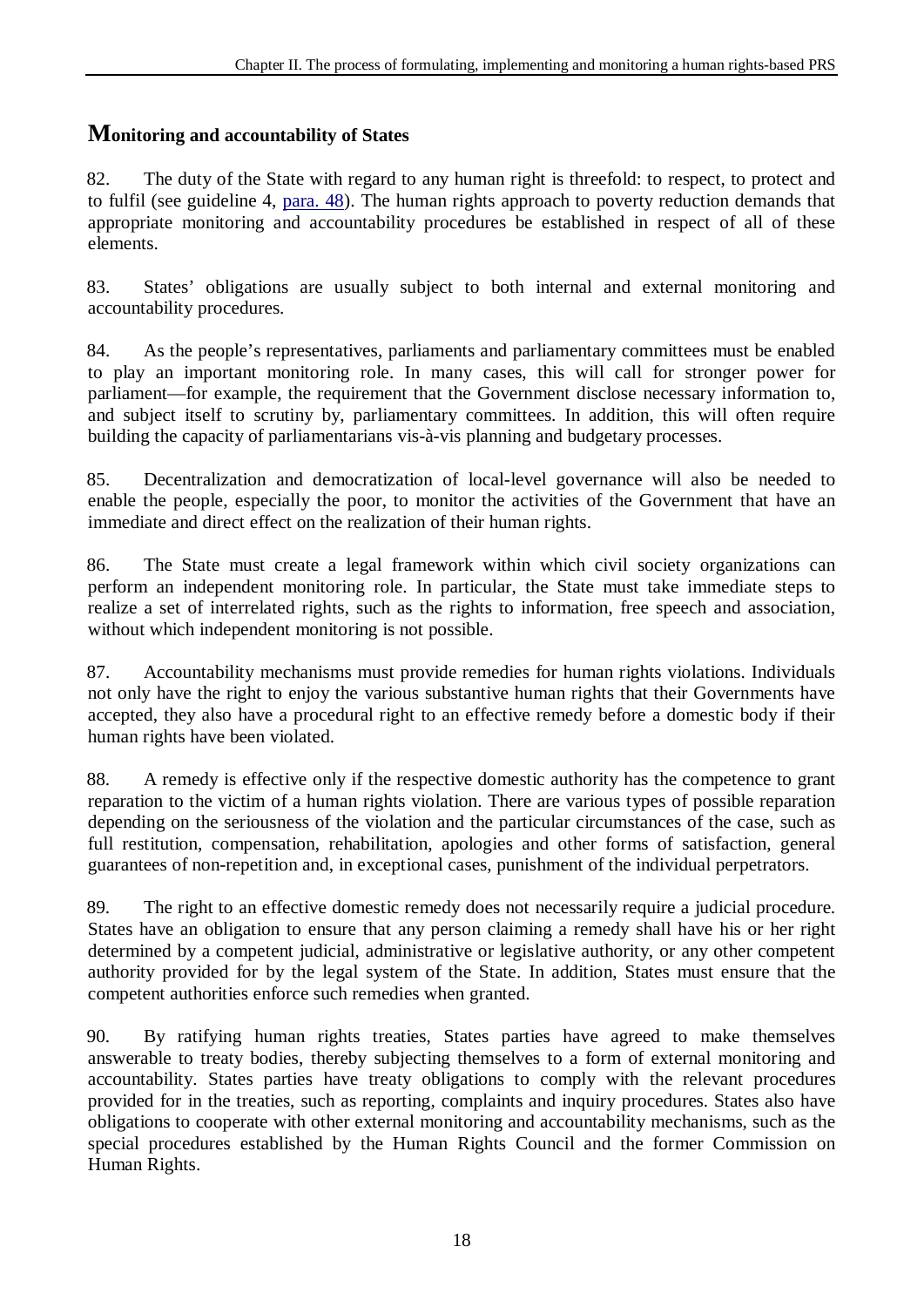91. External monitoring and accountability procedures are subsidiary to the equivalent internal procedures. For example, victims of a human rights violation can submit an individual complaint to an international treaty body only after they have exhausted all effective and available domestic remedies. Similarly, the reporting system can be effective only if Governments prepare their State reports in a transparent and participatory process, involving all relevant domestic civil society actors, before submitting the report to the respective international treaty body.

## **Monitoring and accountability of global actors**

92. The general observations already made concerning monitoring and accountability procedures apply equally to global actors, such as the donor community, intergovernmental organizations, international NGOs and TNCs.

93. The actions of the international community—in the spheres of trade, aid, migration and private capital inflow, for example—will have an impact on the options open to a State as it formulates and implements its poverty reduction strategy. These actions must conform to the global actors' human rights responsibilities.

94. Crucially, all global actors must ensure that there are accessible, transparent and effective monitoring and accountability procedures relating to their poverty reduction policies and human rights responsibilities. These procedures must secure the informed participation of the poor.

95. States determine the policies of some global actors, including the World Bank, the International Monetary Fund and the World Trade Organization. When determining the policies of such global actors, a State must conform to its international human rights duties and must be respectful of other States' international human rights obligations. How a State discharges its duties when determining the policies of global actors must be subject to monitoring and accountability procedures as outlined above.

96. In their own capacity, global actors must be subject to accessible, transparent and effective monitoring and accountability procedures. If global actors fail to establish appropriate monitoring and accountability mechanisms in relation to their poverty reduction and human rights responsibilities, others should take steps to do so.

97. The activities of TNCs, which may have a significant impact on poverty reduction and human rights in the States in which they operate, raise important monitoring and accountability issues.

98. First, TNCs themselves must establish accessible, transparent and effective monitoring and accountability procedures in relation to their poverty reduction and human rights responsibilities.

99. Second, the State in which a company with overseas operations is headquartered has a responsibility to take reasonable measures to ensure that the company's overseas operations are respectful of the international human rights obligations of both the home and host State. This responsibility of the State should be subject to accessible, transparent and effective monitoring and accountability procedures.

100. Third, a host State has a responsibility to ensure that TNCs operating in its jurisdiction conform to its national and international human rights obligations. Accordingly, there must be monitoring and accountability mechanisms in relation to the host State's obligation to regulate the conduct of such TNCs.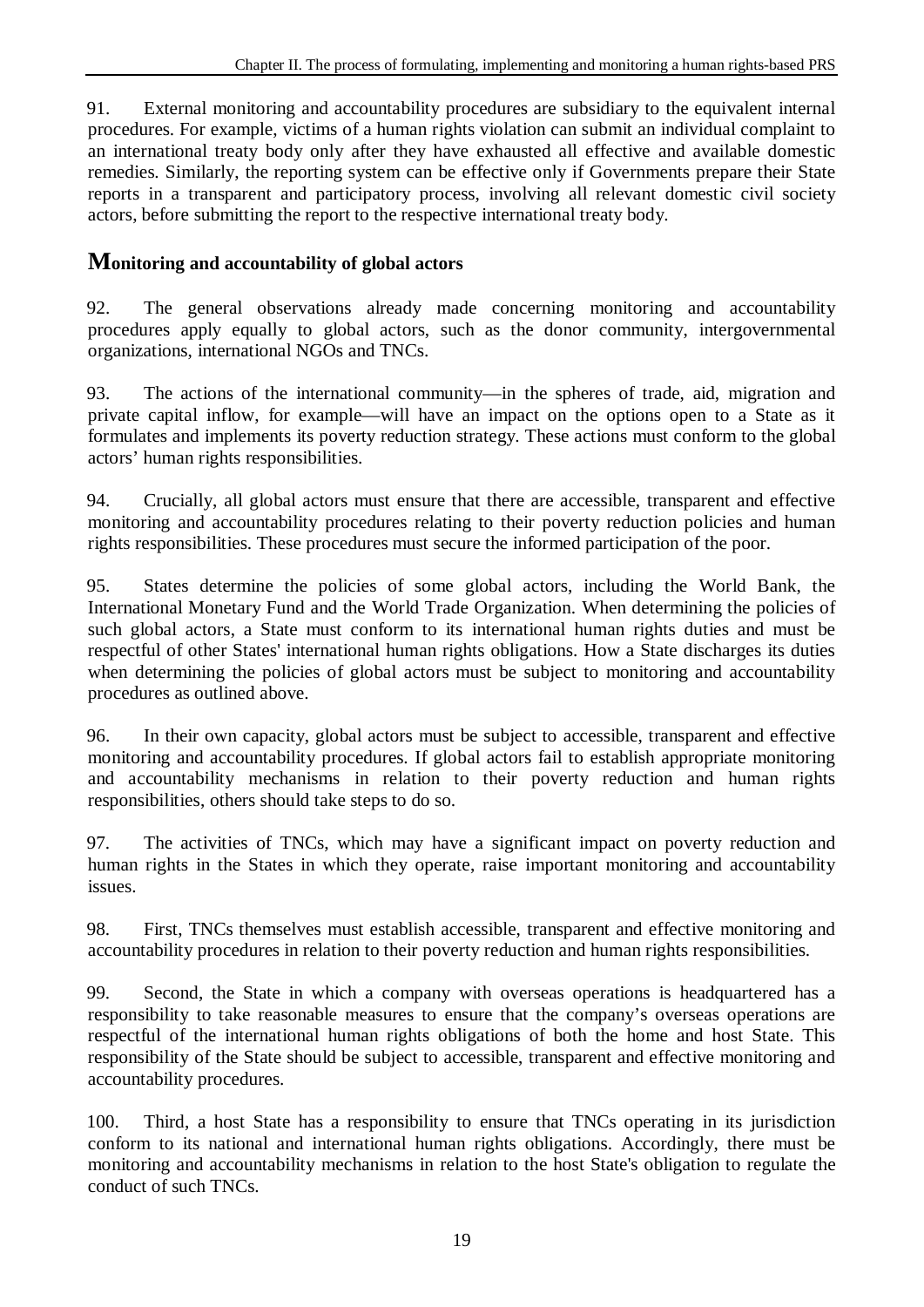## **Guideline 7: INTERNATIONAL ASSISTANCE AND COOPERATION**

[Back to Contents and para. 24]

101. Effective poverty reduction requires international action. Access to aid, debt relief, markets, substantial and affordable capital flows, as well as stability in the global economy, have an impact on the options open to a State as it formulates and implements its poverty reduction strategy. International assistance and cooperation help to create an environment in which the poor in developing States can lift themselves out of poverty.

102. The human rights approach to poverty reduction underlines the joint responsibility of States to work actively towards creating the equitable multilateral trading, investment and financial systems that are conducive to the reduction and elimination of poverty. It requires that all those in a position to assist, as a minimum, refrain from acts that make it more difficult for the poor to realize their human rights, and that States take measures to remove the obstacles that impede the realization of human rights.

103. A developed State should not only formulate a poverty reduction strategy in relation to poverty within its domestic jurisdiction; it should have a strategy for poverty reduction beyond its borders. Equally, a developing State's poverty reduction strategy should include a chapter on the steps it will take in relation to global actors that will enhance its national strategy.

#### **Developed States**

104. When formulating their international poverty reduction strategy, developed States should:

- (a) Take into account their international human rights obligations to engage in international assistance and cooperation; the commitments they have made at recent world conferences; and the Millennium Development Goals (see box below).
- (b) Take measures to ensure the coherent and consistent application of these obligations across their international policymaking processes. For example, a State's obligations of international cooperation should be understood and respected by those responsible for foreign affairs; those in finance and trade who represent the State in international negotiations on those issues; and those State representatives who are responsible for multilateral development policies and projects, including those of the Bretton Woods institutions.
- (c) Ensure that all bilateral and multilateral decision-making processes are fair, equitable and transparent, and sensitive to the needs of developing States, especially their disadvantaged and marginalized individuals and groups, including the poor.
- (d) Ensure that, in accordance with the United Nations target, their development assistance is no less than 0.7 per cent of the gross domestic product (GDP), also carefully examining the quality of their development assistance, supporting human rights-related development projects and helping developing States to fulfil their international and national human rights obligations.
- (e) Ensure that the commercial activities for which a State has direct responsibility conform to international human rights standards.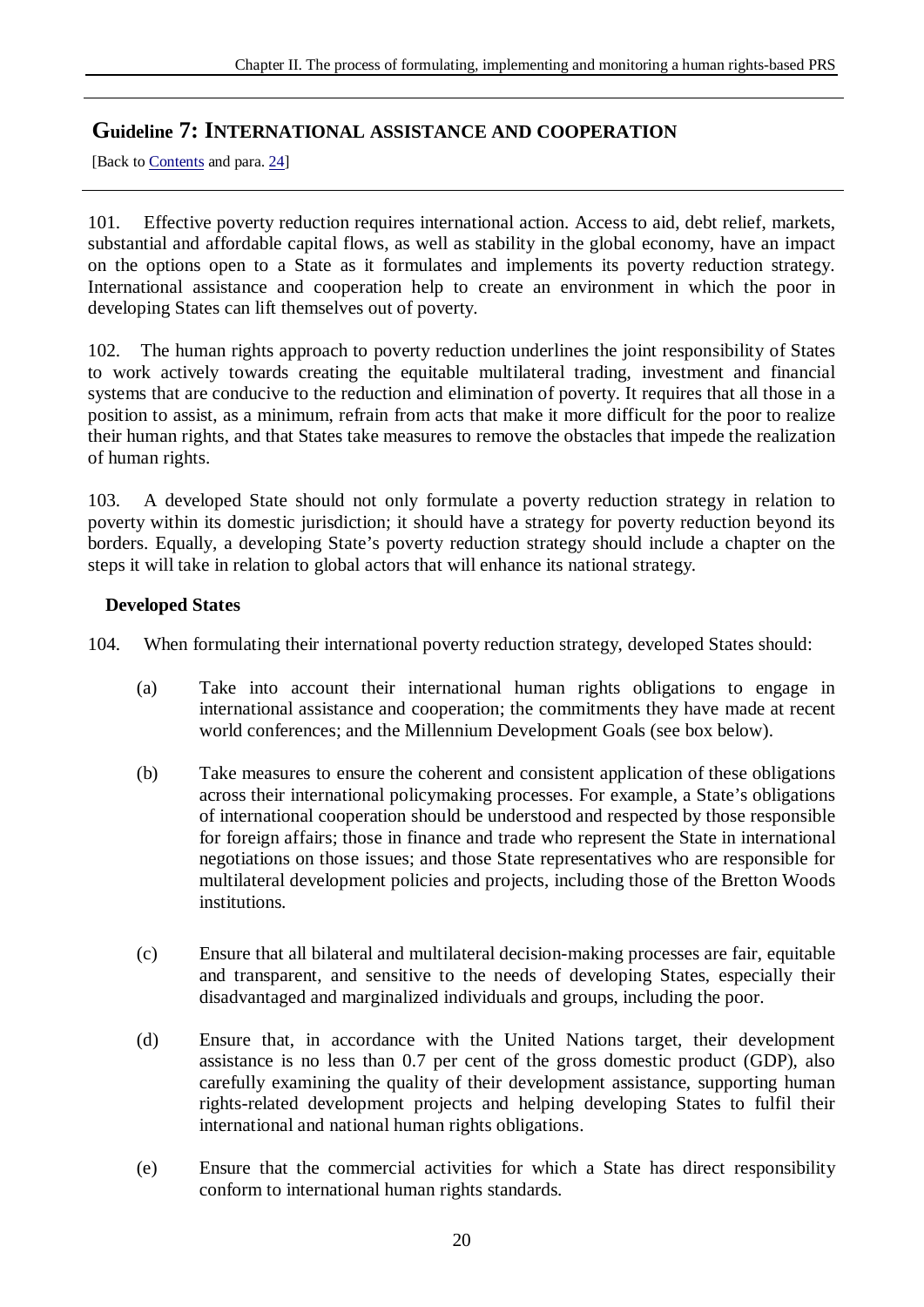- (f) Take reasonable measures to ensure that the overseas operations of companies headquartered in their jurisdiction are respectful of the international human rights obligations of both the home and host States.
- (g) Consistent with the principle of country ownership, respect the international human rights obligations of other States to individuals and groups within their jurisdiction.

#### **Developing States**

- 105. When formulating a national poverty reduction strategy, developing States should:
	- (a) Give careful attention to its international human rights obligations to the poor living in its jurisdiction when engaging in bilateral, multilateral or corporate negotiations. A State may wish to argue that these obligations constitute an international minimum threshold below which individuals and groups within its jurisdiction may not fall and that, therefore, it is impermissible for the State to conclude any agreement that is inconsistent with the international human rights it owes to the poor living in its jurisdiction.
	- (b) Ensure that, before adopting relevant international agreements or policies, there is an independent, objective and publicly available assessment of its impact on the poor. If the assessment suggests that the proposed agreement or policy will have a negative impact on the human rights of the poor, effective countervailing measures must be adopted, consistent with the international human rights obligations of the concerned parties.
	- (c) Endeavour to strengthen their negotiating capacity in relation to their dealings with TNCs, the operations of which may have a significant impact on poverty.
	- (d) Seek international assistance to establish appropriate regulatory frameworks for the private sector, including TNCs, without compromising the State's comparative advantage.

#### **PROVISIONS ON INTERNATIONAL ASSISTANCE AND COOPERATION IN HUMAN RIGHTS INSTRUMENTS**

#### **Charter of the United Nations**

#### **Article 1.3**

The Purposes of the United Nations are: … To achieve international cooperation in solving international problems of an economic, social, cultural, or humanitarian character, and in promoting and encouraging respect for human rights and for fundamental freedoms for all without distinction as to race, sex, language, or religion.

#### **Article 55**

With a view to the creation of conditions of stability and well-being which are necessary for peaceful and friendly relations among nations based on respect for the principle of equal rights and self-determination of peoples, the United Nations shall promote: (a) higher standards of living, full employment, and conditions of economic and social progress and development; (b) solutions of international economic, social, health, and related problems; and international cultural and educational cooperation; and (c) universal respect for, and observance of, human rights and fundamental freedoms for all without distinction as to race, sex, language, or religion.

#### **Article 56**

All Members pledge themselves to take joint and separate action in cooperation with the Organization for the achievement of the purposes set forth in Article 55.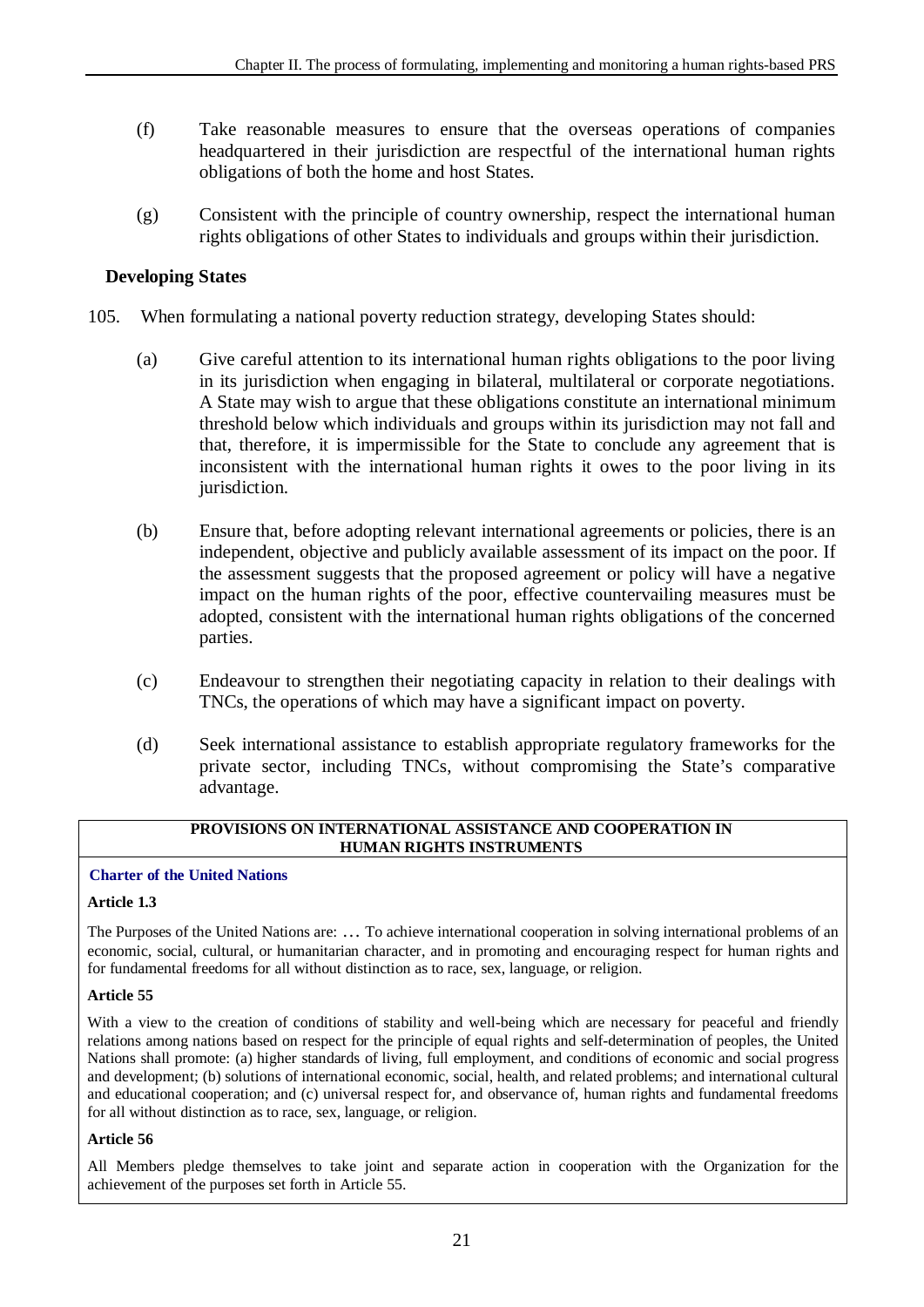#### **Universal Declaration of Human Rights**

#### **Articles 22 and 28**

"Everyone … is entitled to realization, through national effort and international cooperation … of the economic, social and cultural rights indispensable for his dignity and free development of his personality" (art. 22), and "to a social and international order in which the rights and freedoms set forth [in the Declaration] can be fully realized" (art. 28).

#### **International Covenant on Economic, Social and Cultural Rights**

#### Article 2.1

Each State Party to the present Covenant undertakes to take steps, individually and through international assistance and cooperation, especially economic and technical, to the maximum of its available resources, with a view to achieving progressively the full realization of the rights recognized in the present Covenant by all appropriate means, including particularly the adoption of legislative measures.

Articles 11.2, 15.4, 22 and 23

General comments No. 2 (1990): International technical assistance measures (on art. 22 of the Covenant): No. 3 (1990): The nature of States parties' obligations (on art. 2.1 of the Covenant); and No. 8 (1997): The relationship between economic sanctions and respect for economic, social and cultural rights.

**Convention on the Rights of the Child**: articles 4 and 24.4

**Declaration on the Right to Development**

#### **WORLD CONFERENCES**

United Nations Conference on Environment & Development (1992): Agenda 21; Vienna Declaration and Programme of Action (1993); United Nations Millennium Declaration (2000); Third United Nations Conference on the Least Developed Countries: Declaration and Programme of Action (2001); Monterrey Consensus of the International Conference on Financing for Development (2002); and the 2005 World Summit Outcome.

Millennium development goal 8: Develop a global partnership for development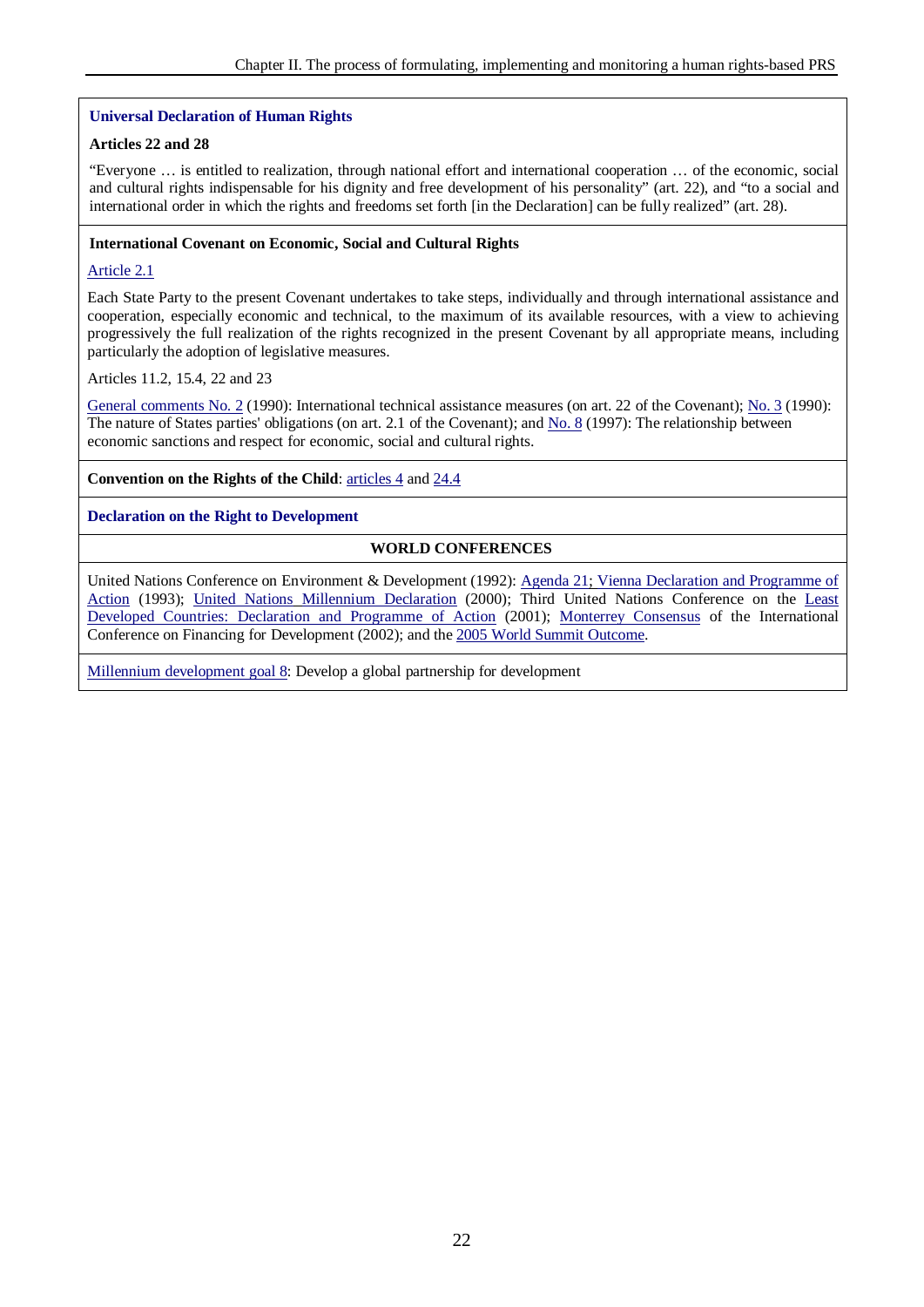## **CHAPTER III**

## **THE CONTENT OF A HUMAN RIGHTS-BASED POVERTY REDUCTION STRATEGY** [Back to Contents]

106.This chapter does not pretend to describe in any exhaustive manner the content of a poverty reduction strategy. Rather, the intention is to flesh out substantive links between poverty and specific human rights and the practical importance of integrating such rights within broader strategies to reduce poverty.

107.The right-by-right presentation set out in guideline 8 below should not detract from the need to address individual rights as part of a comprehensive strategy, reflecting the functional interdependence of all human rights. Guideline 8 should be read together with the operational principles discussed in chapters I and II and the explanatory remarks in the introduction concerning the choice of rights (paras. 6-7), the structure of the guideline, and the targets, indicators and strategies proposed (paras. 9-14).

## **Guideline 8:INTEGRATING SPECIFIC HUMAN RIGHTS STANDARDS**

[Back to Contents and para. 25]

#### **RIGHT TO WORK** [Back to Contents]

#### **A. Importance of the right to work**

108. People living in poverty invariably lack adequate and secure livelihoods. In both rural areas and cities, the poor experience unemployment, underemployment, unreliable casual labour, poverty wages and unsafe working conditions. In the countryside, their livelihoods are made precarious by multiple factors such as inadequate access to land and irrigation, lack of seeds and fertilizers, deficiencies of transport, and the overexploitation of common resources such as pastureland, forests and fish.

109. Confronted with these daily vulnerabilities, people living in poverty often struggle to diversify their sources of income and food. They work on the land and in quarries and mines, take temporary and part-time jobs, sell goods in the streets, and do piecework in factories and at home. They suffer from harassment and corruption by officials, as well as from mistreatment by employers, with no form of redress. With their opportunities so limited, many people living in poverty are drawn into work that is anti-social, dangerous and illegal, such as sex work, child labour, bonded labour and other slavery-like practices. They may become entrapped by those trading in women and children.

110. Inadequate and insecure livelihoods are constitutive of poverty. Thus, the access to decent and productive work has a direct role to play in relation to poverty reduction. Furthermore, the enjoyment of this right is instrumental in securing other rights such as food, health and housing, which are also relevant to poverty reduction.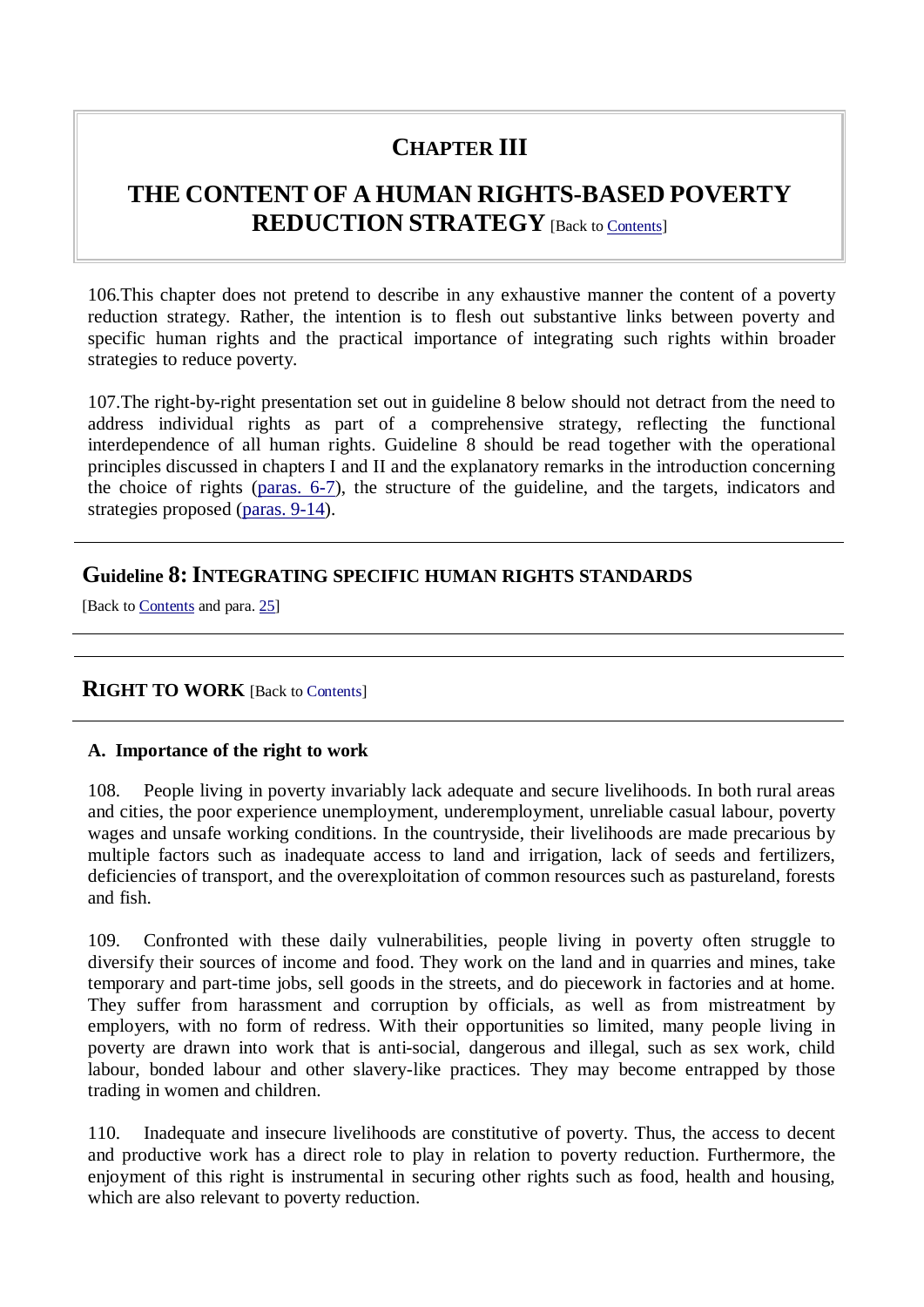111. The Millennium Declaration highlights the importance of decent and productive work. Moreover, one millennium development goal is to halve, by the year 2015, the proportion of people living on less that one dollar a day. Both provisions underline the importance of the right to decent and productive work in relation to poverty reduction.

#### **B. Scope of the right to work**

112. Work as specified in international human rights law must be *decent work*. That is, work in which human rights and the rights of workers, in terms of work safety and remuneration, are protected.

113. The right to work is not confined to wage employment, but extends to self-employment, home working and other income-generating activities. It demands the creation of a social, economic and physical environment in which all people have fair and equal opportunities to prosper by virtue of their own endeavour and in a manner consistent with their dignity. Thus, the right to work carries with it the responsibility to promote the personal capabilities and expand the opportunities for people to find productive work and to earn a decent livelihood.

114. Accordingly, the right to work implies the availability of both employment opportunities and the preconditions for income generation, such as the availability of assets, credit and a favourable regulatory environment.

115. Rights in work include the right of everyone to the enjoyment of just and favourable conditions of work, including fair wages and equal remuneration for work of equal value, equal opportunities, remuneration which is sufficient to ensure a decent living for workers and their families, safe and healthy conditions of work, and reasonable hours of work and rest, as well as the rights to organize and bargain collectively. Various forms of work such as bonded labour and other slavery-like practices are prohibited. All employment opportunities and income-generating activities must be of acceptable quality, i.e., culturally appropriate and consistent with the dignity of the individual.

116. The right to work also requires that well-designed and adequate social safety mechanisms are put in place for those occasions, such as economic and political crises, when regular employment becomes unavailable to some individuals.

#### **The right to work**

#### **International Covenant on Economic, Social and Cultural Rights**

#### Article 6

1. The States Parties to the present Covenant recognize the right to work, which includes the right of everyone to the opportunity to gain his living by work which he freely chooses or accepts, and will take appropriate steps to safeguard this right.

2. The steps to be taken by a State Party to the present Covenant to achieve the full realization of this right shall include technical and vocational guidance and training programmes, policies and techniques to achieve steady economic, social and cultural development and full and productive employment under conditions safeguarding fundamental political and economic freedoms to the individual.

#### Article 7

The States Parties to the present Covenant recognize the right of everyone to the enjoyment of just and favourable conditions of work which ensure, in particular:

(a) Remuneration which provides all workers, as a minimum, with: (i) Fair wages and equal remuneration for work of equal value without distinction of any kind, in particular women being guaranteed conditions of work not inferior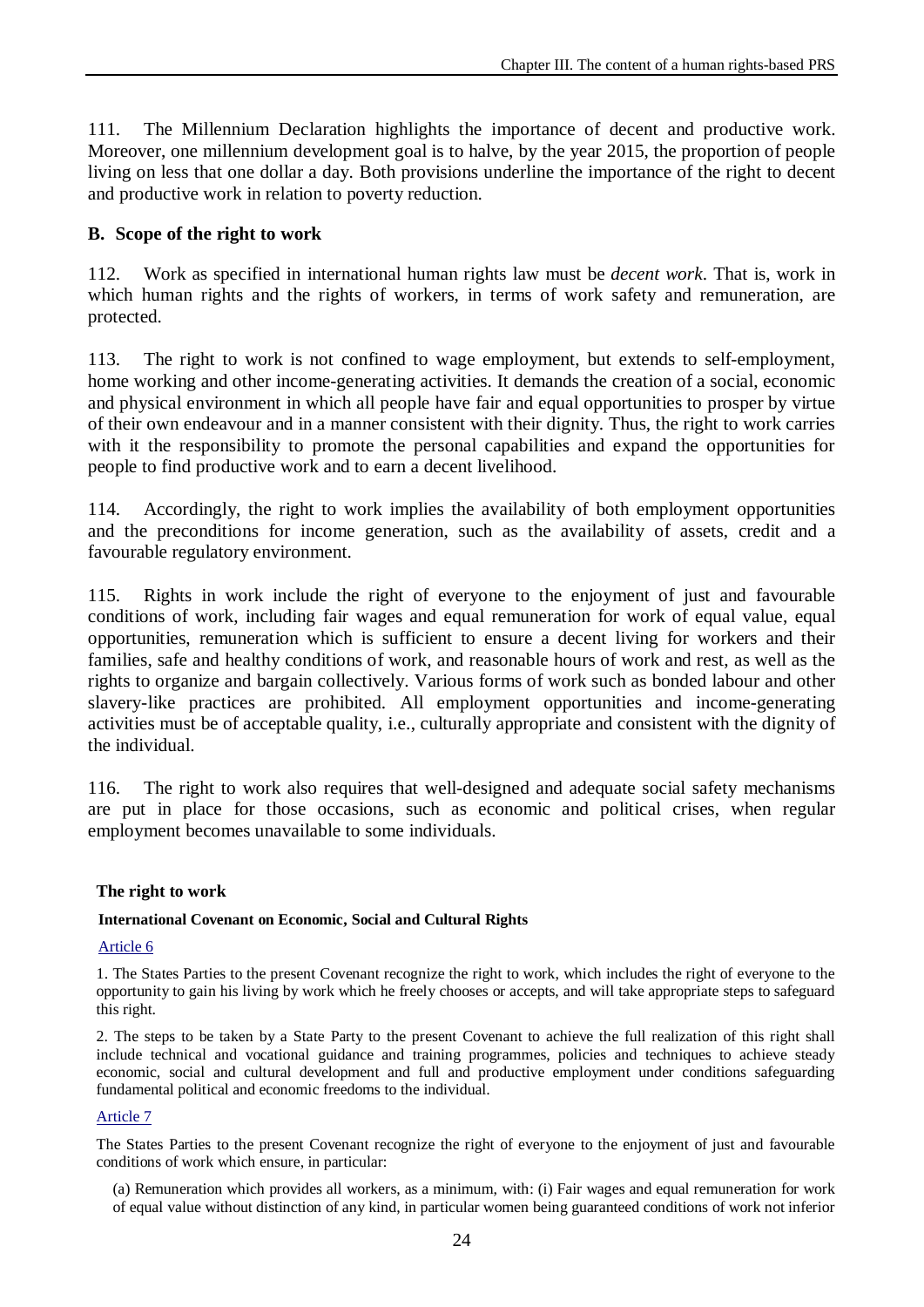to those enjoyed by men, with equal pay for equal work; (ii) A decent living for themselves and their families in accordance with the provisions of the present Covenant;

(b) Safe and healthy working conditions;

(c) Equal opportunity for everyone to be promoted in his employment to an appropriate higher level, subject to no considerations other than those of seniority and competence;

(d) Rest, leisure and reasonable limitation of working hours and periodic holidays with pay, as well as remuneration for public holidays.

#### Article 9

The States Parties to the present Covenant recognize the right of everyone to social security, including social insurance.

General comment No. 18 (2005): The right to work (on art. 6 of the Covenant).

#### **International Covenant on Civil and Political Rights**

#### Article 8

1. No one shall be held in slavery; slavery and the slave-trade in all their forms shall be prohibited.

2. No one shall be held in servitude.

3. (a) No one shall be required to perform forced or compulsory labour.

#### **Convention on the Elimination of All Forms of Discrimination against Women**: articles 6 and 11

**Convention on the Rights of the Child**: articles 32, 34, 35 and 36

#### **International Labour Organization**

ILO Declaration on Fundamental Principles and Rights at Work

ILO Conventions No. 138 on Minimum Age and No. 182 on Child Labour

ILO Conventions No. 29 on Forced Labour and No. 105 on the Abolition of Labour

Decent Work and Poverty Reduction Strategies: A reference manual for ILO staff and constituents (Geneva, International Labour Office, 2005).

**World conference**: World Summit for Social Development (1995)

#### **C. Key targets and indicators**

#### *Target 1: Full employment*

#### Indicators:

- Rate of unemployment
- Rate of underemployment

## *Target 2: All workers to be able to earn a minimum necessary income*

Indicators:

- Proportion of working poor (working but earning less than poverty-line income) in the labour force
- Proportion of labour force covered by minimum wage legislation
- *Target 3: All workers to receive reasonable financial support during spells of unemployment.* Indicator:
	- Proportion of labour force covered by adequate social security provisions

#### *Target 4: To eliminate gender inequality in access to work*

Indicator:

• Female and male labour force participation rates

#### *Target 5: To eliminate gender inequality in remuneration for work* Indicators:

- Average wages of males and females in different economic sectors
- Proportion of working poor in labour force disaggregated by gender

#### *Target 6: To eliminate child labour*

Indicators: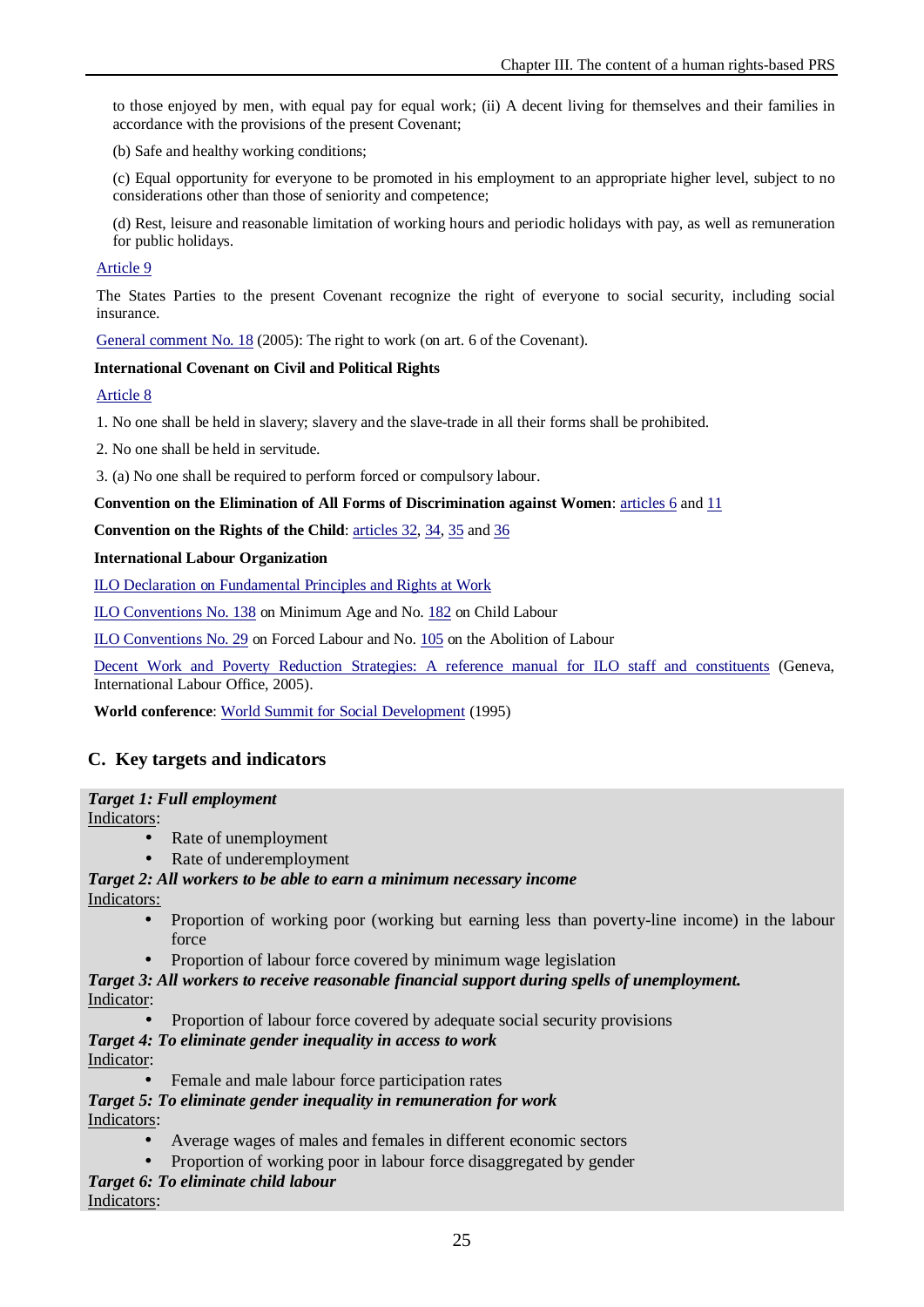- Labour force participation rate of children under the age of 15
- Prevalence of the worst forms of child labour (in the sense of ILO Convention No. 182)

## *Target 7: To eliminate bonded labour*

Indicator:

Proportion of bonded labourers in the workforce

*Target 8: All workers should be able to work in safe and healthy working conditions* Indicator:

• Proportion of the workforce working in hazardous conditions

*Target 9: No worker should be subject to unfair dismissal*

Indicator:

• Proportion of the workforce covered by labour laws giving protection against unfair dismissal

#### **D. Key features of a strategy for realizing the right to work**

117. A strategy to realize the right to work in the context of poverty reduction must aim at improving the quantity and quality of work for the poor. This entails reducing unemployment/underemployment of people living in poverty, on the one hand, and raising the return on their labour, on the other. For this to be possible on a wide and sustainable basis, action should be guided by three principles.

118. First, measures should be taken to improve the production potential of the economy on a sustained basis, because without growth in economic activity, an adequate quantity and quality of work cannot be provided for any substantial number of people in a sustainable manner.

119. Second, policies should ensure that growth in production takes place in such a way as to maximize the demand for labour, because it is only through greater demand for labour that unemployment and underemployment can be reduced and returns on labour increased. Policies that provide artificial incentives for the use of capital at the expense of labour—at the level of the aggregate economy—should be avoided, although in specific sectors, greater capital intensity may sometimes be warranted on productivity grounds.

120. Third, conditions should be created to enable the poor, especially the most deprived among them, to integrate into economic processes so that they can take advantage of labour-demanding growth.

121. While all three principles are important, the rights-based approach demands that special attention be given to the third since the factors preventing the poor from integrating into economic processes are often related to various kinds of violations of human rights. For example, social discrimination may prevent some people living in poverty from gaining access to certain types of jobs. Similarly, if people in certain groups are discriminated against in the provision of education and health care—for example, on the grounds of their ethnicity, religion or gender—they may not be able to acquire enough human capital to take advantage of expanding employment opportunities.

122. The precise nature of the impediments facing the poor in their efforts to integrate into economic processes varies from one case to another. An essential component of poverty reduction strategies consists in identifying and taking measures to eliminate them as expeditiously as possible. In particular, explicit acts of discrimination that prevent certain individuals and groups from gaining access to an adequate quantity and quality of work must be ended immediately.

123. Even when explicit acts of discrimination are not involved, people living in poverty may still face impediments because of the disadvantages that ensue from the state of poverty itself. Thus, poverty may prevent them from gaining adequate access to education, health care, credit, infrastructure, etc. Without such access, they will not have the assets—human, financial or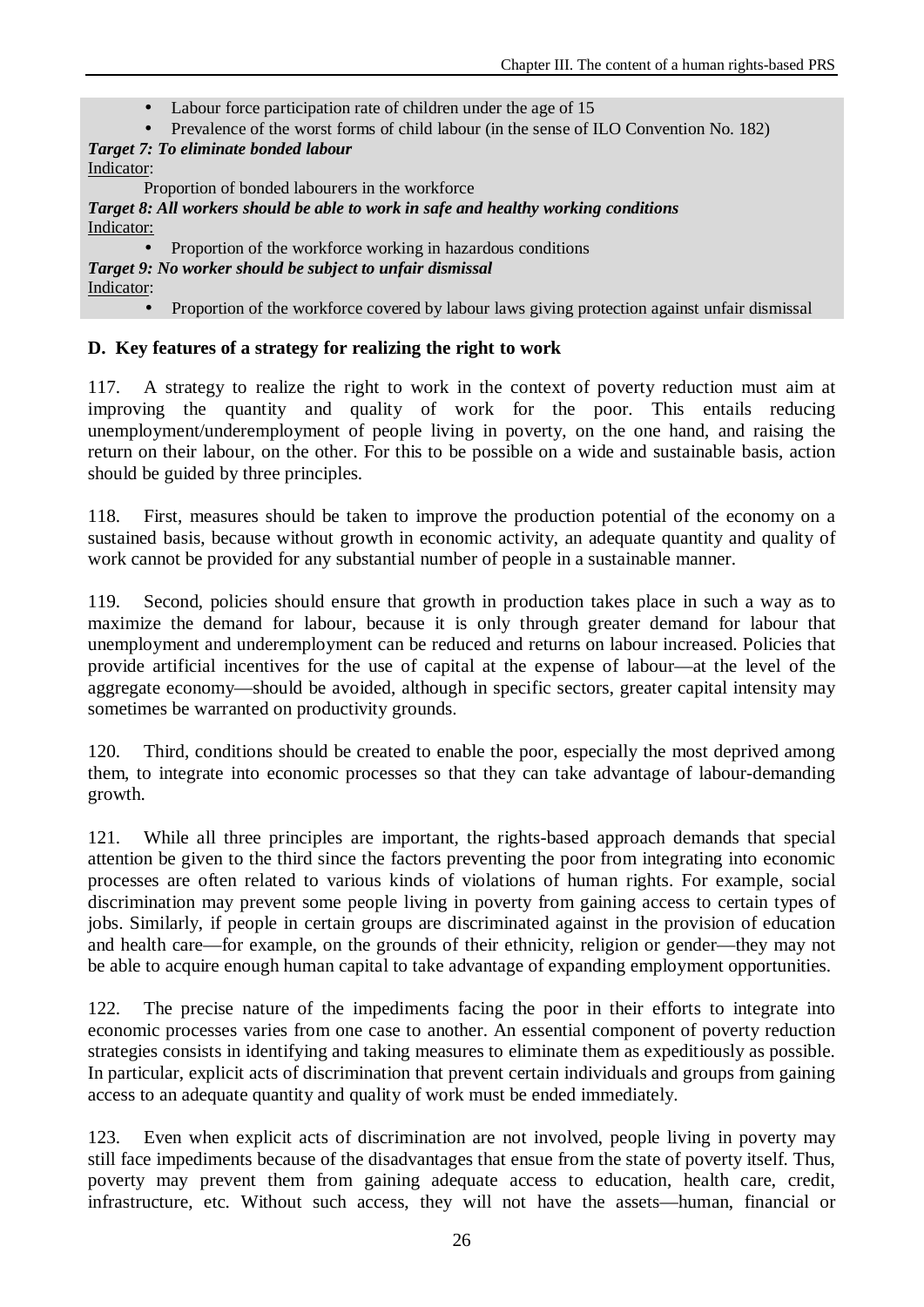physical—that are necessary for realizing the right to work. The human rights principle of equality and non-discrimination requires that priority be accorded to eliminating these impediments faced by the poor.

124. If certain economic sectors are dominated by a few large employers, the State should take steps to encourage greater competition among producers, or else try to regulate the labour market so that employers cannot use their superior power to depress wages.

125. Legislative and other measures should be taken, and accessible and effective procedures adopted, to ensure that workers enjoy just and favourable conditions of work, including fair wages, equal pay for work of equal value, safe and healthy working conditions, and reasonable hours of work and rest.

126. Workers must be given the legal power to organize and bargain collectively with employers so that the latter cannot use their superior bargaining strength to offer unfavourable terms of employment. However, care should be taken to ensure that labour market policies do not create a "protected" and non-poor labour aristocracy in the formal sector, which can shut out competition from poor labourers working in the informal sector.

127. States must, in accordance with international standards**,** prohibit and eliminate bonded labour, forced prostitution, child labour and other forms of employment that the poor often are compelled to adopt as a means of coping with their poverty, but which violate their human rights. These prohibitions must be combined with employment-creating policies so that people living in poverty can earn their livelihood in a manner consistent with human rights and dignity.

128. An adequate system of social security must be put in place to protect the unemployed. This system should include standard unemployment insurance schemes, wherever applicable, as well as other safety nets, such as the creation of short-term work for the poor who are unemployed, and direct social transfers.

## **RIGHT TO ADEQUATE FOOD** [Back to Contents]

## **A. Importance of the right to adequate food**

129. As is self-evident, adequate food is needed for human survival. Undernutrition handicaps people for life: brain cells do not develop, growth is stunted and diseases become rife, limiting potential and condemning the hungry to a marginal existence. Hungry children cannot concentrate at school and hunger reduces workers' productivity. Poverty may lead to undernutrition, which is likely to deepen poverty.

130. Undernutrition and hunger are constitutive of poverty. Thus, the right to adequate food has a crucial role to play in relation to poverty reduction. Further, enjoyment of the right to adequate food is instrumental in securing other rights such as health, education and work. The right to food includes the right to water, which is also inextricably related to the right to health and the right to adequate housing.

131. The importance of the right to adequate food is underlined by the millennium development goal that aims to halve, by the year 2015, the proportion of people who suffer from hunger (goal 1).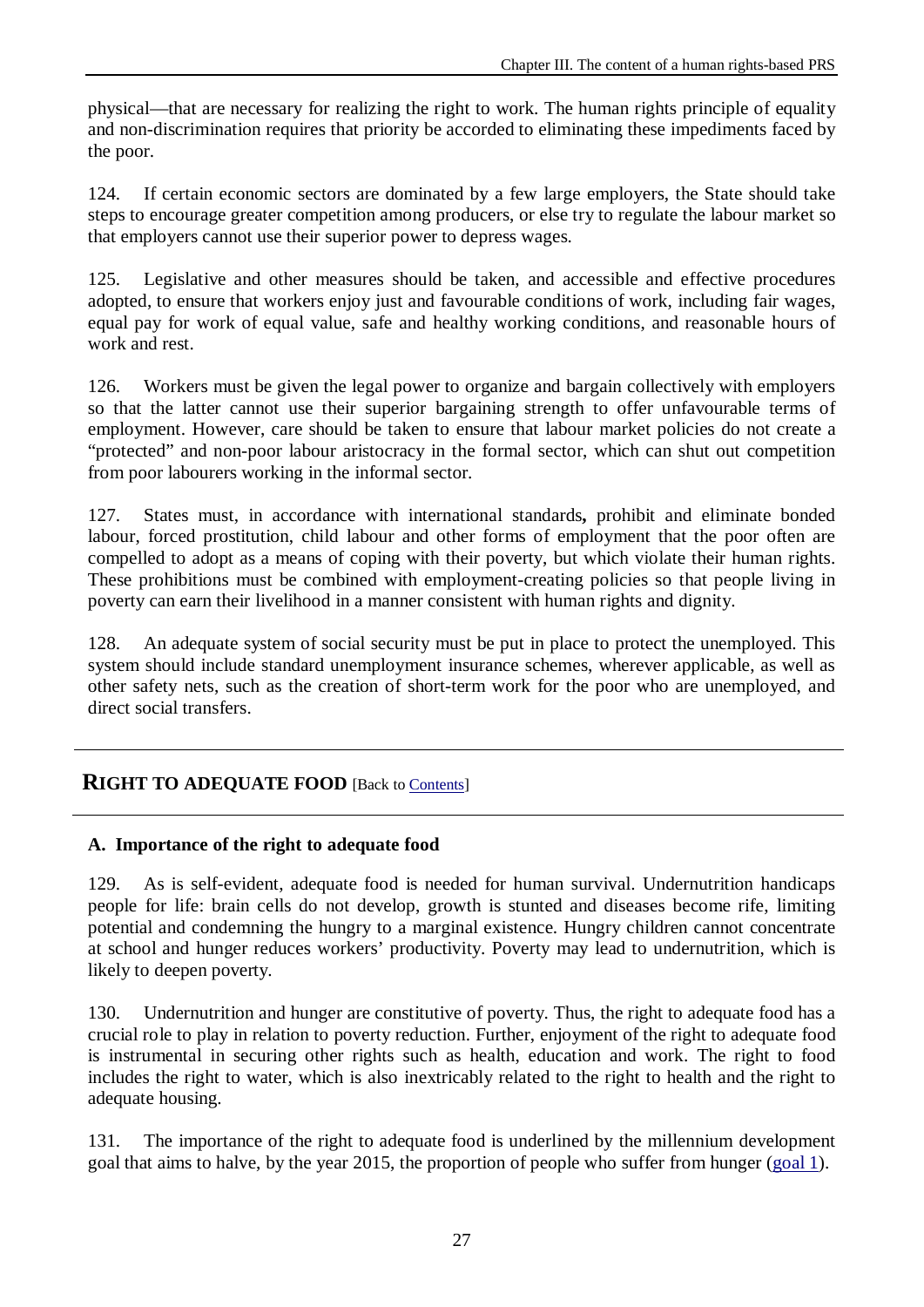#### **B. Scope of the right to adequate food**

132. The right to adequate food is the right of all individuals, alone or in community with others, to enjoy physical and economic access to adequate food or the means for its procurement. It should be understood primarily as the right to feed oneself, rather than the right to be fed. The right to be free from hunger is the minimum essential level of the right to adequate food.

133. The right to food implies: (a) the availability of food in sufficient quantity and quality to satisfy the dietary needs of all individuals in a form that is culturally acceptable; and (b) the accessibility of food in ways that are sustainable and do not interfere with the enjoyment of other human rights.

134. The "availability of food" refers either to the possibility of feeding oneself directly from productive land or other natural resources, or to the existence of a well functioning distribution, processing and marketing system that moves food from the site of production to where it is needed in accordance with demand.

135. The "accessibility of food" encompasses both economic and physical accessibility. "Economic accessibility" implies that the personal or household costs associated with the acquisition of food for an adequate diet should be at such a level that the satisfaction of other basic needs is not compromised. "Physical accessibility" implies that adequate food must be accessible to everyone, including those groups which may be in a particularly vulnerable situation, such as women, children, the elderly, the sick, persons with physical disabilities, persons who are mentally ill, and victims of natural disasters and armed conflicts. If access to their ancestral lands is threatened, indigenous peoples are particularly vulnerable.

136. The right to adequate food also encompasses food safety and food security. Food safety implies that food should be free from adverse substances, whether from adulteration, poor environmental hygiene or other causes. Food security implies the absence of vulnerability to hunger, i.e., a low risk of falling victim to hunger through changes in personal or external circumstances. In other words, people are food-secure if they can afford and have access to adequate food at all times.

#### **The right to adequate food**

#### **International Covenant on Economic, Social and Cultural Rights**

#### Article 11

1. The States Parties to the present Covenant recognize the right of everyone to an adequate standard of living for himself and his family, including adequate food.… The States Parties will take appropriate steps to ensure the realization of this right, recognizing to this effect the essential importance of international cooperation based on free consent.

2. The States Parties to the present Covenant, recognizing the fundamental right of everyone to be free from hunger, shall take, individually and through international cooperation, the measures, including specific programmes, which are needed:

(a) To improve methods of production, conservation and distribution of food by making full use of technical and scientific knowledge, by disseminating knowledge of the principles of nutrition and by developing or reforming agrarian systems in such a way as to achieve the most efficient development and utilization of natural resources;

(b) Taking into account the problems of both food-importing and food-exporting countries, to ensure an equitable distribution of world food supplies in relation to need".

General comments No. 12 (1999): The right to adequate food (on art. 11 of the Covenant); and No. 15 (2002): The right to water (on arts. 11 and 12 of the Covenant).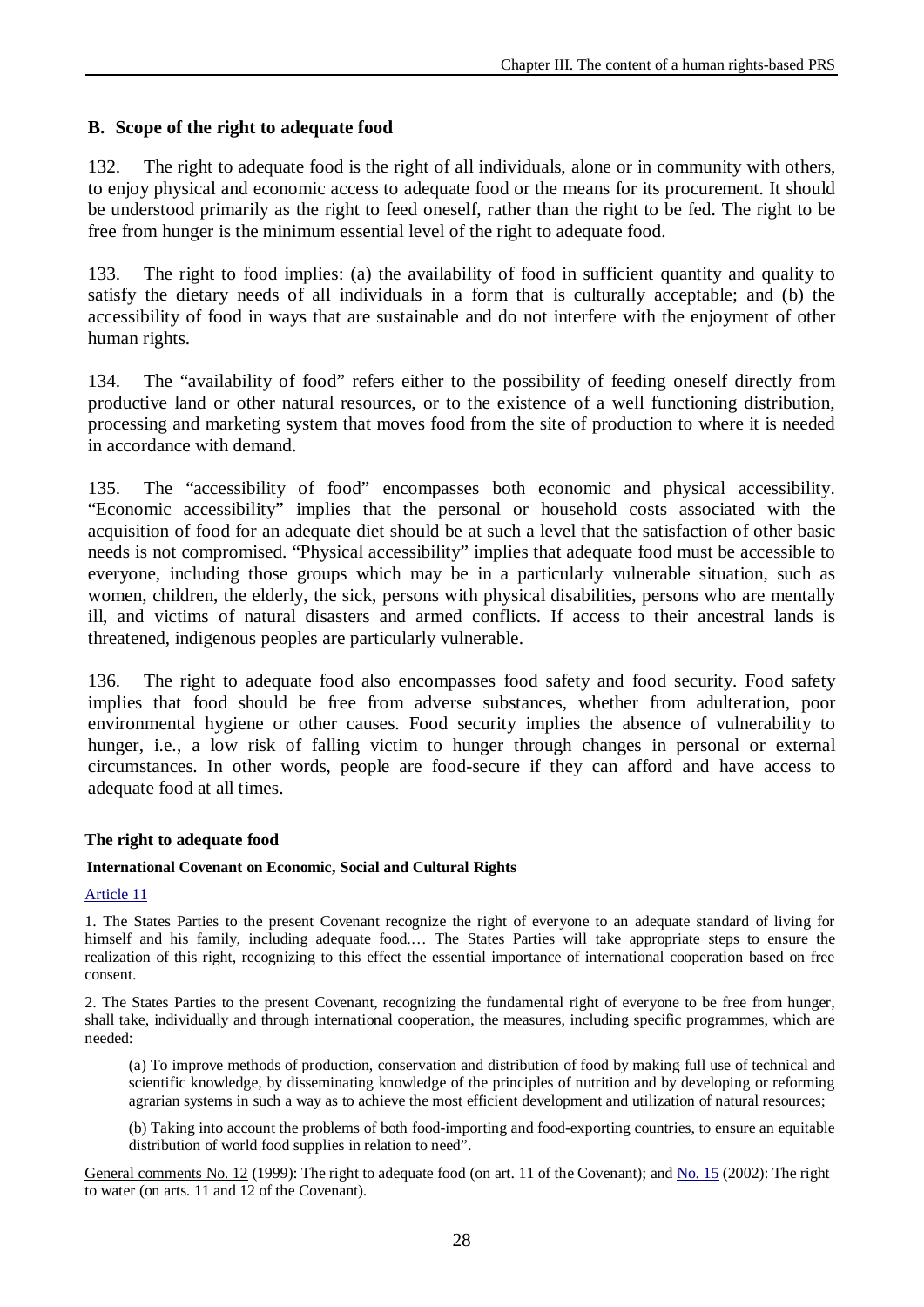#### **Convention on the Rights of the Child**: articles 24 and 27

#### **Convention on the Elimination of All Forms of Discrimination against Women**: article 14.2 (g)

**World conferences**: Rome Declaration on World Food Security and World Food Summit Plan of Action (1996); Declaration of the World Food Summit: five years later (2002)

Millennium development goal 1: Eradicate hunger

**Food and Agriculture Organization of the United Nations (FAO):** *Voluntary Guidelines to support the progressive realization of the right to adequate food in the context of national food security* (Rome, FAO, 2004).

#### **C. Key targets and indicators**

#### *Target 1: All people to be free from chronic hunger* Indicators:

- Proportion of people with inadequate intake of dietary energy
- Proportion of adults and adolescents with low body mass
- Proportion of underweight among under-five children

#### *Target 2: Eliminate gender inequality in access to food* Indicators:

- Proportion of males and females with inadequate intake of dietary energy
- Proportion of male and female adults and adolescents with low body mass
- Proportion of underweight boys and girls

#### *Target 3: All people to be free from food insecurity*

Indicators:

- Proportion of households not able to have two square meals regularly
- Proportion of household expenditure on food
- Variability of prices of staple foods

#### *Target 4: All people to have access to food of adequate nutritional value* Indicators:

- Proportion of poor people with inadequate intake of protein
- Proportion of poor people with inadequate intake of micronutrients

#### *Target 5: All people to have access to safe food* Indicators:

- Proportion of poor people vulnerable to consumption of unsafe food
- Proportion of people exposed to public information and education campaigns (including school instruction) regarding nutrition and food safety

#### **D. Key features of a strategy for realizing the right to adequate food**

137. An effective land registration system should be developed and the land records placed in the public domain—including through the Internet—so that powerful members of the elite cannot easily usurp the lands of the poor with impunity.

138. The State should legislate for and protect (a) the rights of tenant farmers against unlawful eviction by landlords, (b) a fair division of the produce between the tenant and the landlord, and (c) effective land redistribution programmes in situations in which extreme land concentration prevents people from being able to feed themselves. Effective participatory local governance, as well as fair access to justice, must be ensured as a prerequisite for protecting these rights.

139. Efforts must be made to secure indigenous peoples' right to the lands (including forests, grazing lands and other common property resources) on which they depend for their food.

140. Effective regulatory mechanisms should be introduced to prevent monopolistic intermediaries from encroaching upon small food producers and poor consumers.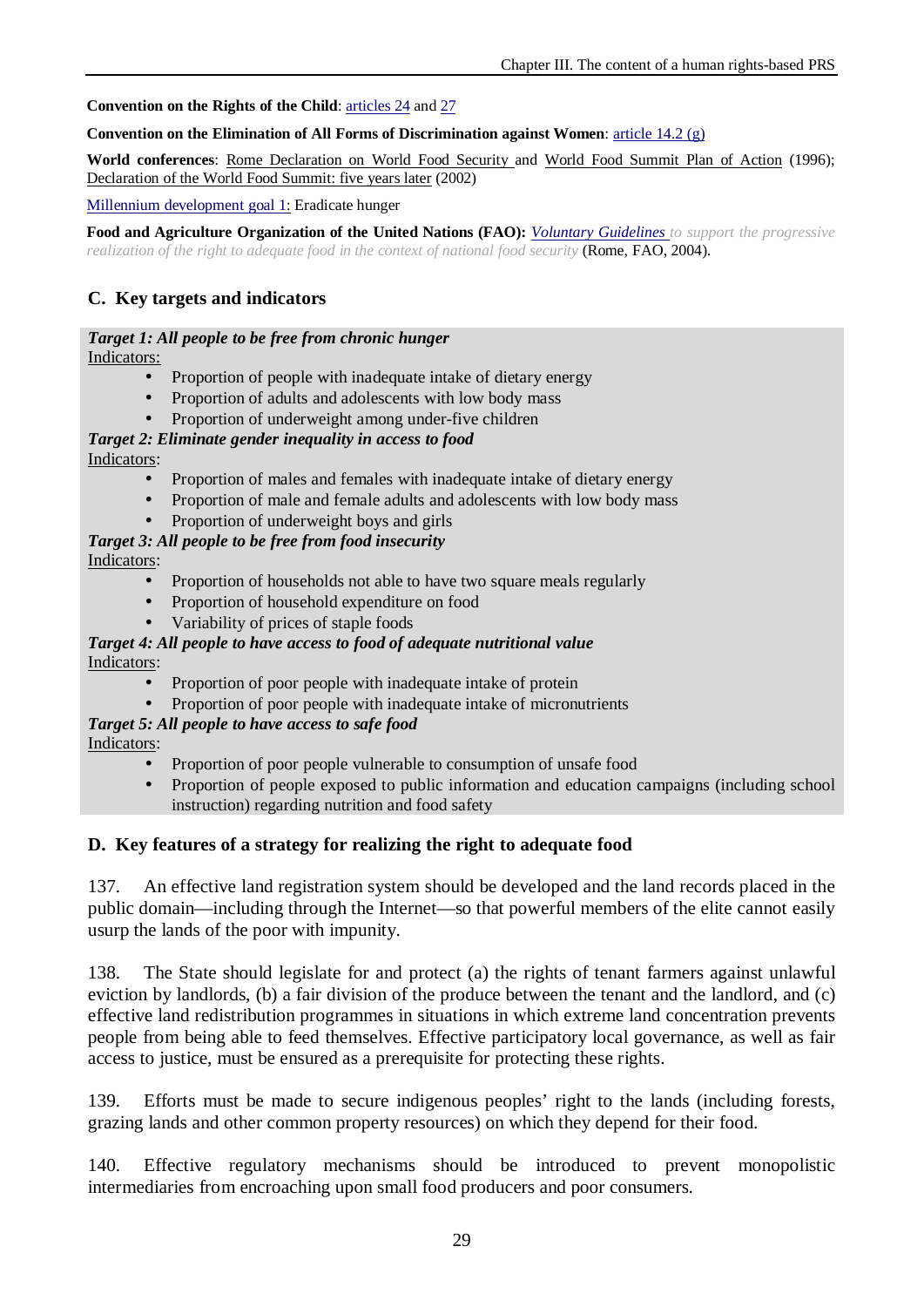141. Wherever the market fails to serve poor farmers and consumers—due to their remoteness, the weakness of the market, or for any other reason—the State should provide the necessary services to the extent possible. The fiscal subsidies that are likely to be required in order to operate such a policy ought to be accorded high priority in the allocation of public resources.

142. Government action to support the farming community must not discriminate against any groups or individuals—on the basis of gender, religion, ethnicity or other prohibited grounds.

143. The State should promote activities aimed at empowering women wherever they suffer from either intra-household discrimination in the access to food or barriers to access to the market.

144. The State must refrain from forcing small agricultural producers to sell their products to government procurement agencies at below-market prices in normal times.

145. A fully operational early warning system should be implemented to signal impending threats to poor people's entitlement to food, stemming from either production shocks or instability in domestic and/or world markets.

146. An emergency relief system, adopting a combination of protective measures, should be set up to respond quickly and vigorously to any impending threats to the entitlement of the poor to food.. Examples of such measures are direct food distribution, cash transfers, food-for-work programmes, and production support for the subsequent harvest where the crisis is due to a harvest failure.

147. The State should operate a regular (non-emergency) targeted support system—either through direct food distribution or through cash transfers—to ensure adequate access to food for individuals who are unable to feed themselves even in normal times owing to various disabilities. Fiscal provisions for this purpose must be accorded high priority in the allocation of public resources.

148. In any kind of public food distribution system, the beneficiaries must not be forced to take food that is culturally unacceptable to them and/or perceived to constitute unacceptable health risks.

149. Regulatory mechanisms should be put in place to ensure that the suppliers and distributors of food maintain minimum acceptable standards of health safety.

150. The State must avoid the use of food as a political weapon. Specifically, it must not forcibly deny parts of the population access to food or obstruct their ability to feed themselves.

151. The State should ensure that patenting systems do not appropriate indigenous knowledge without compensation and that they do not prevent access to traditional plants that are used for food and nutrition.

152. Programmes should be instituted to improve effective knowledge of nutrition and to promote activities that support increased access to food of high nutritional value.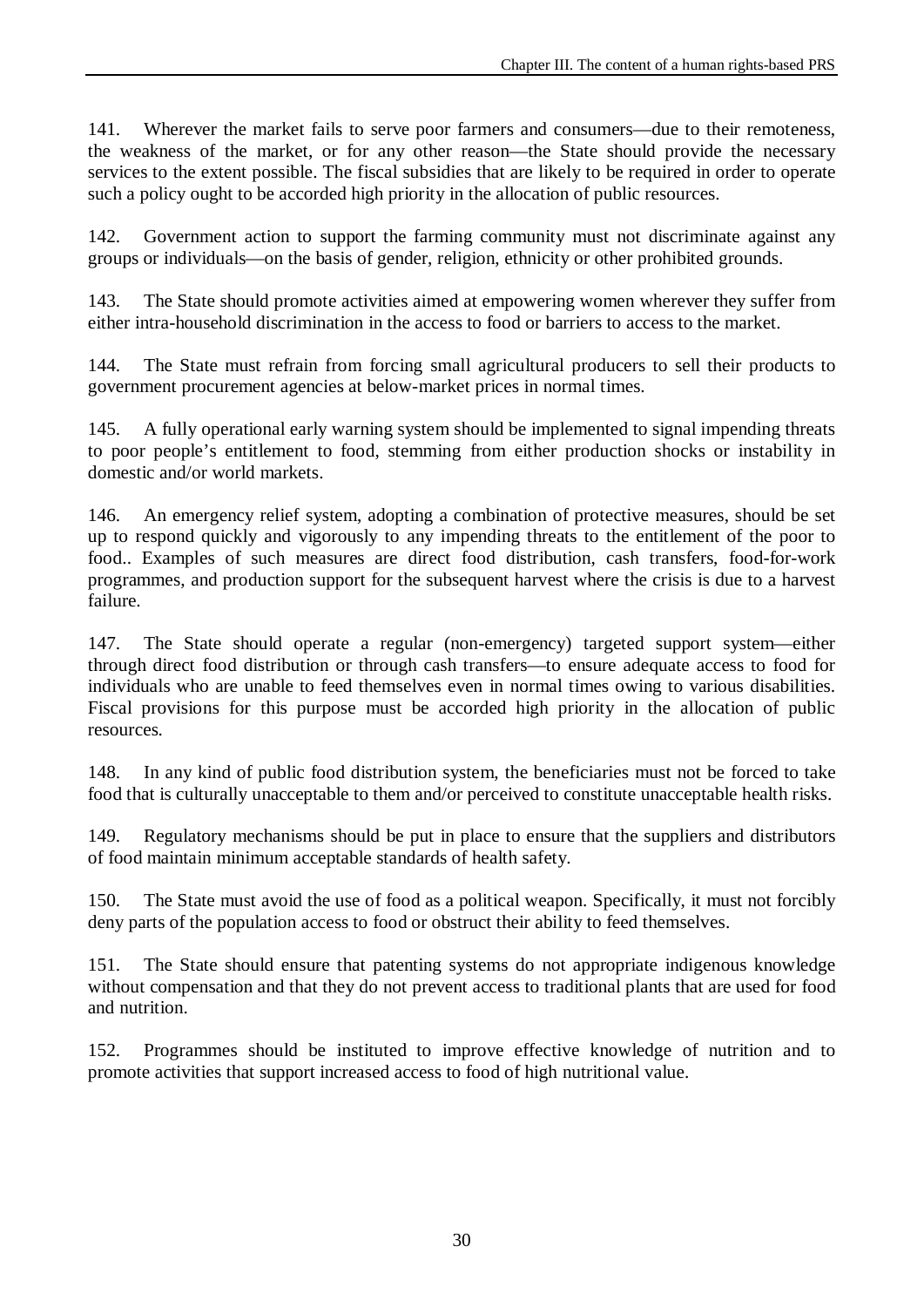## **RIGHT TO ADEQUATE HOUSING** [Back to Contents]

#### **A. Importance of the right to adequate housing**

153. Most people living in poverty are disadvantaged and endangered by the places and physical conditions in which they live. They experience precarious shelter; problems caused by overcrowding and pollution; seasonal exposure to the worst conditions; insecurity of person and property; remoteness; problems stemming from non-existent or inadequate infrastructure, including the lack of access to safe drinking water; and stigma. Poor housing reflects—and deepens deprivation.

154. Homelessness, and living in dangerous and unsanitary housing, is constitutive of poverty. Thus, the right to adequate housing has a crucial role to play in relation to poverty reduction. Furthermore, the enjoyment of the right to adequate housing is instrumental in securing other rights, such as the right to health.

155. The importance of the right to adequate housing is underlined by the millennium development goal that aims to achieve a significant improvement in the lives of at least 100 million slum dwellers by 2020.

#### **B. Scope of the right to adequate housing**

156. The right to adequate housing should not be understood narrowly, as the right to have a roof over one's head. Rather, it should be seen as the right to live somewhere in security, peace and dignity. This right has a number of components, including:

- (a) *Legal security of tenure*. Everyone should enjoy legal protection from forced eviction, harassment and other threats;
- (b) *Habitability*. Housing must provide inhabitants with adequate space and protection from the elements and other threats to health;
- (c) *Location*. Housing must be in a safe and healthy location which allows access to opportunities to earn an adequate livelihood, as well as access to schools, health care, transport and other services;
- (d) *Economic accessibility*. Personal or household costs associated with housing should be at such a level that the attainment and satisfaction of other basic needs are not compromised;
- (e) *Physical accessibility*. Housing must be accessible to everyone, especially to groups whose access to housing may pose particular difficulties, such as the elderly, persons with physical disabilities and the mentally ill;
- (f) *Cultural acceptability*. Housing must be culturally acceptable to the inhabitants, for example reflective of their cultural preferences in relation to design, site organization and other features;
- (g) *Adequate infrastructure*. The services, materials and facilities essential for health, security, comfort and nutrition—such as safe drinking water, sanitation and washing facilities—must be available.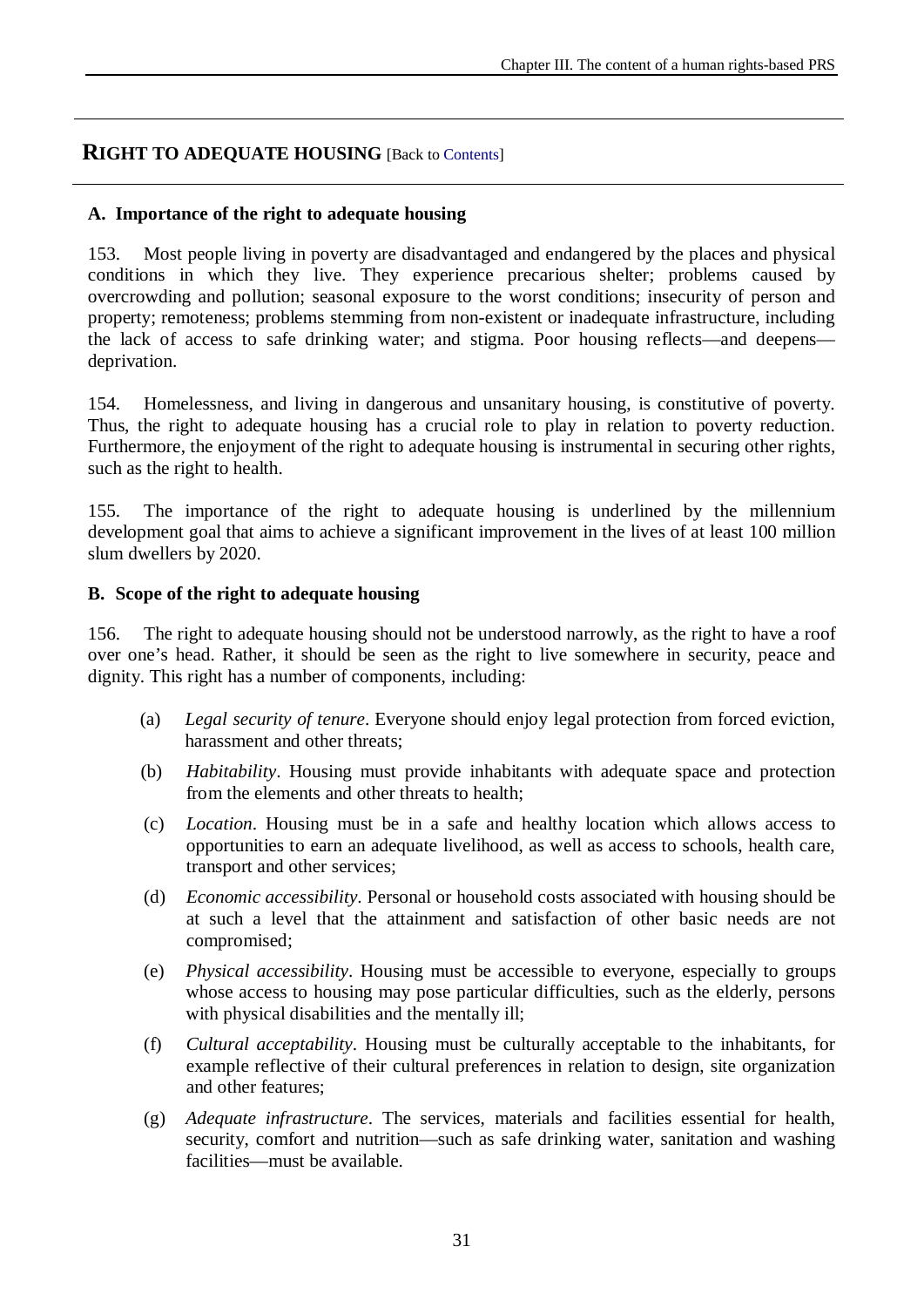#### **The right to adequate housing**

#### **International Covenant on Economic, Social and Cultural Rights**

#### Article 11

1. The States Parties to the present Covenant recognize the right of everyone to an adequate standard of living for himself and his family, including ... housing, and to the continuous improvement of living conditions. The States Parties will take appropriate steps to ensure the realization of this right, recognizing to this effect the essential importance of international cooperation based on free consent.

General comments No. 7 (1997): The right to adequate housing: forced evictions (on art. 11 (1) of the Covenant); No. 4 (1991): The right to adequate housing (on art. 11 (1) of the Covenant); and No. 15 (2002): The right to water (on arts. 11 and 12 of the Covenant).

**World conferences:** Habitat II: Istanbul Declaration, Declaration on Cities and Other Human Settlements in the New Millennium

Millennium development goal 7: Ensure environmental sustainability (the aim of improving the lives of 100 million slum-dwellers)

#### **C. Key targets and indicators**

|                         | Target 1: All people to have a home                                                                                                 |
|-------------------------|-------------------------------------------------------------------------------------------------------------------------------------|
| Indicators:             |                                                                                                                                     |
| $\bullet$               | Proportion of homeless people in the overall population                                                                             |
| $\bullet$               | Number of homeless shelter beds per homeless person                                                                                 |
| Target 2:               | All people to enjoy security of tenure                                                                                              |
| Indicators:             |                                                                                                                                     |
| $\bullet$               | Proportion of people in the overall population:                                                                                     |
|                         | With legal title (e.g., freehold, leasehold, collective tenure) to their homes                                                      |
|                         | With statutory or other (e.g., common law) legal due process protection with respect to<br>eviction                                 |
|                         | Living in informal settlements                                                                                                      |
|                         | Squatting<br>$\bullet$                                                                                                              |
|                         | Forcibly evicted within a given period<br>$\bullet$                                                                                 |
| Target 3:<br>Indicator: | All people to enjoy habitable housing                                                                                               |
|                         | Average number of square metres per person or household living in poverty                                                           |
| Target 4:<br>Indicator: | All people to enjoy housing situated in a safe and healthy location                                                                 |
|                         | Proportion of poor households living within 5 kilometres of a hazardous site (e.g., toxic waste,<br>waste dump)                     |
| Target 5:<br>Indicator: | All people able to afford adequate housing                                                                                          |
| $\bullet$               | Monthly housing expenditure by median poor household as a proportion of its monthly income                                          |
| Target 6:<br>Indicator: | Adequate housing physically accessible to all                                                                                       |
|                         | Proportion of multi-unit residential buildings occupied by poor people that are accessible to<br>persons with physical disabilities |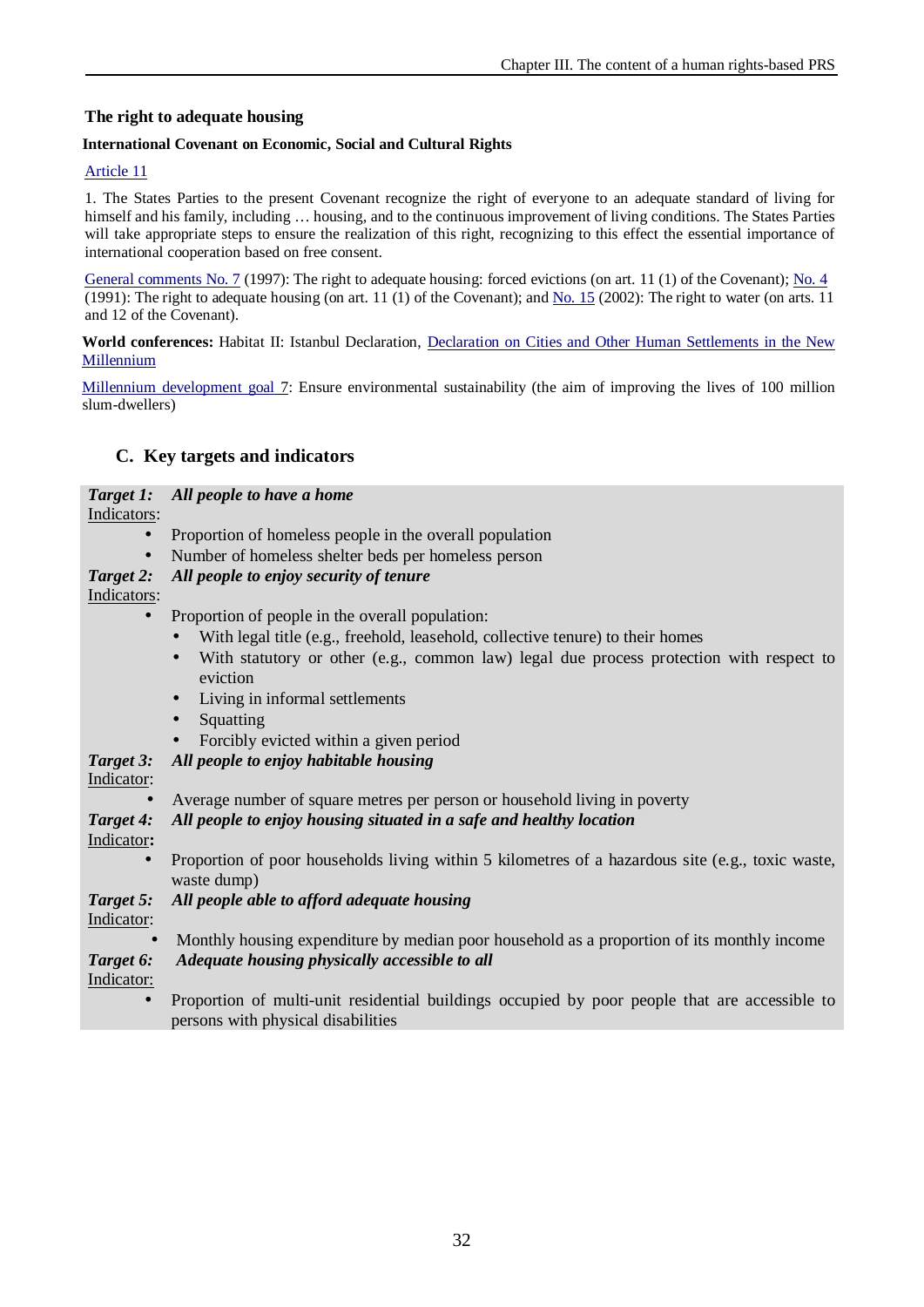*Target 7: All people to enjoy housing with access to essential services, materials, facilities and infrastructure*

#### Indicators:

- Proportion of households with:
	- Safe drinking water
	- Sanitation facilities
	- All-weather roads
	- Electricity

## **D. Key features of a strategy for realizing the right to adequate housing**

157. States should develop and allocate adequate resources to low-income housing programmes and develop tax credits and other incentives to encourage the construction of low-income housing in the private sector.

158. States should take steps to ensure security of tenure for people living in poverty, for example, by prohibiting the practice of arbitrary forced evictions; by developing quick and affordable measures for conferring title, and other statutory protection of tenure for those living in slums and popular settlements currently without security of tenure; and by expanding national land and housing registration systems to allow for the tenure rights of the poor.

159. Priority should be given to providing infrastructure (e.g., roads, water and sanitation systems, drainage and lighting) for existing low-income settlements by increasing public expenditure and providing incentives for the private sector.

160. In order to ensure that low-income groups are not compelled to spend a disproportionate percentage of their income on satisfying their basic housing requirements, States should introduce or expand housing subsidy programmes and, if necessary, resort to market regulation to prevent monopolistic pricing.

161. Formation of community-based housing organizations for the poor should be encouraged as a key means of neighbourhood and housing improvement.

162. Low-income groups should be provided with access to financial resources, including grants, mortgages and other forms of capital.

163. Assistance should be provided to low-income groups to develop their own housing finance and savings programmes.

164. States must develop housing policies for groups facing particular barriers in accessing housing or with special housing needs, including persons with disabilities, the elderly, minorities, indigenous peoples, refugees and the displaced.

165. States must ensure that displaced persons are adequately resettled and provided with reasonable compensation.

166. Where people living in poverty rely on self-built housing, States should provide them with essential resources, including appropriate building materials.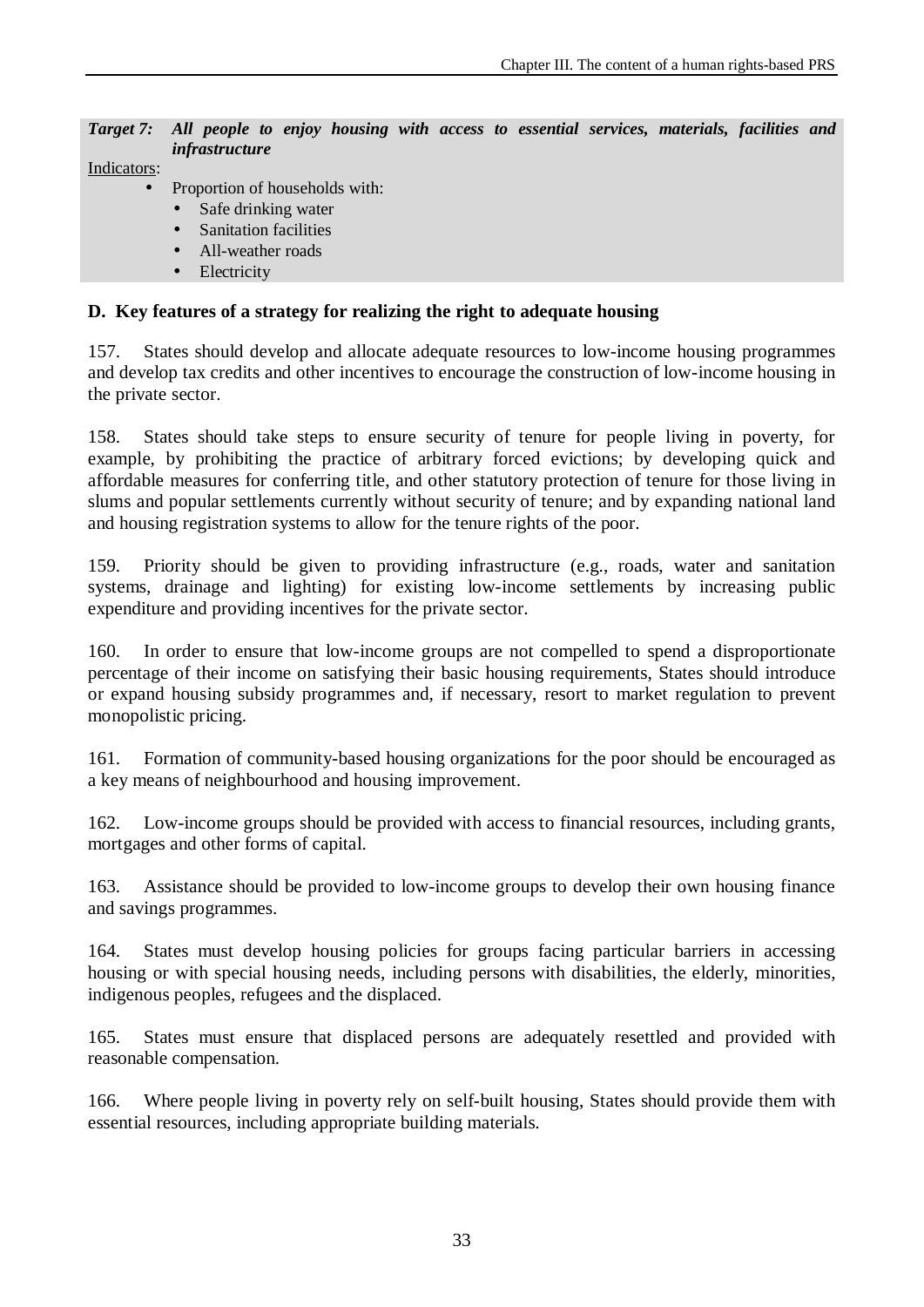167. When developing housing policies for the poor, environmental considerations should be taken into account with a view to ensuring that low-income housing is located in a safe and healthy environment.

168. All forms of housing discrimination and neighbourhood segregation must be prohibited.

169. States must ensure that women's rights to inherit housing, land and property are fully respected.

170. States must take special measures to provide shelter for the homeless.

## **RIGHT TO HEALTH** [Back to Contents]

#### **A. Importance of the right to health**

171. Ill health causes and contributes to poverty by destroying livelihoods, reducing worker productivity, lowering educational achievement and limiting opportunities. Because poverty can lead to diminished access to medical care, increased exposure to environmental risks and malnutrition, ill health is also often a consequence of poverty. Accordingly, ill health is both a cause and a consequence of poverty: sick people are more likely to be impoverished and people living in poverty are more vulnerable to disease and disability.

172. Good health is central to creating and sustaining the capabilities that the poor need to escape from poverty. A key asset, good health contributes to their greater economic security. Good health is not just an outcome of development: it is a way of achieving development.

173. Ill health is constitutive of poverty if the lack of command over economic resources plays a role in its causation. Thus, the right to health has a crucial role to play in relation to poverty reduction. Furthermore, the enjoyment of the right to health is instrumental in securing other rights, such as education and work.

174. Health targets are prominent among the MDGs to be achieved worldwide by 2015: among them, the goals of reducing under-five child mortality by two thirds and maternal mortality by three quarters, of halving the proportion of people without sustainable access to safe drinking water, and of reversing the spread of HIV/AIDS and the incidence of malaria and other major diseases. The Millennium Declaration also highlights other crucial health issues, such as increasing the availability of affordable essential drugs to all who need them in developing countries. The prominence accorded to health targets and issues in the Millennium Declaration underlines the importance of the right to health in relation to poverty reduction.

#### **B. Scope of the right to health**

175. The right to health is not to be understood as the right to be healthy: the State cannot provide protection against every possible cause of ill health. It is the right to the enjoyment of a variety of facilities, goods, services and conditions necessary for the realization of the highest attainable standard of health. The right includes both health care and the underlying determinants of health, including access to safe drinking water, adequate and safe food, adequate sanitation and housing, healthy occupational and environmental conditions, and access to health-related information and education.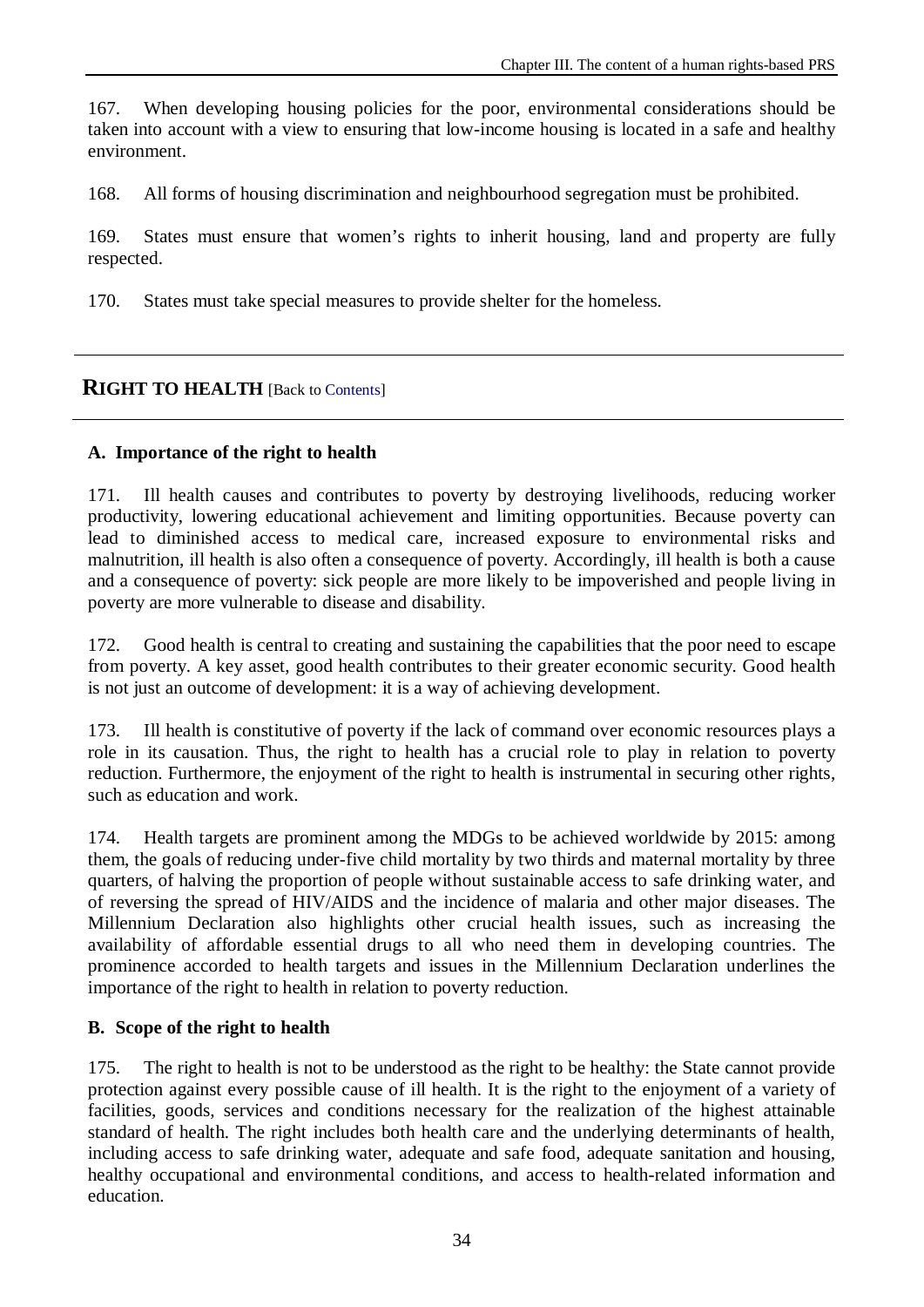176. The right to health contains both freedoms and entitlements. The freedoms include the right to control one's body, including reproductive health, and the right to be free from interference, such as freedom from torture and non-consensual medical treatment.

177. The entitlements include a system of health care and protection that is available, accessible, acceptable and of good quality. Thus, the right to health implies that functioning public health and health-care facilities, goods and services are *available* in sufficient quantity within a State. It also means that they are *accessible* to everyone without discrimination. Accessibility has a number of dimensions, including physical, information and economic. Thus, "information accessibility" includes the right to seek, receive and impart information concerning health issues, subject to the right to have personal health data treated with confidentiality. "Economic accessibility" means that health facilities, goods and services must be affordable for all. Furthermore, all health facilities, goods and services must be *acceptable*, i.e., respectful of medical ethics and culturally appropriate, and of good *quality*.

178. According to international human rights law, the right to health encompasses a number of more specific health rights, including the right to maternal, child and reproductive health; the right to healthy natural and workplace environments; the right to prevention, treatment and control of diseases; and the right to health facilities, goods and services.

#### **The right to health**

#### **International Covenant on Economic, Social and Cultural Rights**

#### Article 12

1. The States Parties to the present Covenant recognize the right of everyone to the enjoyment of the highest attainable standard of physical and mental health.

2. The steps to be taken by the States Parties to the present Covenant to achieve the full realization of this right shall include those necessary for:

(a) The provision for the reduction of the stillbirth rate and of infant mortality and for the healthy development of the child;

(b) The improvement of all aspects of environmental and industrial hygiene;

(c) The prevention, treatment and control of epidemic, endemic, occupational and other diseases;

(d) The creation of conditions which would assure to all medical service and medical attention in the event of sickness.

General comments No. 14 (2000): The right to the highest attainable standard of health (on art. 12 of the Covenant); and No. 15 (2002): The right to water (on arts. 11 and 12 of the Covenant).

**Convention on the Rights of the Child**: articles 6 and 24

**Convention on the Elimination of All Forms of Discrimination against Women**: articles 10 (h), 11 (1) (f), 12 (1), 14 (b) and general recommendation No. 24 (1999): Women and health (art. 12)

**World conferences**: United Nations General Assembly Special Session (UNGASS) on AIDS (2001): Declaration of Commitment on HIV/AIDS; World Conference against Racism, Racial Discrimination, Xenophobia and Related Intolerance, Durban (2001): Durban Declaration and Programme of Action; Second World Assembly on Ageing (2002): Political Declaration and Madrid International Programme of Action on Ageing.

**Millennium development goals 4** (Reduce child mortality), **5** (Improve maternal health), **6** (Combat HIV/AIDS, malaria and other diseases) and **7** (Sustainable access to safe drinking water)

**Joint United Nations Programme of HIV/AIDS (UNAIDS) and OHCHR:** International Guidelines on HIV/AIDS and Human Rights

**World Health Organization (WHO):** *Human Rights, Health and Poverty Reduction Strategies* (Geneva, WHO, 2005).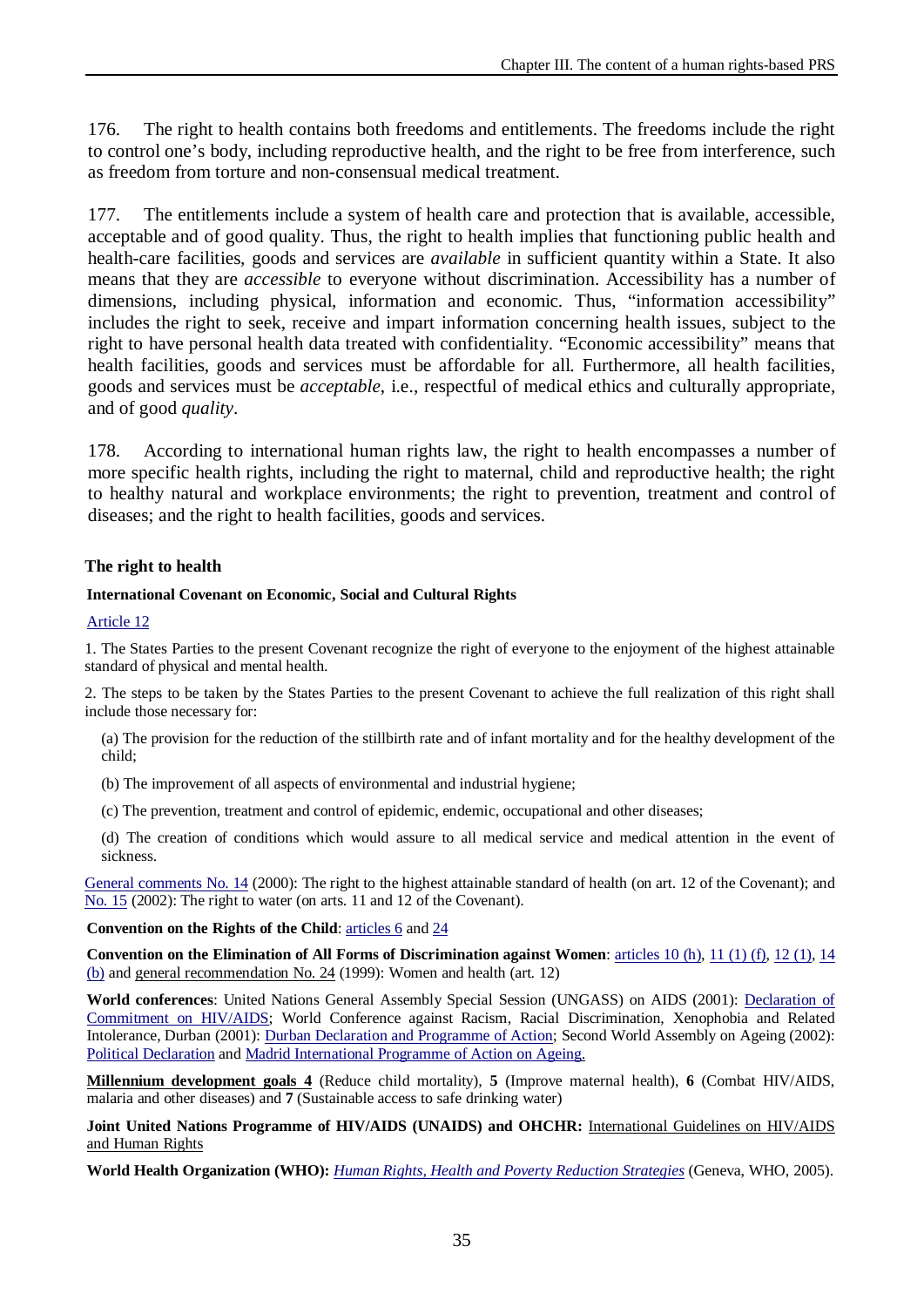## **C. Key targets and indicators**

#### *Target 1: All people to have access to adequate and affordable primary health care* Indicators:

- Life expectancy at birth
- Proportion of public expenditure on primary health care
- Proportion of poor people not covered by any kind of pre-payment mechanisms, by nondiscretionary interventions (e.g., exemption schemes, cash subsidies, vouchers) in relation to health user fees, or by privately funded health insurance
- Number of primary health care units per thousand population
- Number of doctors per thousand population
- Proportion of poor people with access to affordable essential drugs

## *Target 2: To eliminate avoidable child mortality*

Indicators:

- Under-five mortality rate
- Infant mortality rate
- Proportion of under-five children immunized against communicable diseases

#### *Target 3: To eliminate avoidable maternal mortality*

Indicators:

- Maternal mortality ratio
- Proportion of births attended by skilled health personnel
- Proportion of mothers with access to pre- and post-natal medical care facilities

#### *Target 4: All men and women of reproductive age to have access to safe and effective methods of contraception*

Indicator:

The rate of use of safe and effective methods of contraception among poor couples of reproductive age who wish to use contraceptives

#### *Target 5: To eliminate HIV/AIDS*

Indicators:

- HIV prevalence among pregnant women
- Condom use rate
- Number of children orphaned by HIV/AIDS

#### *Target 6: To eliminate the incidence of other communicable diseases*

Indicators:

- Prevalence and mortality rate associated with communicable diseases
- Proportion of people with access to clean, safe drinking water
- Proportion of people with access to adequate sanitation
- Proportion of people immunized against communicable diseases

#### *Target 7: To eliminate gender inequality in access to health care* Indicators:

- Sex ratio (overall, birth and juvenile)
- Disability-adjusted life years lost for men and women
- Ratio of women and men treated in medical institutions

#### **D. Key features of a strategy for realizing the right to health**

179. States should improve the supply of personal health services and make them more accessible to the poor by:

(a) Targeting delivery to the poor by providing tailor-made services for groups whose access to health services may raise particular challenges, such as women, the elderly*,* children, indigenous peoples*,* minorities, slum-dwellers, labour migrants and those living in remote rural communities, via outreach clinics;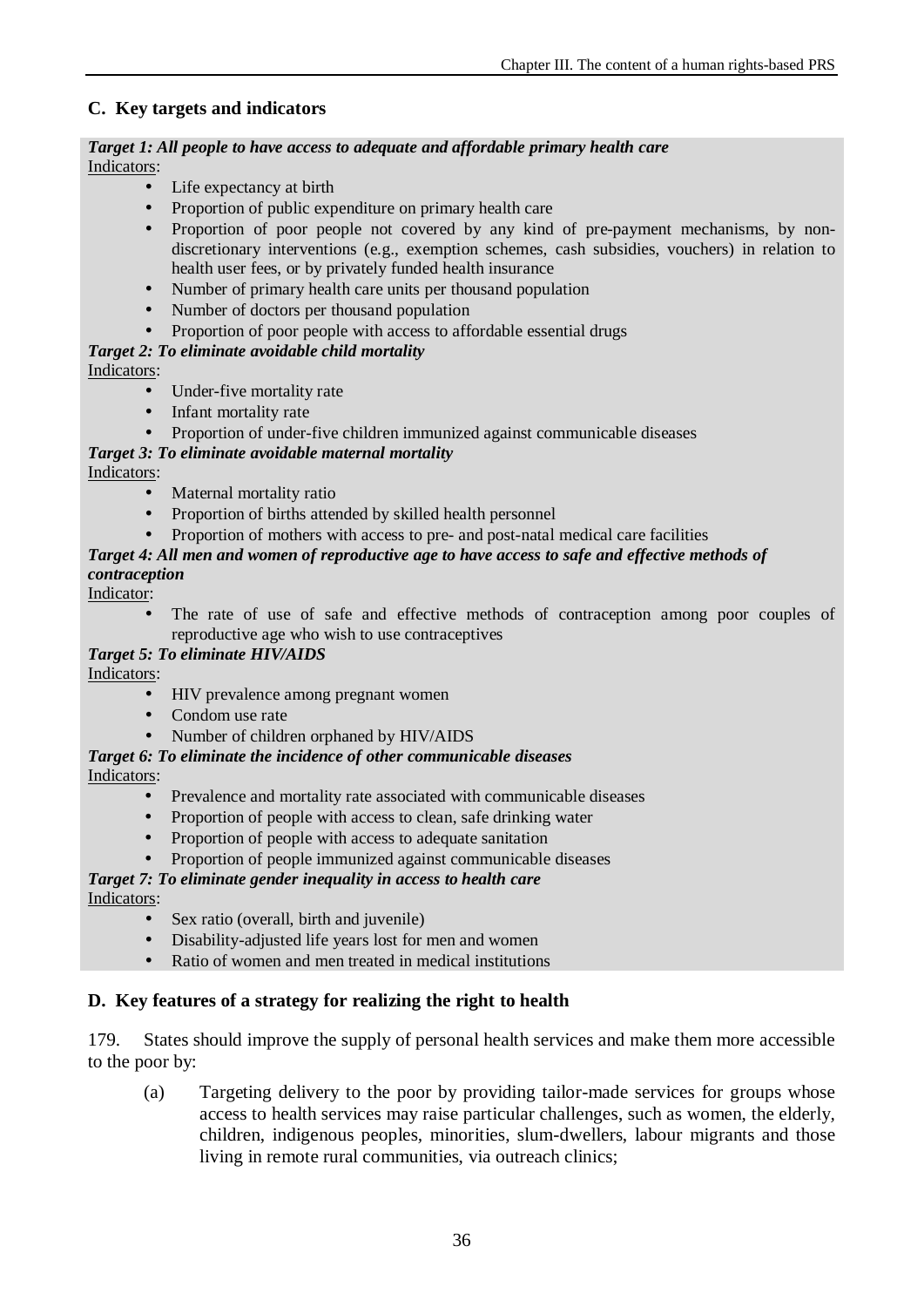- (b) Ensuring that resource allocation favours the poorer geographical regions;
- (c) Ensuring that resource allocation favours the lower tiers of service delivery, i.e., primary care;
- (d) Prioritizing reproductive, maternal (prenatal as well as post-natal) and child health care;
- (e) Identifying diseases and medical conditions, such as malaria, tuberculosis and HIV/AIDS, that have a particular impact on the poor and, by way of response, introducing immunization and other programmes that are specifically designed to have a particular impact upon the poor;
- (f) Ensuring that all services are respectful of the culture of all individuals, groups, minorities and peoples, and are sensitive to gender and of good quality*;*
- (g) Providing essential drugs as defined by the WHO Action Programme on Essential Drugs.
- 180. States should improve the supply and effectiveness of public health interventions to the poor by:
	- (a) Introducing and implementing basic environmental controls, especially regarding waste disposal in areas populated by the poor:
	- (b) Ensuring the provision of clean, safe and accessible drinking water;
	- (c) Regulating health service provision, for example with a view to eliminating the marketing of unsafe drugs and reducing professional malpractice;
	- (d) Providing education and information about the main health problems in local communities, including methods of prevention and control.

181. States must reduce the financial burden of health care and health protection on the poor, for example by reducing and eliminating user fees. This can be done either by moving away from user fees and introducing other pre*-*payment mechanisms (e.g., national insurance or general taxation) or by keeping user fees and introducing non-discretionary, equitable and non-stigmatizing interventions for the poor (e.g., exemption schemes, direct cash subsidies and vouchers).

182. States should promote policies in other sectors that bear positively on the underlying determinants of health, entailing particular benefits for the poor, for example by supporting agricultural policies that have positive health outcomes for the poor (e.g., food security), by identifying measures that address the negative impact of agricultural policies on them (e.g., health and safety risks to agricultural labourers), and by generally promoting their income-generating activities.

183. States must ensure that the poor are treated with equality and respect by all those involved in health care and health protection. Accordingly, States should provide all relevant health staff with anti-discrimination training in relation to disability and health status, including HIV/AIDS.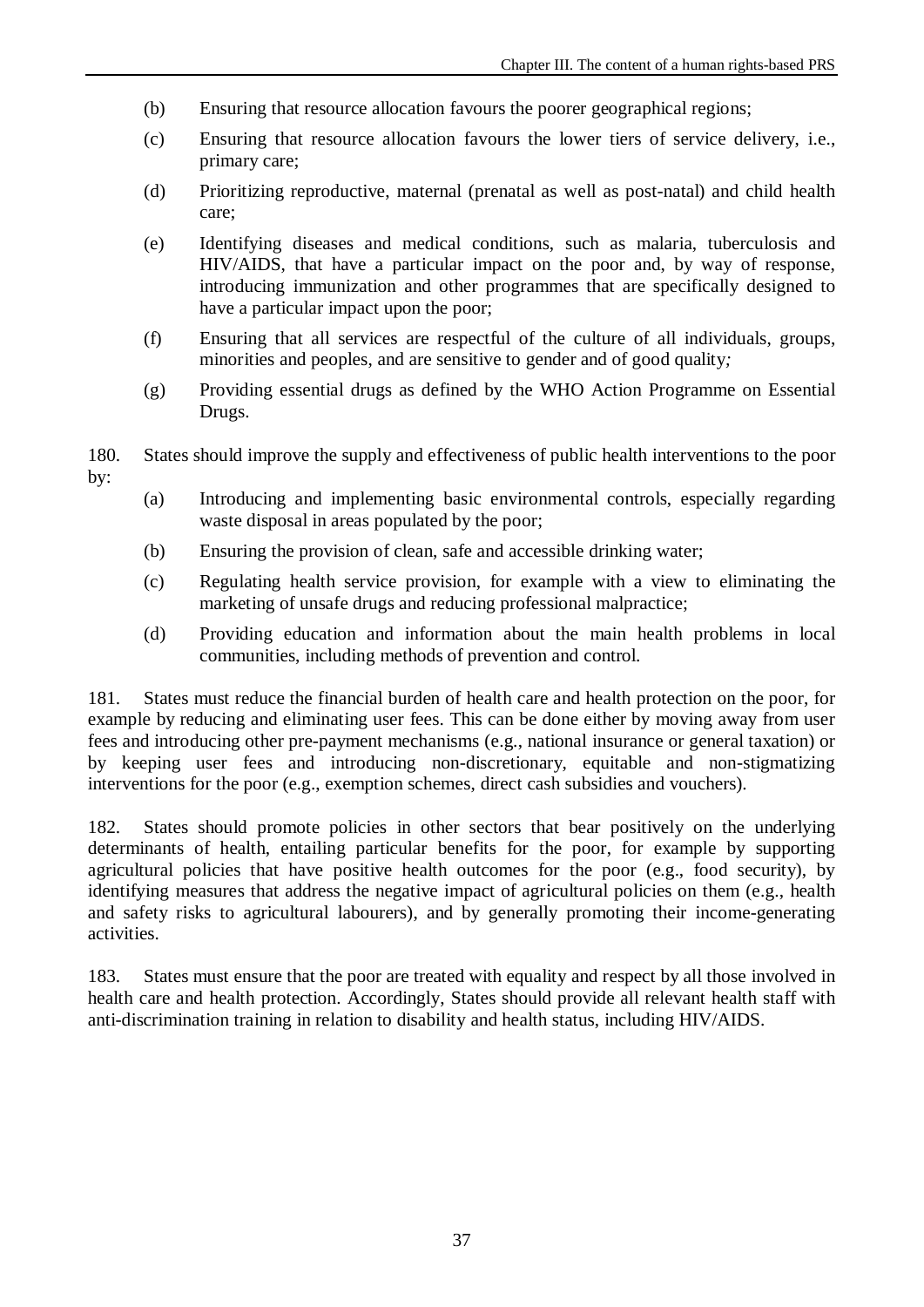## **RIGHT TO EDUCATION** [Back to Contents]

#### **A. The importance of the right to education**

184. Education is the primary vehicle by which children and adults can lift themselves out of poverty. The exercise of the right to education is instrumental for the enjoyment of many other human rights, such as the rights to work, health and political participation. Lack of education, as manifested by high illiteracy rates and low primary school enrolment ratios, itself constitutes a dimension of poverty.

185. The relevance to poverty of the right to education is underlined by the fact that universal primary education is a millennium development goal to be achieved worldwide by 2015. Thus, all poverty reduction strategies should give close attention to the realization of the right to education and ensure that people living in poverty are the first to benefit from better access to education.

#### **B. The scope of the right to education**

186. International human rights treaties define the right to education in a comparatively precise manner. In addition to providing free and compulsory primary education for all children, States have an obligation to progressively introduce free and equal secondary education (including vocational training) for all and equal access to free higher education on the basis of capacity. States also have an obligation to intensify fundamental (basic) education, leading above all to the elimination of illiteracy, for adults who have not satisfied their basic learning needs. Equality and non-discrimination are important aspects of the right to education, and States should give priority to equal access for girls and other groups vulnerable to discrimination, such as children with disabilities and minority and refugee children.

187. The quality of education should be directed to the development of the child's personality, talents and abilities to their fullest potential, and to the preparation of the child for responsible life in a free society, in a spirit of tolerance and respect for human rights, the natural environment, his or her parents and cultural identity, and civilizations different from his or her own. School discipline should be administered in a manner consistent with the child's human dignity.

188. In principle, States can provide these rights in the context of both private and public educational institutions. Since private schools usually do not guarantee free primary education for all children, States are under an obligation to establish a sufficient number of public schools, hire the required number of qualified teachers and provide for the quality of education as laid down in international human rights law. As a first step, all States parties to the International Covenant on Economic, Social and Cultural Rights should work out and adopt, within two years after ratification, a detailed plan of action for the progressive implementation of the principle of compulsory primary education free of charge for all.

189. In addition to these positive obligations to fulfil the right to education, States have an obligation to respect the liberty of parents to establish and direct their own educational institutions, to choose private schools for their children and to ensure the religious and moral education of their children in conformity with their own convictions.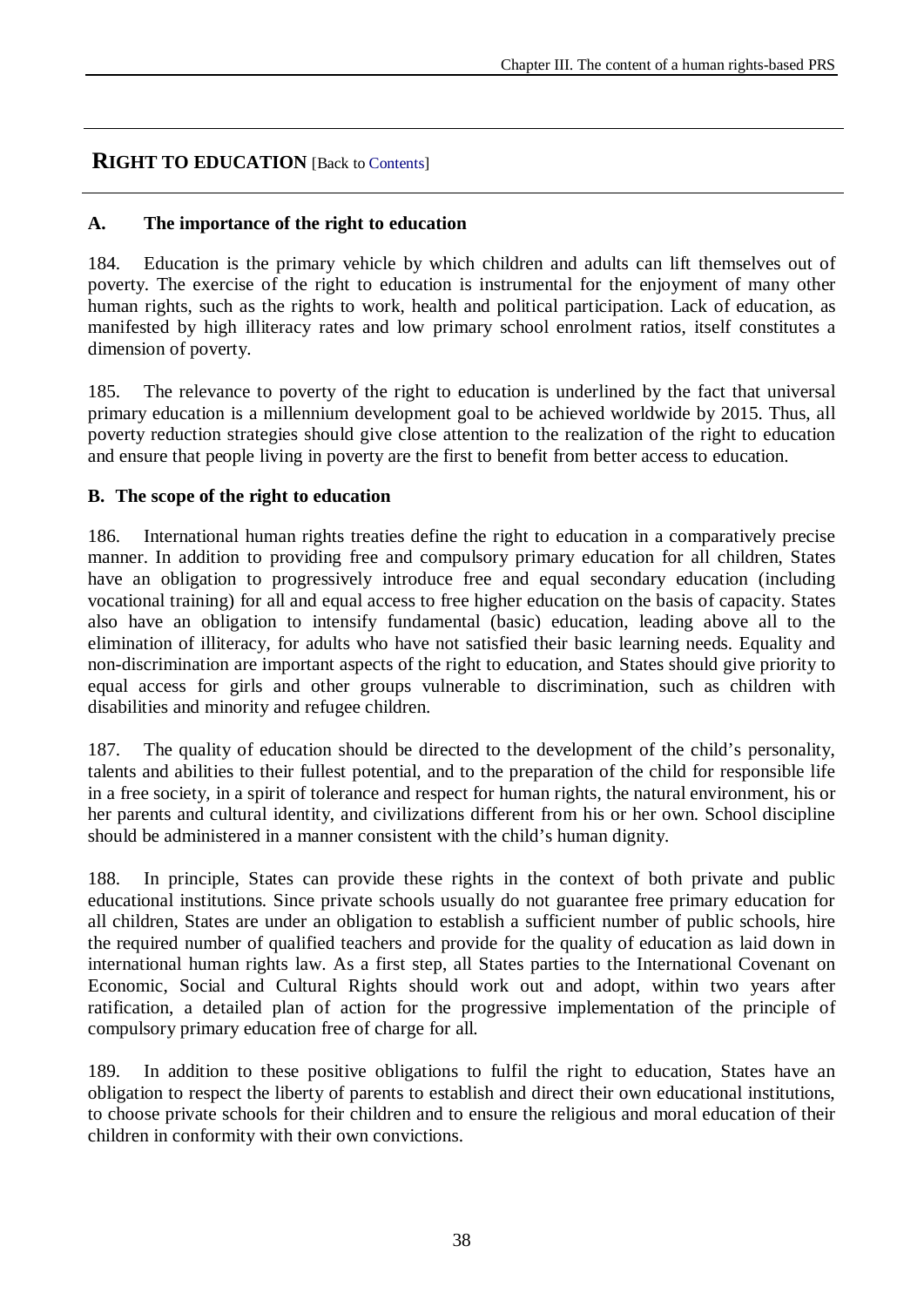#### **The right to education**

#### **International Covenant on Economic, Social and Cultural Rights**

#### Article 13

1. The States Parties to the present Covenant recognize the right of everyone to education. They agree … that education shall enable all persons to participate effectively in a free society, promote understanding, tolerance and friendship among all nations and all racial, ethnic or religious groups, and further the activities of the United Nations for the maintenance of peace.

2. The States Parties to the present Covenant recognize that, with a view to achieving the full realization of this right:

(a) Primary education shall be compulsory and available free to all;

(b) Secondary education in its different forms, including technical and vocational secondary education, shall be made generally available and accessible to all by every appropriate means, and in particular by the progressive introduction of free education;

(c) Higher education shall be made equally accessible to all, on the basis of capacity, by every appropriate means, and in particular by the progressive introduction of free education;

(d) Fundamental education shall be encouraged or intensified as far as possible for those persons who have not received or completed the whole period of their primary education;

(e) The development of a system of schools at all levels shall be actively pursued, an adequate fellowship system shall be established, and the material conditions of teaching staff shall be continuously improved.

3. The States Parties to the present Covenant undertake to have respect for the liberty of parents and, when applicable, legal guardians to choose for their children schools, other than those established by the public authorities, which conform to such minimum educational standards as may be laid down or approved by the State and to ensure the religious and moral education of their children in conformity with their own convictions.

4. No part of this article shall be construed so as to interfere with the liberty of individuals and bodies to establish and direct educational institutions, subject always to the observance of the principles set forth in paragraph 1 of this article and to the requirement that the education given in such institutions shall conform to such minimum standards as may be laid down by the State.

#### Article 14

Each State Party to the present Covenant which, at the time of becoming a Party, has not been able to secure in its metropolitan territory or other territories under its jurisdiction compulsory primary education, free of charge, undertakes, within two years, to work out and adopt a detailed plan of action for the progressive implementation, within a reasonable number of years, to be fixed in the plan, of the principle of compulsory education free of charge for all.

General comments No. 11 (1999): Plans of action for primary education (on art. 14 of the Covenant) and No. 13 (1999): The right to education (on art. 13 of the Covenant).

**Convention on the Rights of the Child**: articles 28 and 29 and general comment No. 1 (2001): The aims of education

#### **Convention on the Elimination of All Forms of Discrimination against Women**: article 10

**World conferences**: World Declaration on Education for All (1990); Education for All Summit: The Delhi Declaration and Framework for Action (1993); Education for All: Dakar Framework for Action (2000).

Millennium development goals 2 and 3**:** Achieve universal primary education, promote gender equality and empower women

#### **C. Key targets and indicators**

#### *Target 1: To ensure universal primary education for boys and girls as soon as possible, but no later than 2015*

Indicators:

- Net enrolment ratio in primary education
- Proportion of pupils starting grade 1 who reach grade 5
- Literacy rate in the age group 15-24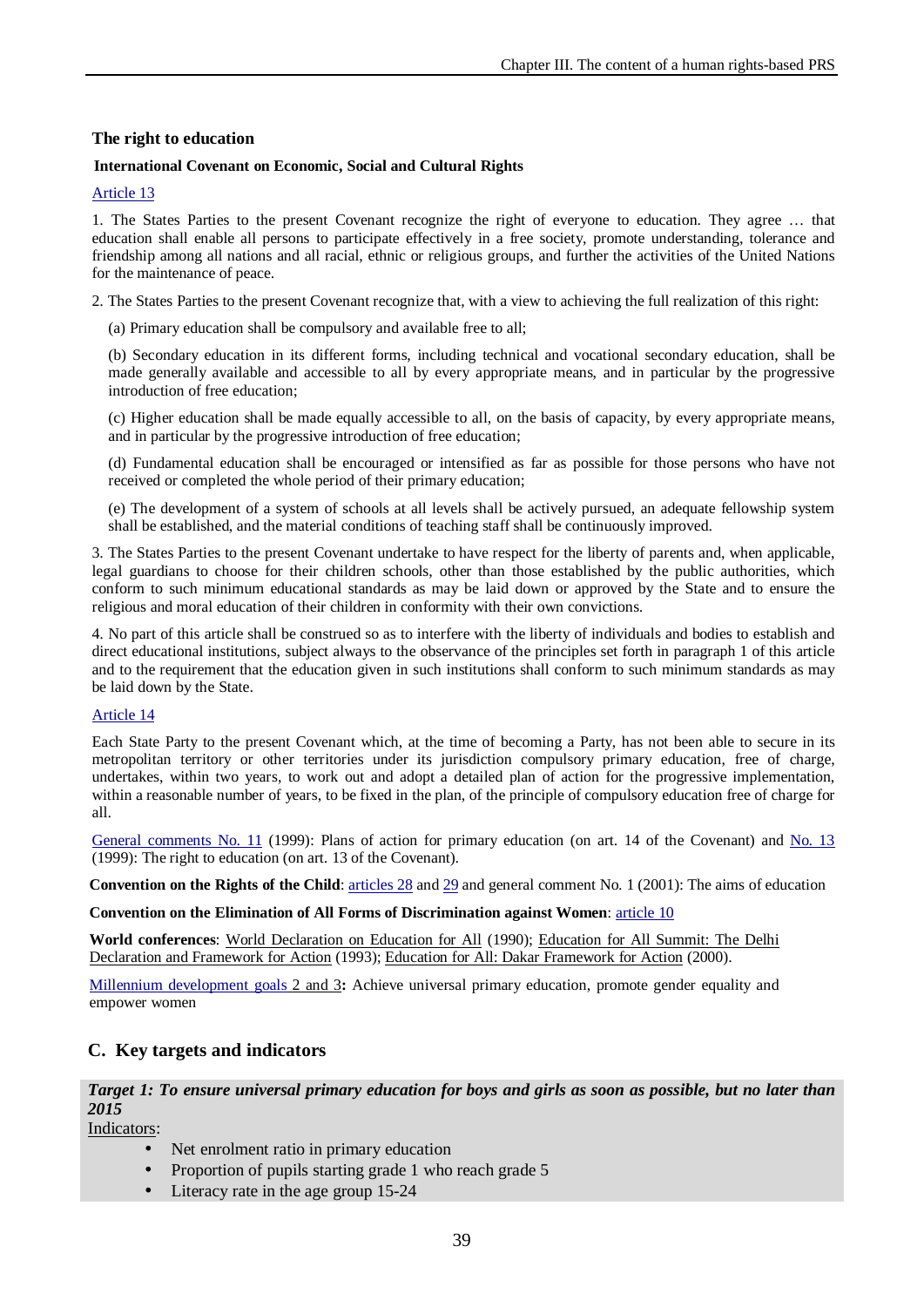- Drop-out and attendance rates in primary schools
- Share of public expenditure on primary education

## *Target 2: To make free primary education available to all children*

#### Indicators:

- Proportion of primary school pupils in State schools not paying school fees
- Average fees paid by primary school pupils in State schools

#### *Target 3: To implement compulsory primary education* Indicator:

• Number of years' schooling made compulsory

#### *Target 4: To eradicate illiteracy*

Indicators:

- Overall adult literacy rate
- Literacy rate in the age group 15-24

#### *Target 5: To ensure equal access for all to secondary education*

Indicators:

- Net enrolment ratio in secondary education, disaggregated for the poor and the non-poor
- Share of public expenditure on secondary education
- Ratio of girls to boys in secondary education
- Drop-out and attendance rates in secondary education
- Proportion of children with disabilities attending secondary education

#### *Target 6: To make free secondary education available to all children*

Indicators:

- Proportion of secondary school pupils in State schools not paying school fees, disaggregated for the poor and the non-poor
- Average fees paid by secondary school pupils in State schools

#### *Target 7: To eliminate gender disparity in primary and secondary education* Indicators:

- Ratio of girls to boys in primary education
- Ratio of girls to boys in secondary education
- Ratio of literate females to males in the age group 15-24

#### *Target 8: To improve the quality of primary and secondary education* Indicators:

- Pupil-teacher ratio
- Teacher-classroom ratio
- Proportion of primary/secondary school pupils receiving textbooks free of charge

#### **D. Key features of a strategy for realizing the right to education**

190. Any human rights-based, pro-poor education policy should ensure that the most vulnerable and marginalized groups in society have access, free of charge, to the most fundamental types of education, such as primary education, vocational training, literacy programmes and other forms of basic adult education. As a first step, States should formulate and adopt a detailed plan of action for the progressive implementation of the principle of compulsory primary education free of charge for all.

191. As a priority, States should ensure access to primary education for groups whose access to education is particularly difficult, such as girls, children with disabilities, minority and refugee children, and those living in remote areas and slums. According to the MDGs, gender disparity in primary education should be eliminated, preferably by the year 2005.

192. States should establish a sufficient number of educational institutions for adults that are targeted at the most deprived groups in society and accessible to them free of charge. Vocational training should play an important role in the programmes of such institutions.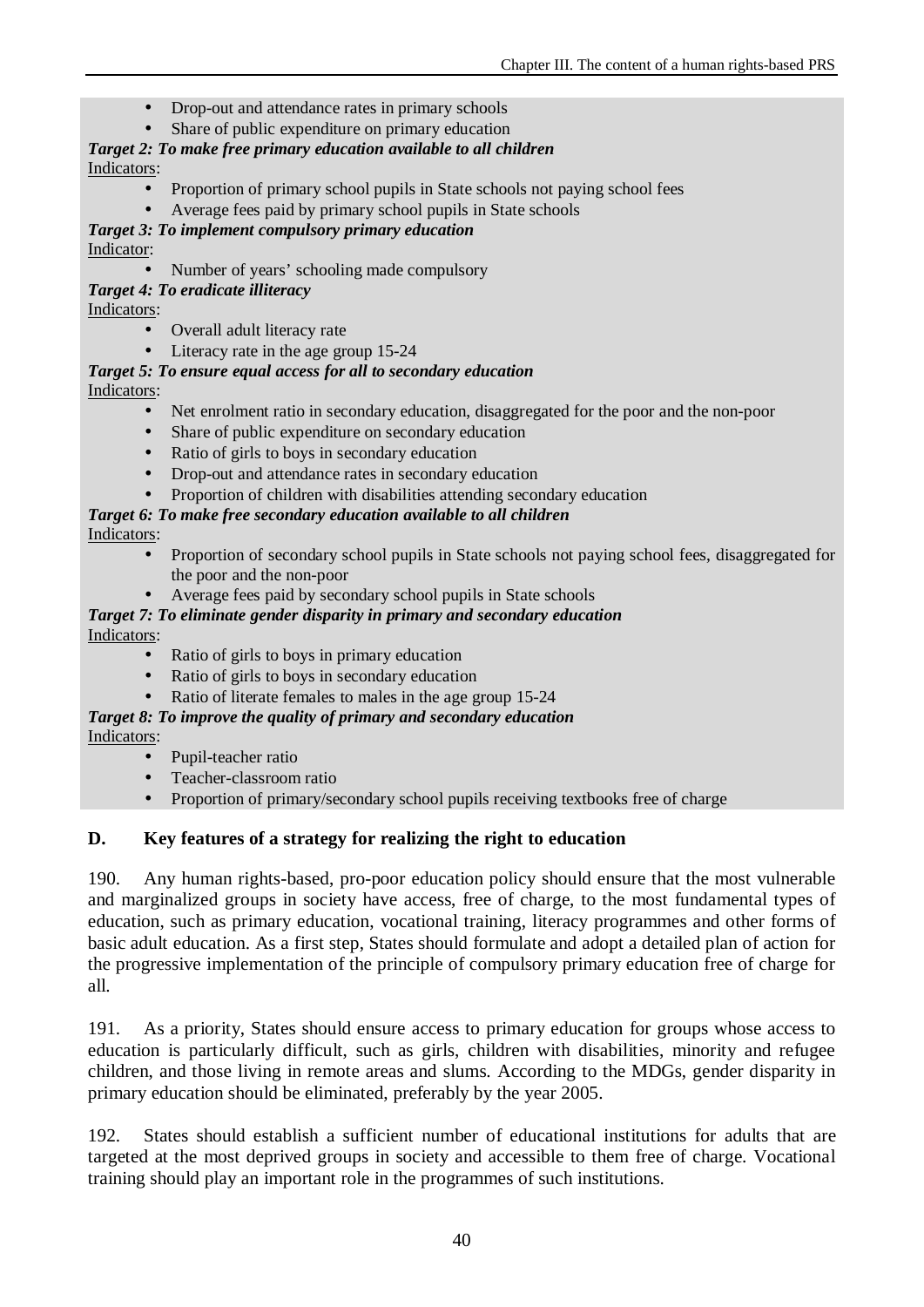193. In addition to providing free and equal access to these types of education, Governments should ensure that people living in poverty are not discriminated against when receiving education and that their drop-out rates are not significantly higher than those for other groups in society. Special support programmes should enable the poor to have access also to secondary and higher education. For example, children living in poverty should be supported financially by scholarships and provided with transport to school, adequate textbooks, school meals and other services free of charge.

194. School discipline should be administrated in a manner consistent with human dignity. In particular, corporal punishment should be eliminated without delay.

Education should be directed to the full development of the human personality and strengthen respect for human dignity, tolerance, human rights and fundamental freedoms. Human rights should have an important place in all school curricula.

#### **RIGHT TO PERSONAL SECURITY AND PRIVACY** [Back to Contents]

#### **A. Importance of the right to personal security and privacy**

196. People living in poverty usually suffer from various forms of insecurity. As well as experiencing financial, economic and social insecurity, they are often homeless, marginalized, discriminated against and subject to physical violence and attacks on their privacy, integrity, honour and reputation by State and non-State actors. Accordingly, efforts to strengthen the right of the poor to personal security should have a crucial place in poverty reduction strategies.

#### **B. The scope of the right to personal security and privacy**

197. The right to personal security is a human right independent of the right to personal liberty. If individuals or groups are subject to death threats, violent attacks, harassment, intimidation or severe discriminatory treatment, States have a positive obligation to provide a minimum standard of protection for their lives, integrity and personal security. In addition, States are under an obligation to ensure that no human beings shall be subjected to arbitrary or unlawful interference by State or non-State actors, with their privacy, family, home or correspondence, nor to unlawful attacks on their honour and reputation. The concept of privacy protects the particular area of individual existence and autonomy, including a person's appearance, identity, integrity, intimacy, sexuality, communication, family and home, that does not touch upon the liberty and privacy of others.

#### **The rights to personal security and privacy**

#### **International Covenant on Civil and Political Rights**

#### Article 7

No one shall be subjected to torture or to cruel, inhuman or degrading treatment or punishment. In particular, no one shall be subjected without his free consent to medical or scientific experimentation.

#### Article 9

1. Everyone has the right to liberty and security of person. No one shall be subjected to arbitrary arrest or detention. No one shall be deprived of his liberty except on such grounds and in accordance with such procedure as are established by law.

#### Article 10.1

All persons deprived of their liberty shall be treated with humanity and with respect for the inherent dignity of the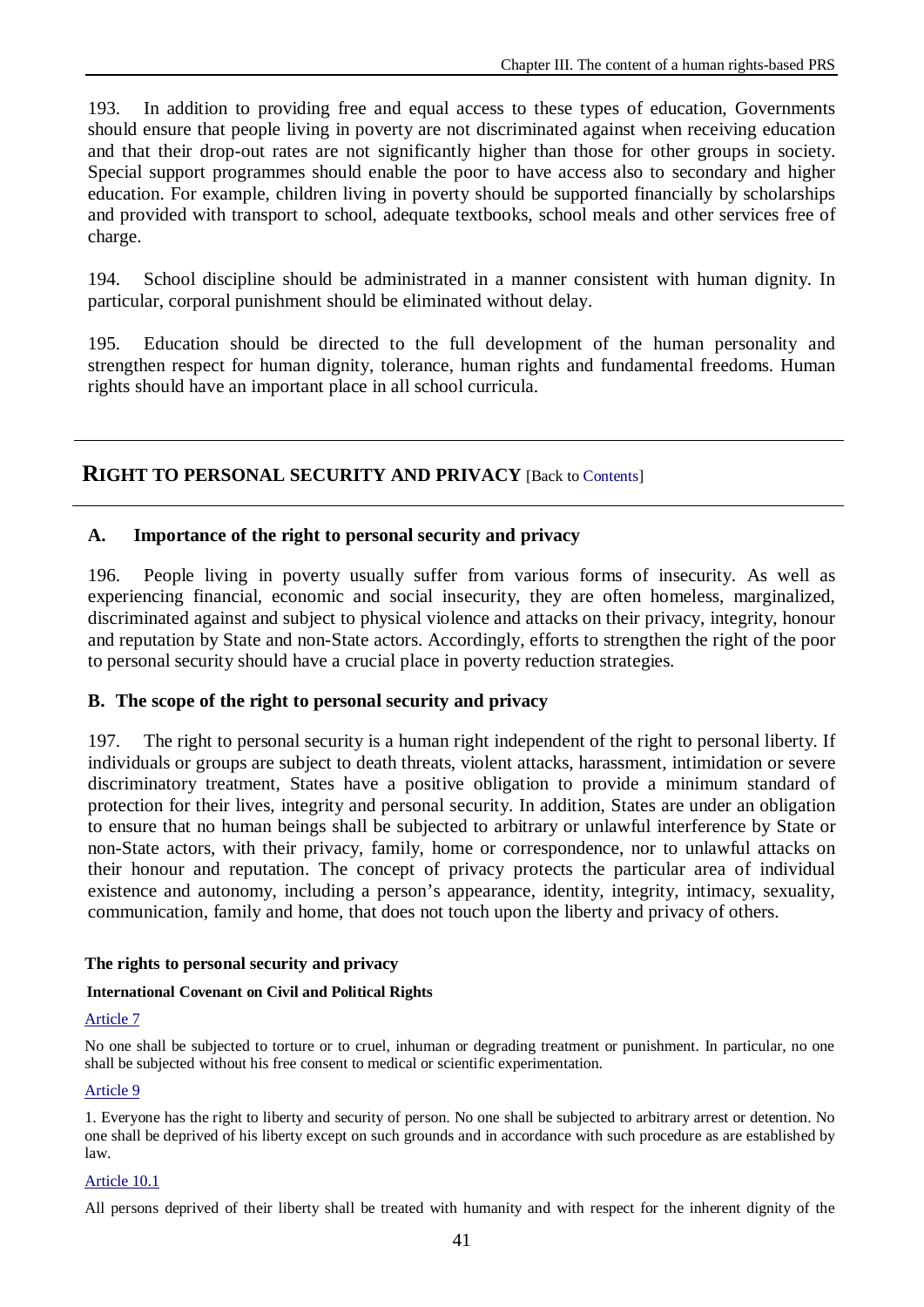human person.

Article 17

1. No one shall be subjected to arbitrary or unlawful interference with his privacy, family, home or correspondence, nor to unlawful attacks on his honour and reputation.

2. Everyone has the right to the protection of the law against such interference or attacks.

General comments No. 8 (1982): Right to liberty and security of persons (on art. 9 of the Covenant); No. 16 (1988): Right to privacy (on art. 17 of the Covenant); No. 20 (1992): Prohibition of torture or cruel, inhuman or degrading treatment or punishment (on art. 7 of the Covenant); and No. 21 (1992): Humane treatment of persons deprived of their liberty (on art. 10 of the Covenant).

#### **C. Key targets and indicators**

#### *Target 1: To eliminate violence against the poor by State and non-State actors* Indicators:

- Crime rate disaggregated between poor and non-poor segments of society
- Ratio of killings, violent attacks and similar crimes against the poor to the overall crime rate
- Proportion of the poor subjected to police violence, harassment, intimidation, or discrimination
- Ratio of police violence, harassment, intimidation, or discrimination against the poor to overall police violence, harassment, intimidation, and discrimination
- Proportion of poor people subjected to violent crime
- Rate of specific crime against women disaggregated between poor and non-poor segments of society

#### *Target 2: To ensure adequate police protection for the poor threatened with violence* Indicators:

- Proportion of police actions aimed at preventing violence against the poor in relation to preventive police actions in general
- Ratio of police actions aimed at investigating violent crime against the poor to overall criminal investigative actions by the police

#### **D. Key features of a strategy for realizing the right to personal security**

198. Policies aimed at eliminating, or at least substantially reducing, violence against the poor should clearly distinguish between violence by State and non-State actors. Violence may take the form of death threats, violent attacks, harassment, intimidation or severe discriminatory treatment. As women are particularly vulnerable to domestic and other forms of gender-specific violence, special measures should be taken to combat these crimes.

199. States should conduct education programmes for the population in general, and for the police in particular, aimed at promoting better understanding of poverty as well as nondiscrimination towards the poor. In the recruitment of police and other security forces, the attitude of candidates to people living in poverty and other particularly vulnerable groups of society should be taken into account.

200. Police protection should be provided in poor areas particularly affected by violence, harassment, intimidation and discrimination. Poverty reduction strategies should identify the worst affected areas, such as slums, and provide them with a sufficient number of specially trained law enforcement personnel.

201. States should take special measures aimed at providing equal, efficient and free judicial protection to the poor against unlawful attacks on their dignity, privacy, integrity, honour and reputation.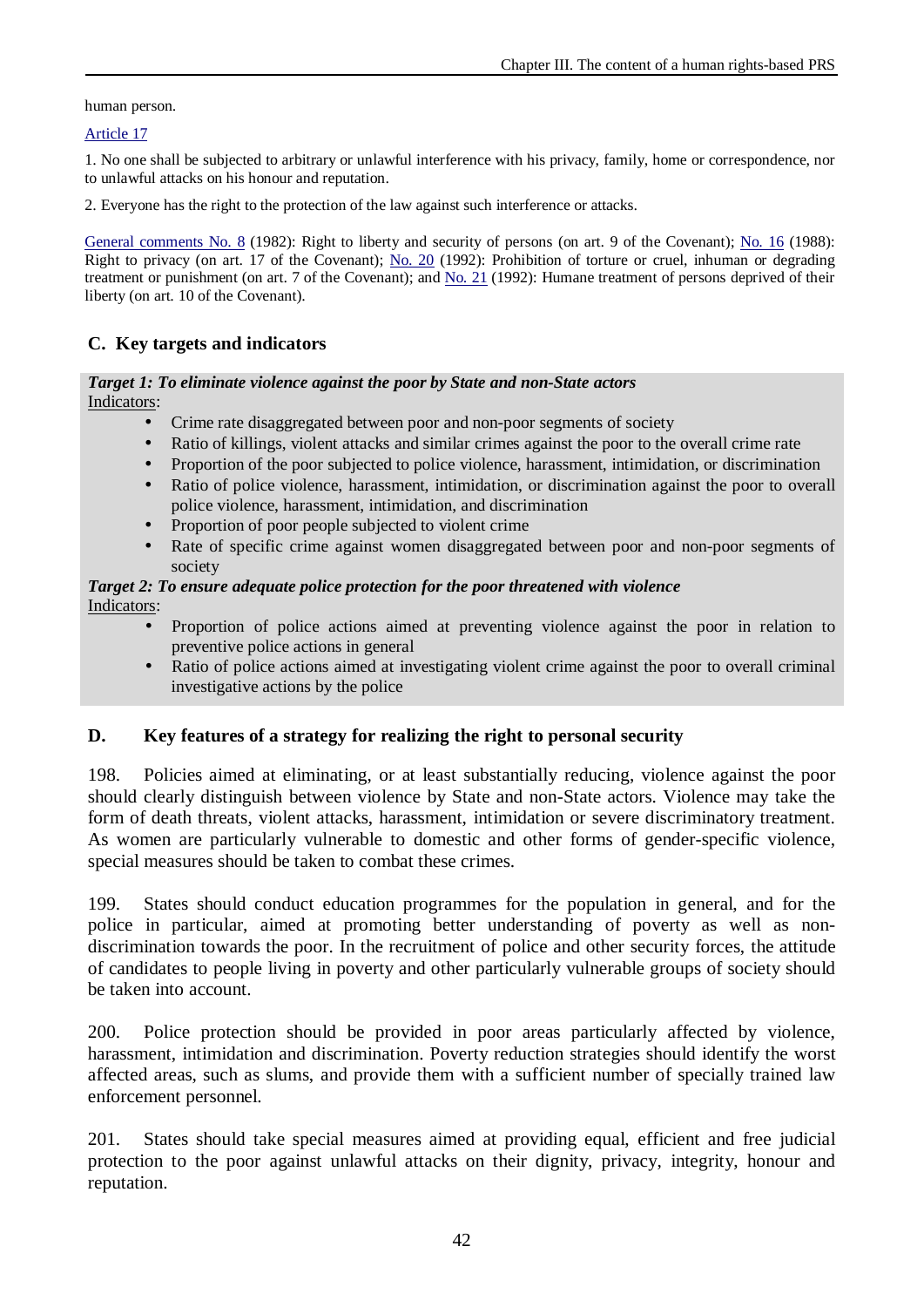202. A pro-poor security policy should provide the poor with equal and free access to the criminal justice system and bring the perpetrators of violence against them to justice (see guideline 8, the right of equal access to justice). It should include special police measures to investigate violent crimes against people living in poverty. When such crimes are committed by security forces, effective and independent complaints systems should be available to the poor, and disciplinary action taken against the offenders.

203. States should provide shelter for homeless people subjected to violence, especially the most vulnerable among people living in poverty such as women, children, elderly people and persons with disabilities (see guideline 8, the right to adequate housing).

## **RIGHT OF EQUAL ACCESS TO JUSTICE** [Back to Contents]

## **A. Importance of the right of equal access to justice**

204. People living in poverty are particularly vulnerable to human rights violations and abuses by governmental authorities and private individuals. The most important tool available to the poor to defend themselves against these abuses is court protection. However, for economic or other reasons, people living in poverty typically lack the capability to obtain it. Even if free legal aid is available, they may lack the necessary information and self-confidence to seek redress from the courts. Thus, States should actively promote free access of the poor to courts, tribunals and other dispute resolution mechanisms as a remedy against human rights violations.

205. In addition, the poor are accused of criminal behaviour more often than the non-poor. Whether they have committed a crime or not, those living in poverty have a right to enjoy the minimum guarantees of a fair trial, such as the presumption of innocence. Experience shows that people living in poverty are more likely than others to be discriminated against and deprived of these minimum guarantees.

## **B. The scope of the right of equal access to justice**

206. All persons are equal before the courts and tribunals, and enjoy certain procedural guarantees in civil and criminal trials. Equality before the courts means, in particular, that all persons must be granted, without discrimination, the right of equal access to an independent and impartial court or tribunal for the determination of civil disputes or criminal charges. The most important procedural guarantee in both civil and criminal proceedings is the right to a fair and public hearing, including the principle of equality of arms between all parties.

207. In criminal trials, a number of specific rights are granted to the accused, such as the presumption of innocence, the right to an adequate defence including the assistance of counsel, the right to examine witnesses, and the right not to be compelled to testify against oneself. Victims of crime should also be provided with equal access to justice and may require specific protection.

208. Some procedural guarantees explicitly refer to the needs of the poor: if an accused in a criminal trial does not have sufficient means to pay for legal assistance, Governments are under a positive obligation, if the interests of justice so require, to provide a counsel free of charge. Similarly, if accused persons do not understand or speak the language used in court, they should have the free assistance of an interpreter.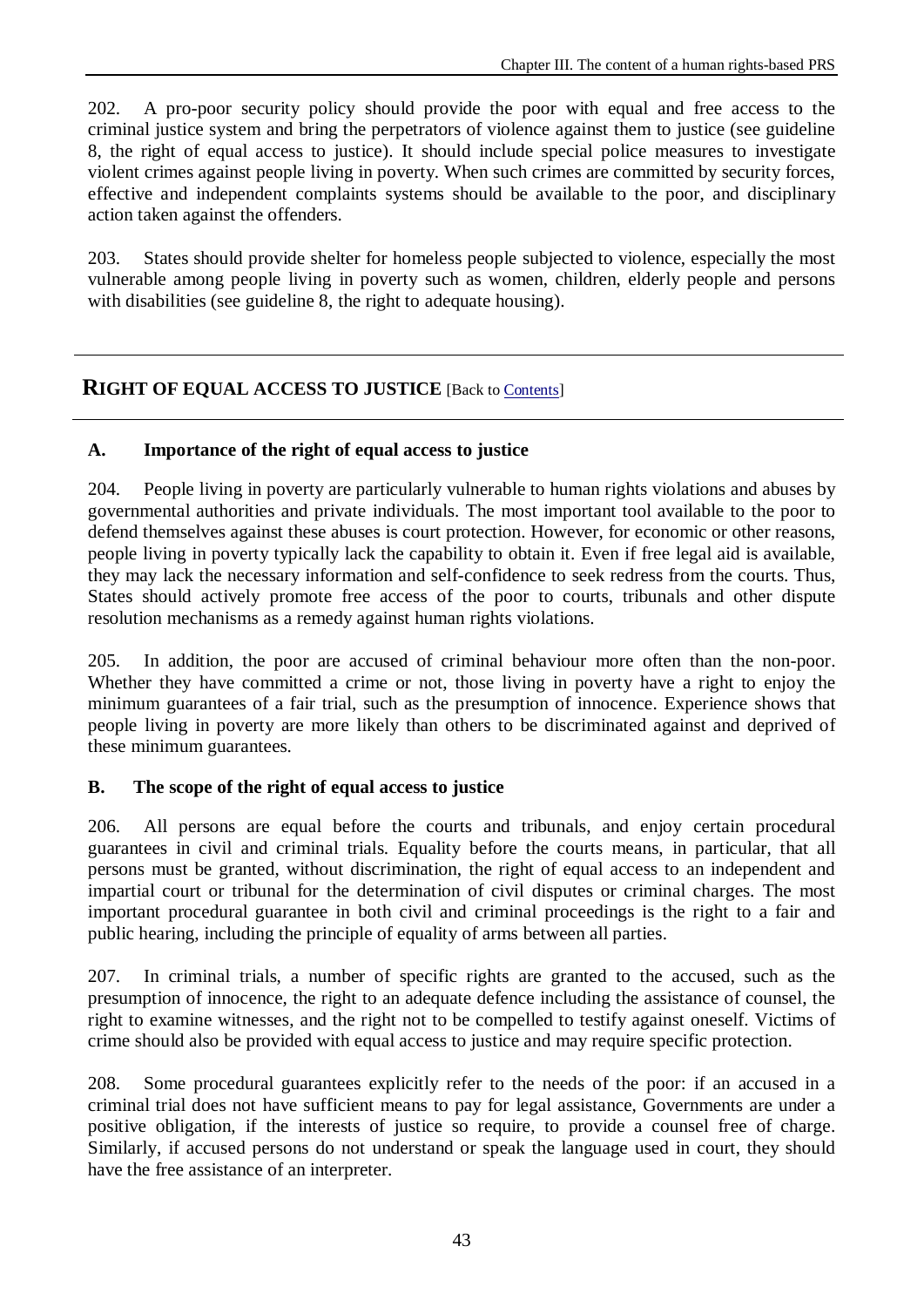209. If people living in poverty are victims of a human rights violation by State or non-State actors, they should be granted equal access to civil, administrative or constitutional courts, tribunals and other dispute resolution mechanisms free of charge as a remedy and an effective means of reparation.

#### **The right of equal access to justice**

#### **International Covenant on Civil and Political Rights**

#### Article 14

1. All persons shall be equal before the courts and tribunals. In the determination of any criminal charge against him, or of his rights and obligations in a suit at law, everyone shall be entitled to a fair and public hearing by a competent, independent and impartial tribunal established by law. The press and the public may be excluded from all or part of a trial for reasons of morals, public order (*ordre public*) or national security in a democratic society, or when the interest of the private lives of the parties so requires, or to the extent strictly necessary in the opinion of the court in special circumstances where publicity would prejudice the interests of justice; but any judgement rendered in a criminal case or in a suit at law shall be made public except where the interest of juvenile persons otherwise requires or the proceedings concern matrimonial disputes or the guardianship of children.

2. Everyone charged with a criminal offence shall have the right to be presumed innocent until proved guilty according to law.

3. In the determination of any criminal charge against him, everyone shall be entitled to the following minimum guarantees, in full equality:

(a) To be informed promptly and in detail in a language which he understands of the nature and cause of the charge against him;

(b) To have adequate time and facilities for the preparation of his defence and to communicate with counsel of his own choosing;

(c) To be tried without undue delay;

(d) To be tried in his presence, and to defend himself in person or through legal assistance of his own choosing; to be informed, if he does not have legal assistance, of this right; and to have legal assistance assigned to him, in any case where the interests of justice so require, and without payment by him in any such case if he does not have sufficient means to pay for it;

(e) To examine, or have examined, the witnesses against him and to obtain the attendance and examination of witnesses on his behalf under the same conditions as witnesses against him;

(f) To have the free assistance of an interpreter if he cannot understand or speak the language used in court;

(g) Not to be compelled to testify against himself or to confess guilt.

4. In the case of juvenile persons, the procedure shall be such as will take account of their age and the desirability of promoting their rehabilitation.

5. Everyone convicted of a crime shall have the right to his conviction and sentence being reviewed by a higher tribunal according to law.

6. When a person has by a final decision been convicted of a criminal offence and when subsequently his conviction has been reversed or he has been pardoned on the ground that a new or newly discovered fact shows conclusively that there has been a miscarriage of justice, the person who has suffered punishment as a result of such conviction shall be compensated according to law, unless it is proved that the non-disclosure of the unknown fact in time is wholly or partly attributable to him.

7. No one shall be liable to be tried or punished again for an offence for which he has already been finally convicted or acquitted in accordance with the law and penal procedure of each country.

#### **C. Key targets and indicators**

#### *Target 1: Equal access to civil justice for the poor as victims* Indicators:

• Proportion of people availing themselves of civil justice mechanisms, disaggregated by gender and poverty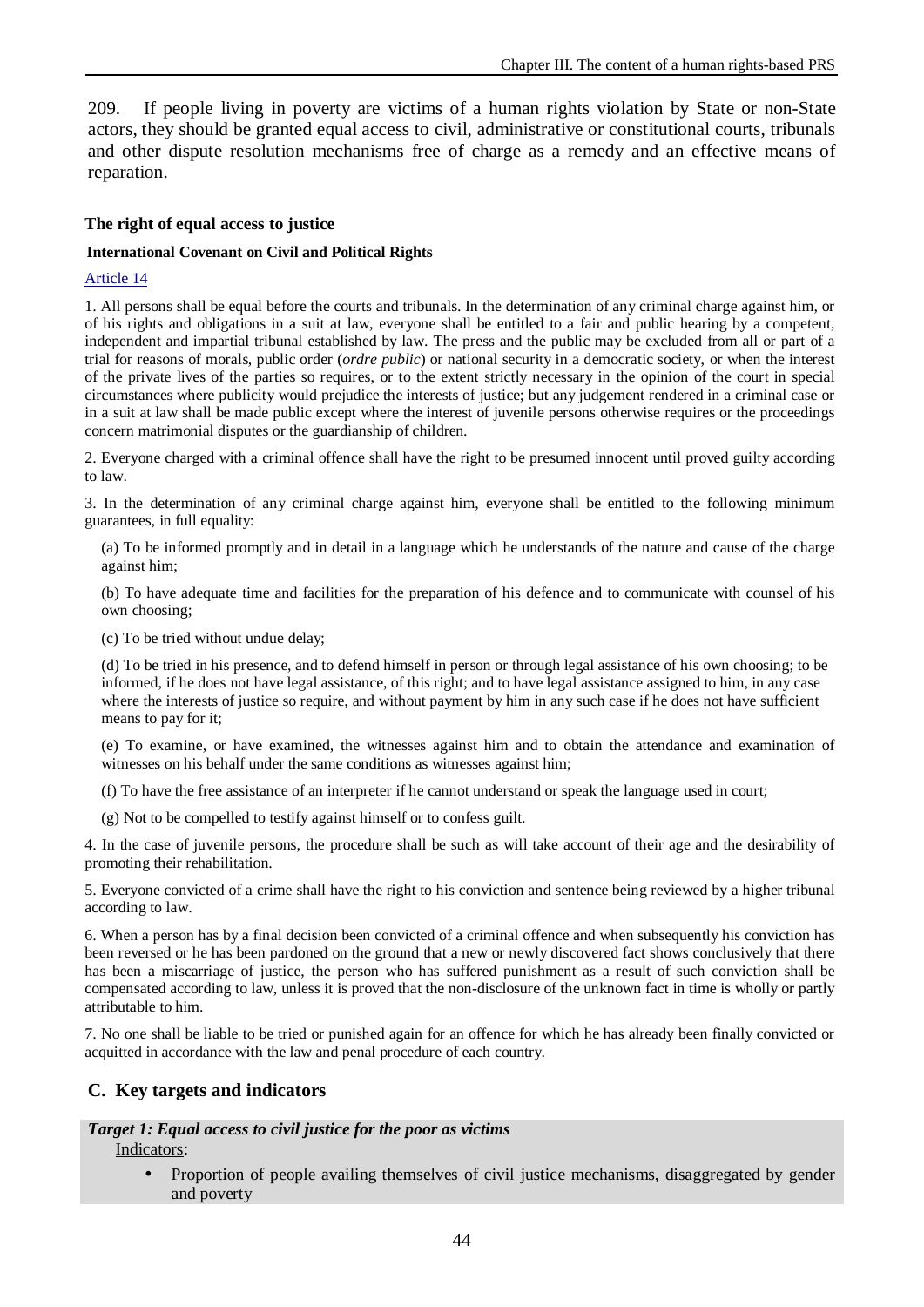- Proportion of poor people having access to legal aid in civil matters
- Proportion of people availing themselves of specific human rights litigation, disaggregated by gender and poverty
- Proportion of poor people having access to legal aid for human rights litigation
- Number of judges and courts per unit of population<br>• Average distance between poor households and cou
- Average distance between poor households and courts
- Average length of proceedings before civil and human rights courts and tribunals
- Level of corruption in the administration of civil justice

*Target 2: Fair trial for the poor accused of crime*

Indicators:

- Proportion of poor people sentenced for crimes in relation to the overall crime rate
- Level of corruption in the administration of criminal justice

*Target 3: As victims of crime, poor people should be able to bring the perpetrators to justice* Indicator:

• Number of perpetrators sentenced for crimes against poor people as a percentage of number of crimes against poor people

#### **D. Key features of a strategy for realizing the right of equal access to justice**

210. Poverty reduction strategies should include special programmes to improve the realization of free and equal access of the poor to courts, tribunals and other dispute resolution mechanisms, and their right to a fair trial in both civil and criminal proceedings. Governments should ensure that adequate justice mechanisms are available in sufficient number, and that they are accessible to the poor and acceptable in terms of quality. With this objective in mind, Governments may establish innovative, non-formal dispute resolution mechanisms that are of good quality, accessible to the poor and consistent with all relevant human rights principles.

211. Measures to promote the right of the poor to access to justice include:

- (a) Introducing information campaigns, in slums and other areas where poor people live, on the right of access to justice;
- (b) Increasing the number of courts, tribunals and non-formal dispute resolution mechanisms;
- (c) Increasing the number of judges and law enforcement personnel, especially in poor areas;
- (d) Increasing the salary of judges and law enforcement personnel;
- (e) Establishing law clinics for people living in poverty;
- (f) Extending legal aid programmes for the poor in both civil and criminal proceedings;
- (g) Establishing training programmes for judges, lawyers and law enforcement personnel on the right of the poor to non-discrimination;
- (h) Improving the enforcement of judgements by the relevant authorities;
- (i) Improving the physical access of the poor to courts, non-formal dispute resolution mechanisms and law enforcement officers, in particular in remote rural areas;
- (j) Eliminating corruption in the administration of justice;
- (k) Helping poor people who are victims of crime to bring offenders to justice.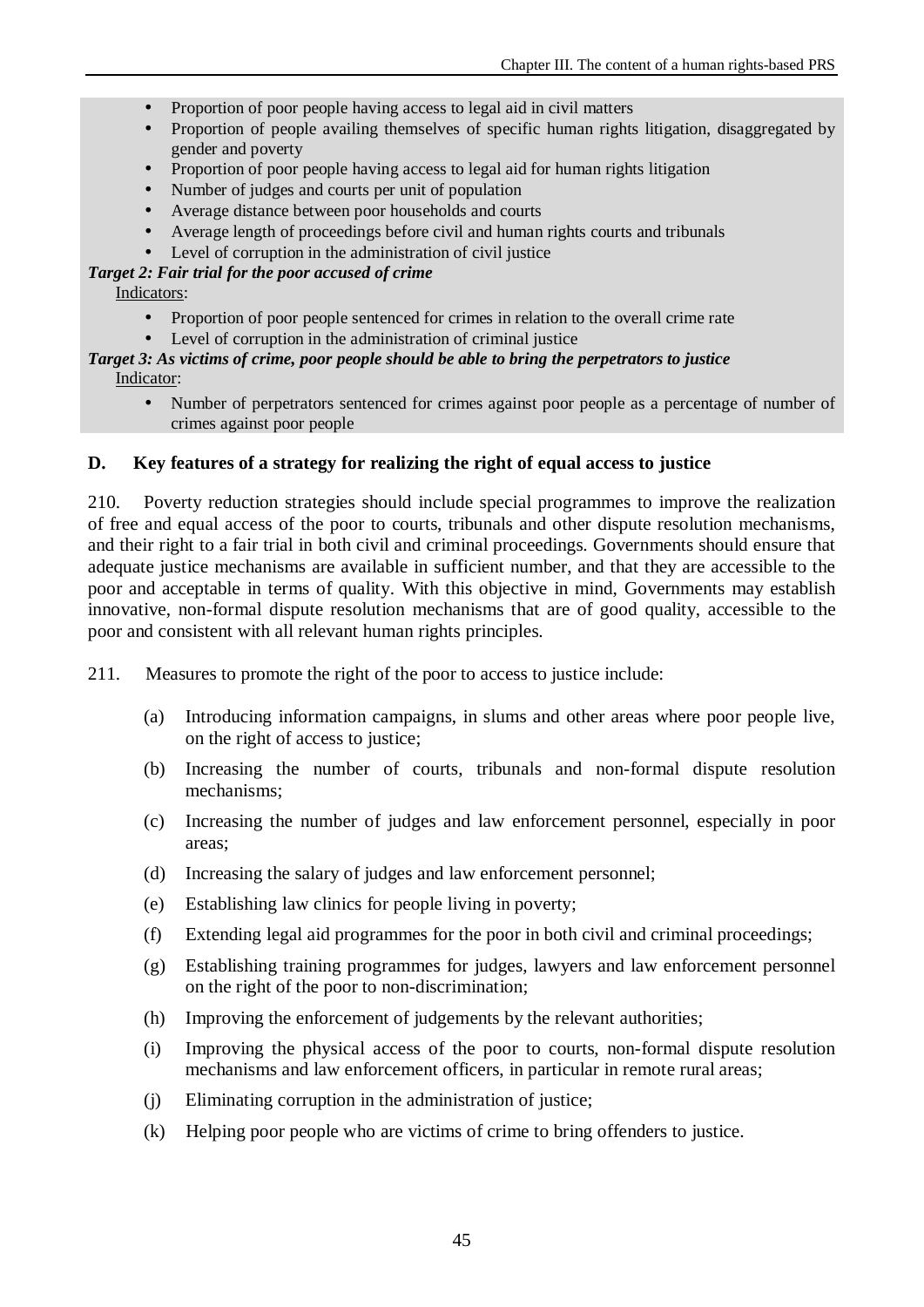## **POLITICAL RIGHTS AND FREEDOMS** [Back to Contents and para. 74]

## **A. Importance of political rights and freedoms**

212. Usually, people living in poverty are socially excluded and belong to politically marginalized groups. They lack the information and political power necessary for meaningful participation in political decision-making. As they are underrepresented in political decisionmaking bodies, their specific needs are often neglected. Accordingly, lack of political rights and freedoms is both a cause and a consequence of poverty. Socially and politically excluded people are more likely to fall into poverty, and the poor are more vulnerable to social exclusion and political marginalization.

213. Lack of political rights and freedoms is constitutive of poverty if inadequate command over economic resources plays a role in its causation. Active participation in political decision-making, as well as in the broader social and cultural life of their communities, plays a role in expanding political freedoms and in empowering people, which in turn contributes towards combating social exclusion and political marginalization. In addition, the enjoyment of political rights and freedoms is instrumental to securing other human rights such as education, work, health and equal access to justice. Enabling the poor to participate actively in the social, cultural and political life of their communities should therefore form an integral part of a poverty reduction strategy.

214. Those human rights that are essential for the participation of civil society, including the poor, in a free and democratic society are usually referred to as political rights and freedoms. Apart from the general political right of citizens to take part in the conduct of public affairs, a number of political freedoms are essential for the effective participation of the poor, starting with the right to information. In addition to a lack of command over economic resources, people living in poverty usually lack the information they need in order to obtain equal access to education, work, health services, courts, the police or political decision-making processes. Thus, the right to information is a crucial human right, one which enables the poor not only to participate actively in the conduct of public affairs, but also to overcome other capability failures.

215. The right to information and other political rights and freedoms are essential in the context of poverty reduction strategies, both from a substantive and from a procedural point of view. As substantive human rights, the right to vote, equal access to public service, and freedom of expression and association empower the poor to overcome the capability failures that are constitutive of poverty. As procedural rights, they enable the poor to participate actively in the formulation, implementation and monitoring of poverty reduction strategies (see guideline 5).

#### **B. Scope of political rights and freedoms**

216. Political rights are usually defined as the right and opportunity to take part in the conduct of public affairs, directly or through freely chosen representatives, for instance by means of the right to vote and to be elected in parliamentary and other elections, and the right of equal access to public service. Political freedoms include essential democratic rights such as freedom of speech, expression, information, association, assembly and the media. While political rights are usually restricted to citizens, political freedoms are general human rights to be equally enjoyed by all human beings, regardless of citizenship or other status.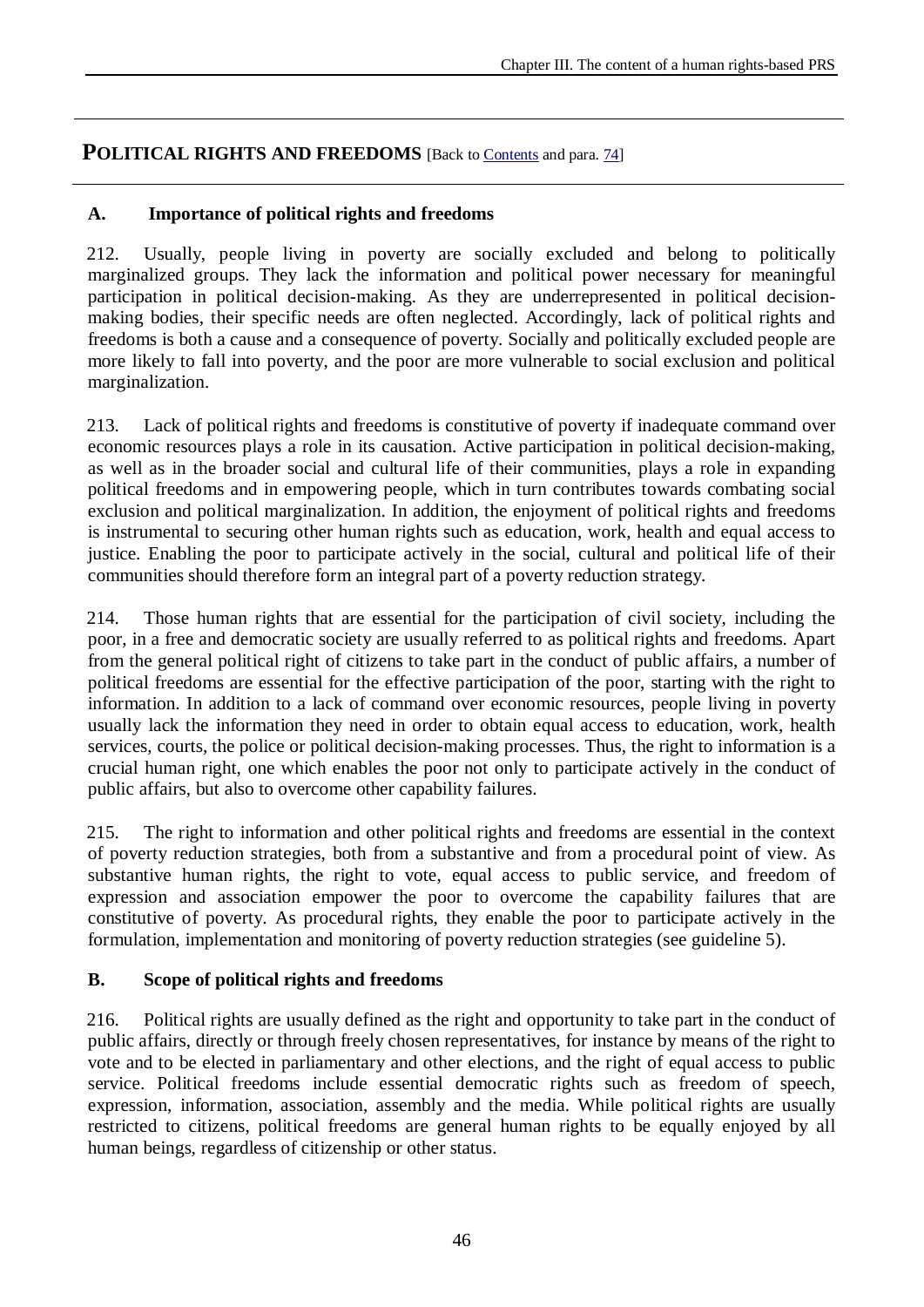217. The right to seek and receive information establishes the duty of Governments to provide the poor, and their freely chosen representatives, with all relevant information concerning governmental activities and services. This includes information in respect of governmental services that are essential for the poor, such as access to education, health services, employment services, social security, administration of justice and the political decision-making processes. From a procedural point of view, Governments have a specific obligation to provide the poor with all relevant information in the stages of preparing, implementing and monitoring a poverty reduction strategy. The meaningful participation of people living in poverty in a country-driven poverty reduction strategy is possible only on the basis of a comprehensive information campaign specifically addressing them.

218. The right to freedom of expression guarantees the right of the poor and their representatives to express and impart any opinions, ideas or information, in relation to the poverty reduction strategy process and in general, either orally, in writing or in print, in the form of art, or through any other media. The right to freedom of assembly grants all persons, including the poor, the right to collectively express their opinions by organizing demonstrations and similar types of public meetings in order to attract the attention of the Government, the media and the public at large. Lastly, all persons have the right to freedom of association with others, including the right to form and join trade unions, for the more effective protection of their interests. For instance, people living in poverty may decide either to establish special associations, unions, political parties or foundations, or to join existing institutions, in order to make their collective voices heard, both in the process of developing, implementing and monitoring a poverty reduction strategy and in general.

219. The right to take part in cultural life is respectful of cultural diversity and serves as a protection against social exclusion. Culture must be understood broadly to mean the shared way of living of a group of people, including their accumulated knowledge and understandings, skills and values, which is perceived by them to be unique and meaningful. States have a responsibility to take all necessary measures to prevent the poor and other marginalized groups from being socially excluded, and to enable them to participate in the social, cultural and political life of their respective communities.

220. Although the exercise of political freedoms carries with it special duties and responsibilities, and may therefore be subject to certain restrictions, such limitations must be prescribed by law and must be necessary in the interests of certain public goals, such as national security, public order, health and morals, or for the protection of the rights and freedoms of others. The content of relevant ideas, opinions and information articulated by the poor in order to improve their situation and to participate in a poverty reduction strategy process will rarely give rise to legitimate governmental restrictions. If the form of their expression, for instance by way of public demonstrations, might justify certain limitations in the interest of public order or crime prevention, Governments must prove that such restrictions are necessary in a democratic society for the purpose of achieving the respective public goal. This means any limitations must be proportional and non-discriminatory.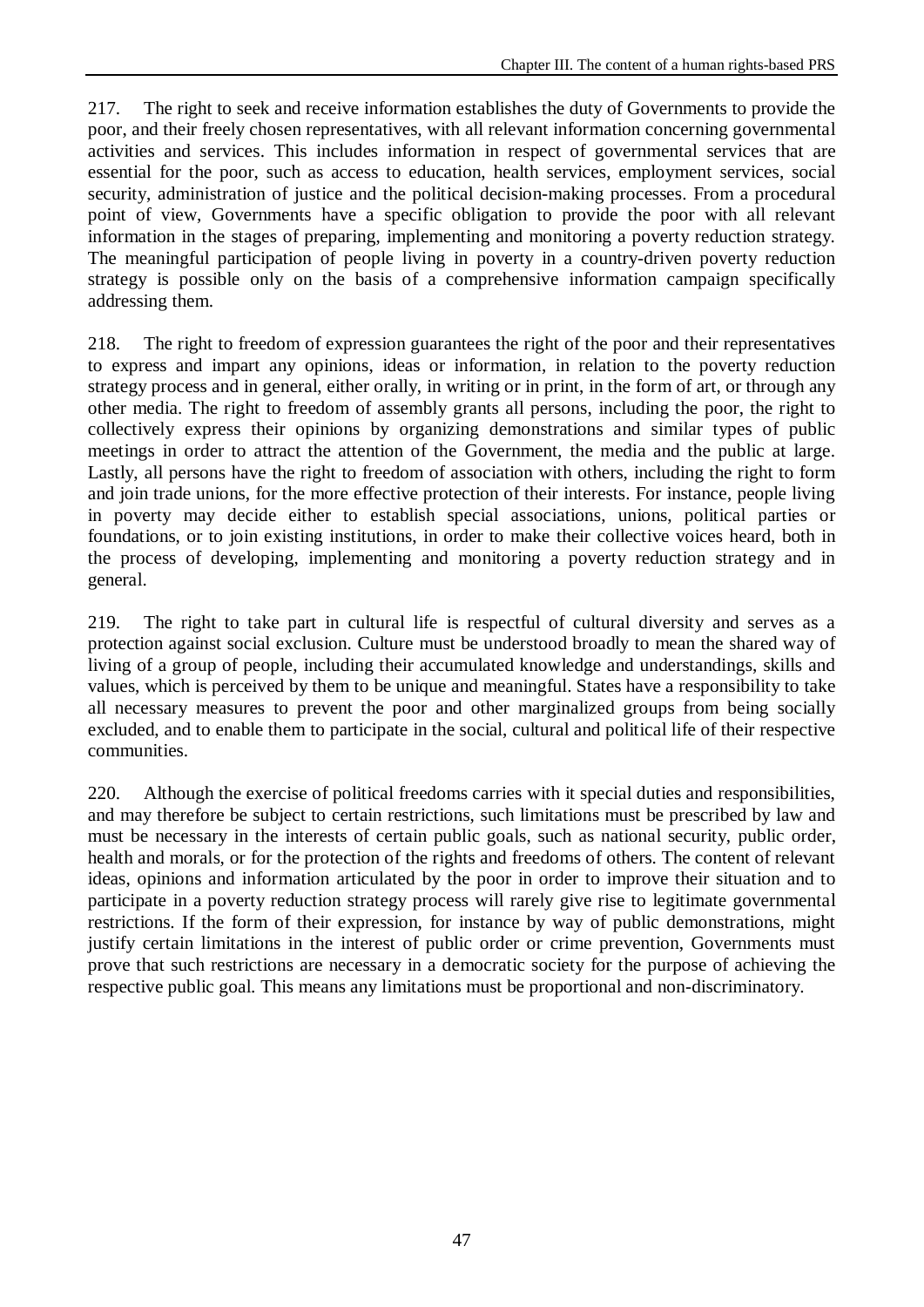For some of the provisions in international human rights instruments addressing political rights and freedoms, see box in guideline 5 on participation.

## **C. Key targets and indicators**

*Target 1: To ensure full and equal participation of the poor in the conduct of public affairs, by means of parliamentary, regional and local elections, referendums and similar decision-making processes* Indicators:

- Proportion of poor and non-poor people going to the polls
- Proportion of poor and non-poor people elected to public bodies at the local, regional and national level
- Proportion of poor and non-poor people appointed to public office

*Target 2: To ensure equal enjoyment by the poor of the right to freedom of association* Indicators:

- Proportion of poor people belonging to any association established by poor people
- Number of associations, unions, political parties, foundations and media established by the non-poor for the protection of the interests of the poor

*Target 3: To ensure equal enjoyment by the poor of the right to freedom of assembly* Indicator:

• Number of public meetings, demonstrations or strikes organized by people living in poverty or on their behalf

## *Target 4: Equal enjoyment of the right to information by the poor*

Indicators:

- Number of public information activities organized by Governments directly addressing the poor
- Number of media programmes directly addressing the poor
- Circulation of print media in vernacular languages
- Share of public expenditure on dissemination of information to poor people

#### *Target 5: Full participation of the poor in the formulation, implementation and monitoring of poverty reduction strategies*

Indicators:

- Proportion of poor people who are aware of a PRS process in their country
- Proportion of poor people who participate in public PRS information meetings
- Proportion of poor people who participate in the formulation of PRS
- Proportion of poor people who participate in the implementation of PRS
- Proportion of poor people who participate in the monitoring and accountability of PRS

#### **D. Key features of a strategy for realizing political rights and freedoms**

221. States should organize public information campaigns directly addressing the poorest sectors of society and informing the poor about their rights as well as relevant governmental services aimed at poverty reduction, including free access to education, health and social security services, the administration of justice and other services. If Governments wish to withhold certain information from the public, and the poor in particular, they have the burden of proving why it should not be disclosed. The public, and the poor in particular, should have a right to appeal to a court or other independent body against a decision to withhold certain information. People living in poverty should also be informed of their right to participate actively in the poverty reduction strategy process and in the conduct of public affairs in general.

222. People living in poverty should be encouraged and enabled to participate actively in the formulation, implementation and monitoring of poverty reduction strategies and in the conduct of